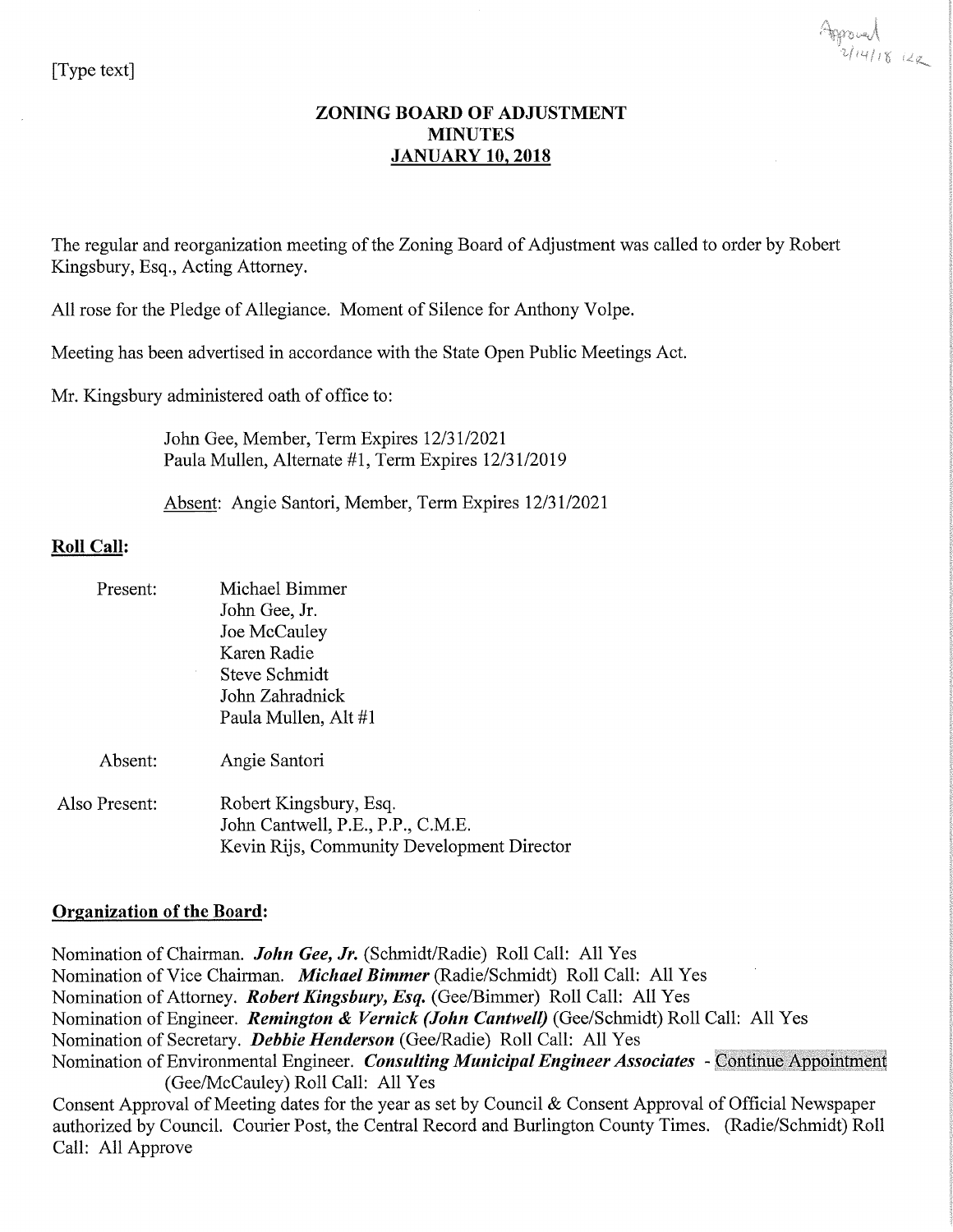## **ZONING BOARD OF ADJUSTMENT MINUTES JANUARY 10, 2018** Page 2

**New Business:** 

## 919 E. Main St. - Block 82 Lot 9.01; Eric Scheid, Z-17-16 **Zone: Downtown Business (DB)** Existing Use: Residential & Landscaping Business (Prior Approval/s 2016ZB12 & 2016ZB14) Proposed Use: Residential  $\&$  Landscaping Business (Expansion) Application: "D" Variance & Site Plan

Melanie Levan, Esq., Dash Farrow LLP. Eric Scheid and Joseph Mancini, PE, Tristate Engineering and Surveying, sworn in by Attorney Kingsbury.

Existing residence and landscaping business (Maple Landscaping) at 919 East Main Street; Mr. Scheid formerly appeared before the Board and received two variances. Landscaping business is not open to the public, and is used only for storage of equipment and vehicles; no hardscaping. Mr. Scheid is requesting to add a garage to the property to store landscaping equipment and to put down stone for the purpose of parking vehicles.

Testimony by Mr. Scheid: Seven employees; employees carpool in  $2 - 3$  vehicles, park their vehicles, and take trucks to job sites. Hours:  $7:30 - 8$  AM to  $3:30 - 4$  PM; seasonal work/some plowing. Proposes putting plows, small hand tools, larger equipment (rakes/shovels, etc.) inside garage. Trucks and trailers will be outside. Garage will be 40' X 40'. No plumbing or sewer; will have electrical service. No signage. General trash picked up on Friday's by Township waste removal company; no dumpster needed. Existing fence on western side of property; proposing to put stockade fence along Route 73 side and back of property for security. Chairman Gee asked if any landscaping debris is brought back. Grass, etc. is brought back in trucks and is taken for disposal to a site in Evesham.

Testimony by Mr. Mancini: Access to the site will remain a shared driveway off of Main Street. There is enough existing vegetation around the perimeter to satisfy the buffer requirement of 10' from street line and 5' buffer on side. They need bulk variances. Existing driveway is 9' wide; ordinance requires 25'. Traffic in/out of the site is minimal, and to maintain residential appearance to Main Street, they feel it is appropriate to use the existing drive. Variance for parking area to remain stone. Parking lot is not open to public and employees are there only during daylight hours; therefore, they are proposing motion sensor lights for safety and security.

Attorney Kingsbury asked if house is occupied (answer: yes, it is used as a residence) and is easement to go to back lot defined (answer: it was surveyed as part of the title and is a 25' easement; is not an improved easement). Mr. Cantwell commented on easement – tax map shows a 40' easement alongside boundary on east side, with fence being only encroachment - and advised that applicant clear this up.

Mr. Mancini presented reasons why use variance should be granted. Board questioned applicant on materials being used for garage, proposed color, ADA compliant parking, etc.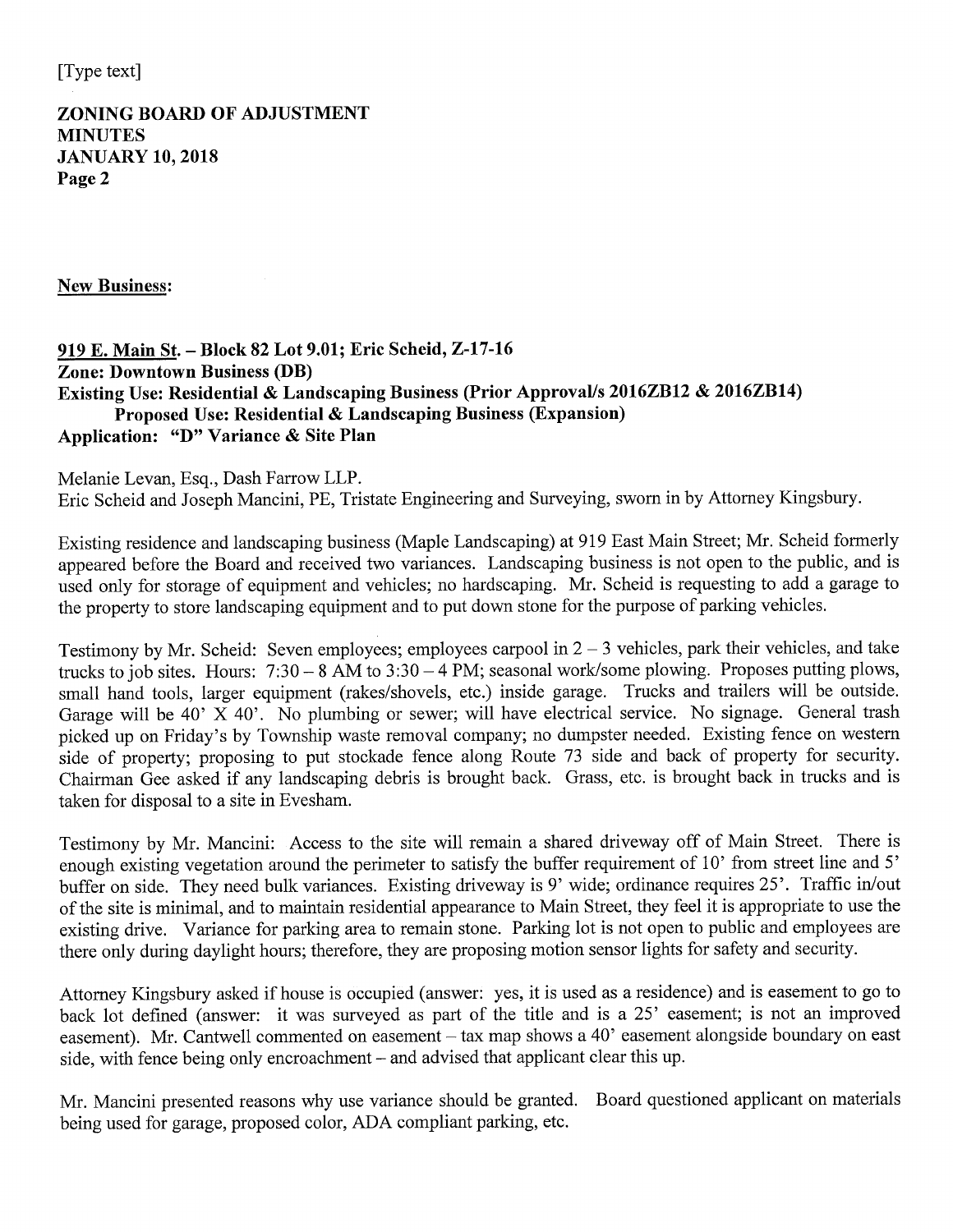**ZONING BOARD OF ADJUSTMENT MINUTES JANUARY 10, 2018** Page 3

Mr. Cantwell presented engineer's report. Proposed contours: slight elevation; contours not necessary (can be waived). Architectural elevations: satisfied. Landscape plan: plan not submitted/no additional landscaping required; requesting waiver. Discussion of bulk requirements: parking; landscape buffers. Drive aisle is 9';  $25'$  required. Parking lot; applicant requesting stone. Stormwater management, grading, utilities, design/lighting, fencing discussed. No trees being removed. Using LED lights on a swivel.

Board: Mr. Zahradnick asked about heating in garage and parking of vehicles. Per Chairman Gee, behind the house will be two residential spots for tenants, one spot for a work vehicle and ADA spot. Any other work vehicle will be contained in second parking area.

### Public: None

- Motion  $#1$ : Approval of expansion of previously-granted use variance: Bimmer/Schmidt All Approve
- Motion  $#2$ : Waiver for showing contours; waiver for drive aisle width; waiver for paving; waiver for lighting; waiver for landscaping with a requirement to demonstrate that the buffers are met by the natural vegetation: Bimmer/McCauley All Approve
- Site Plan approval subject to compliance with the Engineer's recommendations: Radie/Bimmer Motion  $#3$ : All Approve

489 Rt. 38 W. - Block 173; Lot 2.05, Lexvana Properties NJ LLC; Z-17-18 **Zone: Planned Development (PD) Existing Use: Vacant Building (formerly furniture store – Ethan Allen)** Proposed Use: Auto Body/Collision Repair Center. Application: Site Plan with "C" variance request (D Variance Approved Resolution 2017-ZB-12)

George W. Matteo, Jr., Esq.

Val Fichera, owner; Bret Flory, Architect; Jay Sims, Engineer; sworn in by Attorney Kingsbury

Minor site plan application regarding abandoned Ethan Allen property. Granted a use variance permitting property to be used as a collision center in September, 2017. Continuation of site plan application. Some changes to building  $-$  adding garage doors and three additional parking spaces in the front. Testimony by Mr. Sims. Site changes are very minimal. Changes to curb line around the building due to the addition of garage doors (east and west sides of the building and one in rear of building). Walk-thru of actual floor plan to show operation and functionality. Vehicles waiting for parts will be given back to consumer until parts arrive; heavily-damaged cars are taken to a "heavy hit" facility for repair. Discussion of parking spaces (three handicapped spaces in front); buffer; landscaping. They will make sure existing handicapped ramp is in compliance with ADA requirements. Signage (one facade sign/one existing free-standing sign which will be refurbished); no structural change. Hours of operation: Monday – Friday, 7:30 AM – 5:30 PM; Saturday, 7:30  $AM - 12:30 PM.$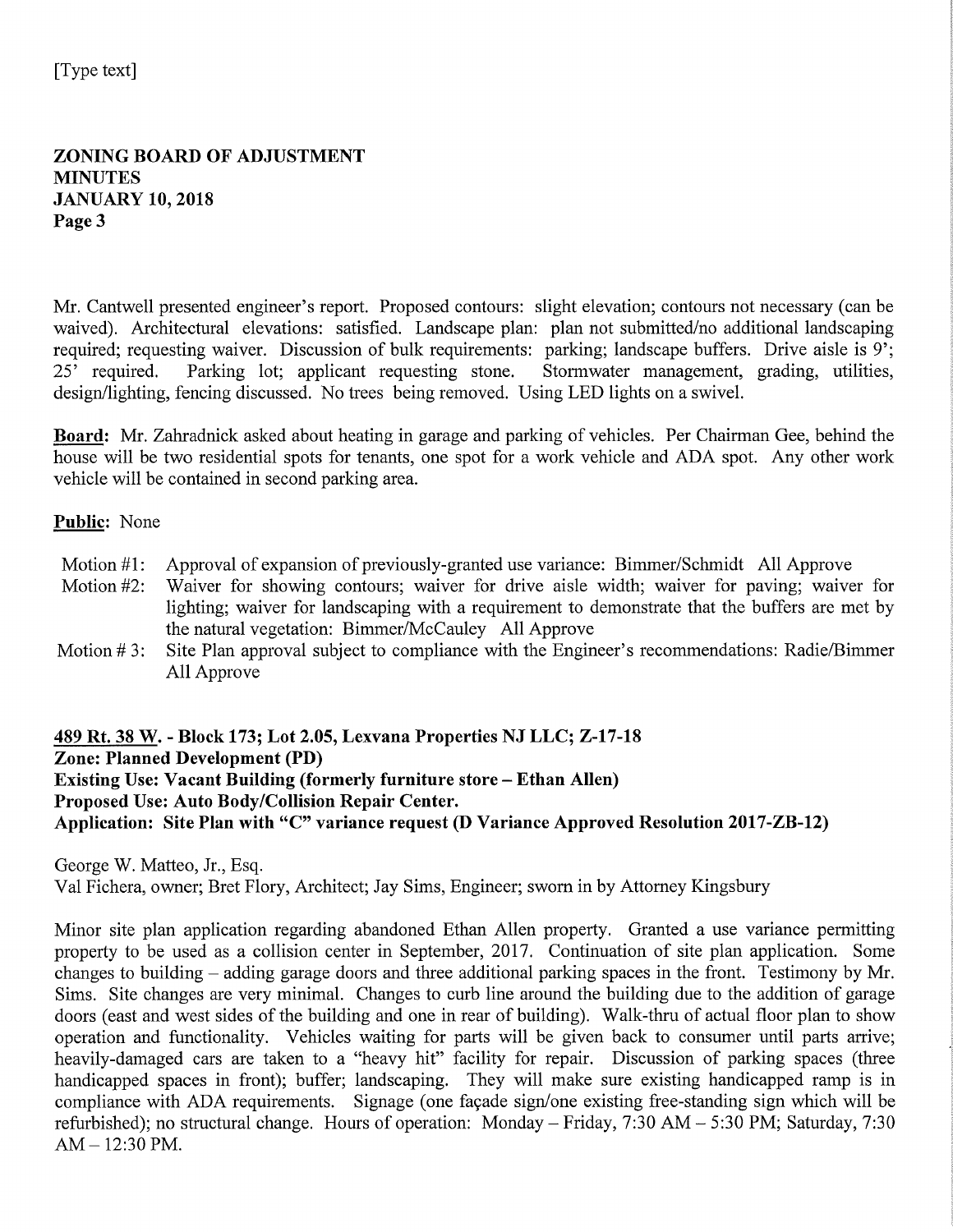# **ZONING BOARD OF ADJUSTMENT MINUTES JANUARY 10, 2018** Page 4

A number of requested variances deal with existing site conditions; however, one new variance is because they are expanding a non-conforming condition  $-$  adding three spaces will further reduce the buffer. They are proposing to repair/replace only bad sections of the board-on-board fence and paint both sides black. Asking for a waiver to the requirement of planting street trees. Will repair and use existing trash enclosure. Trash pickup will be after 9 AM. Discussion regarding paint stack. Photos were distributed, showing view from apartment complex.

# **Board:** None

Engineer: Architectural elevations have been provided; landscape plan has not been submitted, and will still require a waiver; one variance – buffer to street line; do not need variance regarding parking. Mr. Cantwell reviewed Existing Conditions, Demolition, and Site Plan; Grading Plan and Details; and Soil Erosion Sediment Control Plan and Details, as set forth in his letter dated January 4.

Chairman Gee: The taller of the stacks would be 6'; smaller stack would be 4'. Present air conditioning unit is about 4'. Diameter of stacks is 30".

## Public: None

Landscaping – plan will be an inventory of items showing what was there now, what was being removed, and what was added; will come in after decision with regard to applicant; will be an administrative approval.

Motion for site plan approval with waivers and variances and subject to compliance with the Engineer's recommendations unless waived or varied. Schmidt/Bimmer All Approve

538 Rt. 38 E. - Block 173.02; Lot 9, EMG Auto of Jersey City LLC; Z-17-19 **Zone: Planned Development (PD) Existing Use: Vacant Building (formerly Elite Acura)** Proposed Use: Used car auto sales and associate repairs and maintenance. Application: Interpretation of pre-existing nonconforming status " $\overline{D}$ " Use Variance to permit use (if needed) with Site Plan Waiver Request

Mark P. Asselta, Esq., Brown & Connery

Two different approaches presented to Board: (1) that use can be established as either a permitted use or a preexisting non-conforming use, or (2) they can ask for a use variance. Former Acura dealership no longer active; however, cars are stored on the property. Their proposed use would be a very nice used car dealership similar to CarMax. Not proposing changes to site, building, or parking; will be turn-key.

Elias Gonzalez, Bill Pacilli, representatives of applicant; Tony DiDillo, Broker; Creigh Rahenkamp, Planner sworn in by Attorney Kingsbury.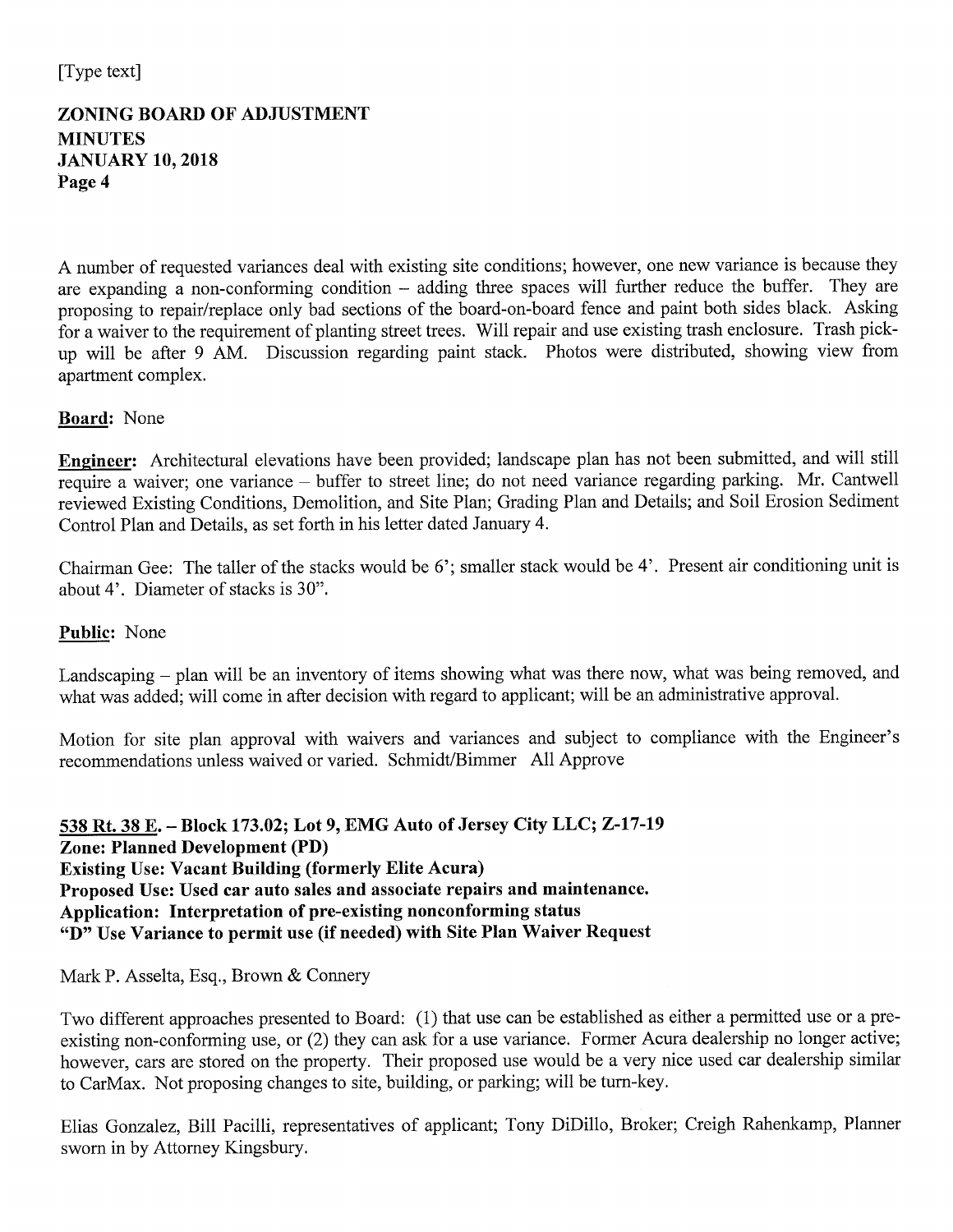# **ZONING BOARD OF ADJUSTMENT MINUTES JANUARY 10, 2018** Page 5

Testimony by Mr. Pacilli, Finance Manager. EMG Auto currently operates two locations – Jersey City and Avenel. Inventory is later model vehicle  $(1 – 2$  years old), off-lease, full service. Business model is "new car." Service provided for their cars; not much outside work. Hours of operation: Monday – Friday,  $9 AM - 8 PM$ ; Saturday, 9 AM  $-$  7 PM. Sales will open at 9 AM; service (if any) will open at 8 AM. 17 to 19 total employees;  $12 - 13$  on site at any one time. Property currently has ten service bays; they will use two - three of those bays. Remaining bay area will be used for either employee parking or a second showroom.  $Six - seven$ cars serviced per day. Dumpster out back for trash (will use a private contractor). Waste oil, etc. will be removed separately. Approx. 4,000 square feet of area. No application is being presented for signage.

Testimony by Mr. DiDillo, Broker. A few deals were lost due to timing.

Testimony by Mr. Rahenkamp, Planner. Stated that site has not been abandoned; has been in continuous use as an auto dealership since the late 1980's. The distinction between new and used cars is not a relevant distinction in this particular zoning district. There are three zoning districts in this corridor. Site is in PD Zoning District  $$ retail as a permitted use, excluding tattoo parlors and piercing facilities (no mention of autos). There does not appear to be any indication of change to the permitted use.

Chairman Gee's opinion is that a use variance is needed because they are used car dealer, not new car dealer. Chairman Gee thinks it should be a site plan and should be a use variance.

Board: Comments by Attorney Kingsbury and Chairman Gee.

Motion with regard to whether the Board feels EMG Auto is a continuation of an existing use or not: Radie/Schmidt (that EMG Auto is not)

| Michael Bimmer          | <b>DECLINE</b> |
|-------------------------|----------------|
| John Gee, Jr., Chairman | <b>APPROVE</b> |
| Joe McCauley            | <b>DECLINE</b> |
| Karen Radie             | <b>APPROVE</b> |
| Steve Schmidt           | <b>APPROVE</b> |
| John Zahradnick         | <b>DECLINE</b> |
| Paula Mullen, Alt #1    | <b>APPROVE</b> |

Mr. Rahenkamp concluded testimony.

## Public: None

## **Board:** None

Motion for use variance with stipulation of site plan: Radie/Schmidt All Approve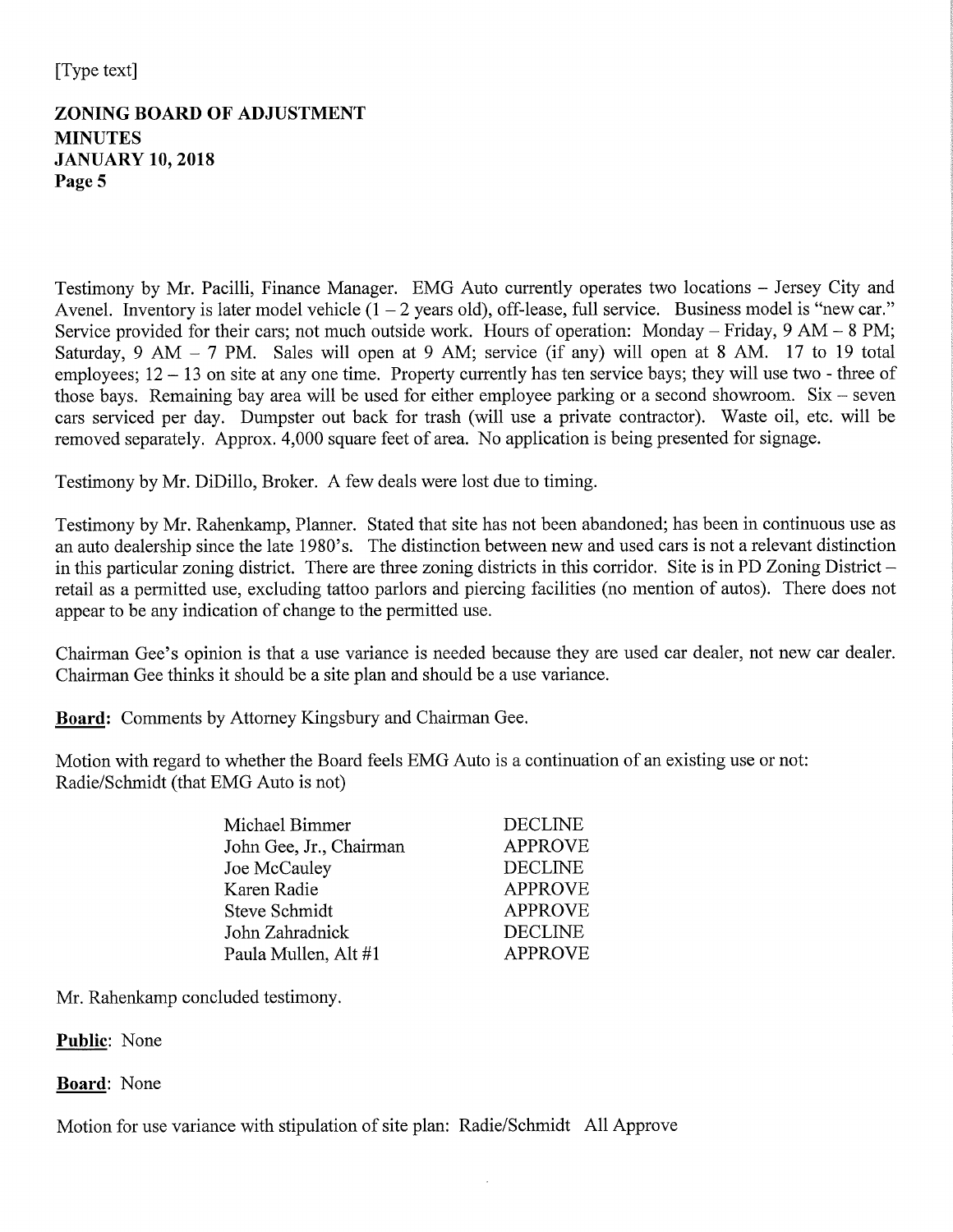# **ZONING BOARD OF ADJUSTMENT MINUTES JANUARY 10, 2018** Page 6

### **Old Business:**

Minutes

December 13, 2017

Motion to Approve:

### Miscellaneous:

### Reports:

### **Solicitor - Resolutions**

2018-ZB-1: 702 Stiles Ave. - Block 72, Lot 1.01; Oliviera Builders: Z-17-14 Motion to Approve: Bimmer/Schmidt All Approve 2018-ZB-2: 3121 Rt.73 S. - Block 6; Lot 5; Fast Signs; Z-17-15 Motion to Approve: Bimmer/Schmidt All Approve

Eligible to Approve: Michael Bimmer Karen Radie Angie Santori (Absent) Steve Schmidt Paula Mullen John Gee, Jr., Chairman

**Engineer:** None

### **Community Development**

2017 Annual ZBA report (Draft) - Postponed Until February 14, 2018 Meeting.

## **Adjourn**

Motion to Adjourn: McCauley/Gee All in Favor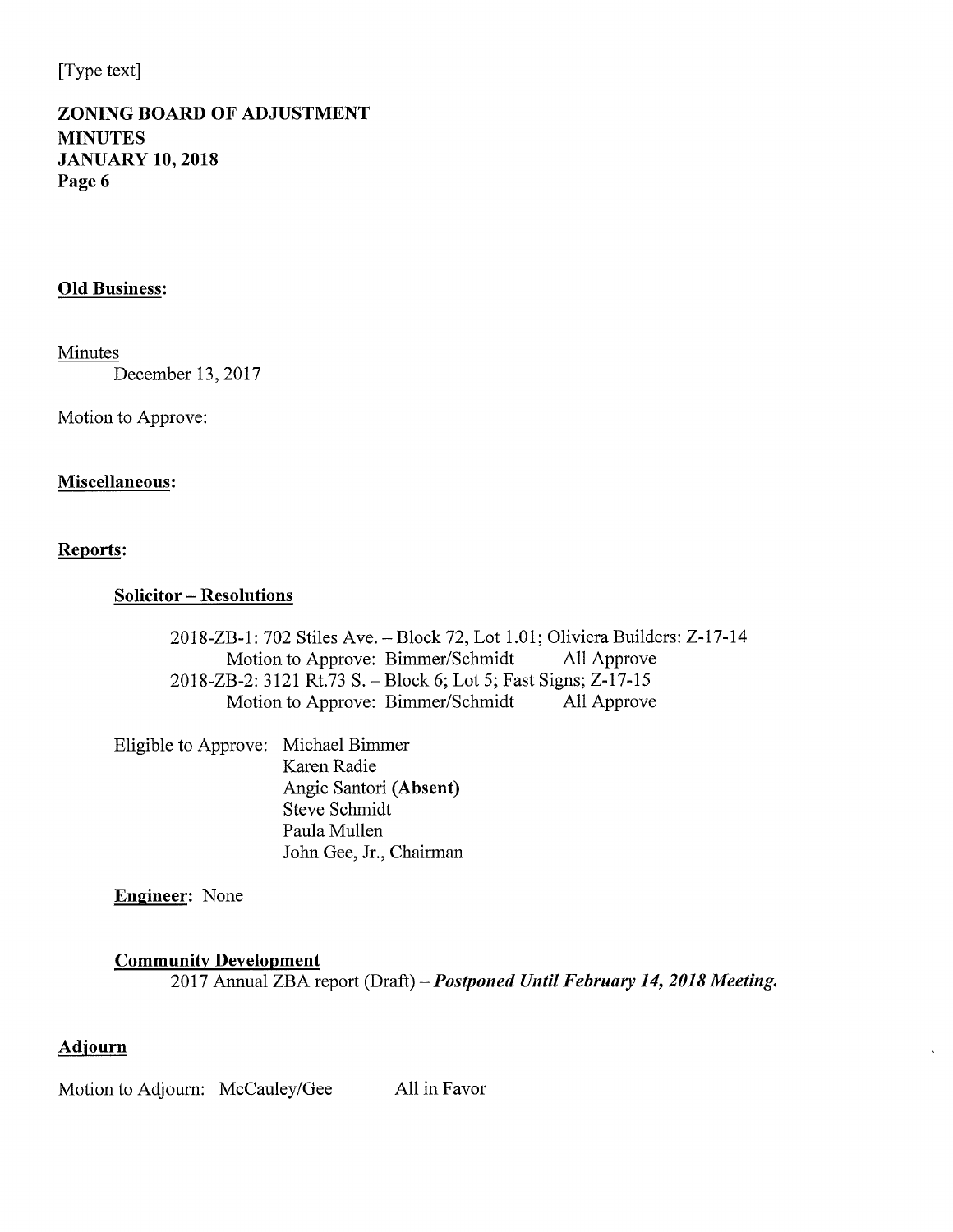# **Zoning Board of Adjustment Minutes February 14, 2018**

The regular meeting of the Zoning Board of Adjustment was called to order by John Gee, Jr., Chairman.

All rose for the Pledge of Allegiance.

Meeting has been advertised in accordance with the State Open Public Meetings Act.

Attorney Norman administered oath of office to: Angie Santori, Member, Term Expires 12/31/2021

## **Roll Call:**

| Present:      | Michael Bimmer, Deputy Chairman                                                             |
|---------------|---------------------------------------------------------------------------------------------|
|               | John Gee, Jr., Chairman                                                                     |
|               | Karen Radie                                                                                 |
|               | Angie Santori                                                                               |
|               | Steve Schmidt                                                                               |
| Absent:       | Joe McCauley                                                                                |
|               | John Zahradnick                                                                             |
|               | Paula Mullen, Alt #1                                                                        |
|               |                                                                                             |
| Also Present: | Christopher J. Norman, Esq. for Robert Kingsbury, Esq.<br>John Cantwell, P.E., P.P., C.M.E. |
|               | Kevin Rijs, Community Development Director                                                  |
|               |                                                                                             |

## **New Business:**

Chairman Gee stated that Mill Road property was going to be on tonight's agenda; however, proper notice was not given. Applicant was present, and was informed that case could not be heard at this meeting.

**483 Rt. 38 – Block 173.03; Lot 2.01; Garvy Nelson – The Automotive Outlet; Z-18-3 Zone: Planned Development (PD) Existing Use: Vacant Building (formerly Wisdom Motors) Proposed Use: Buy and Sell Used Cars Application: "D" Use Variance**

Mr. Garvy Nelson, Applicant/Principal of LLC, sworn in by Attorney Norman.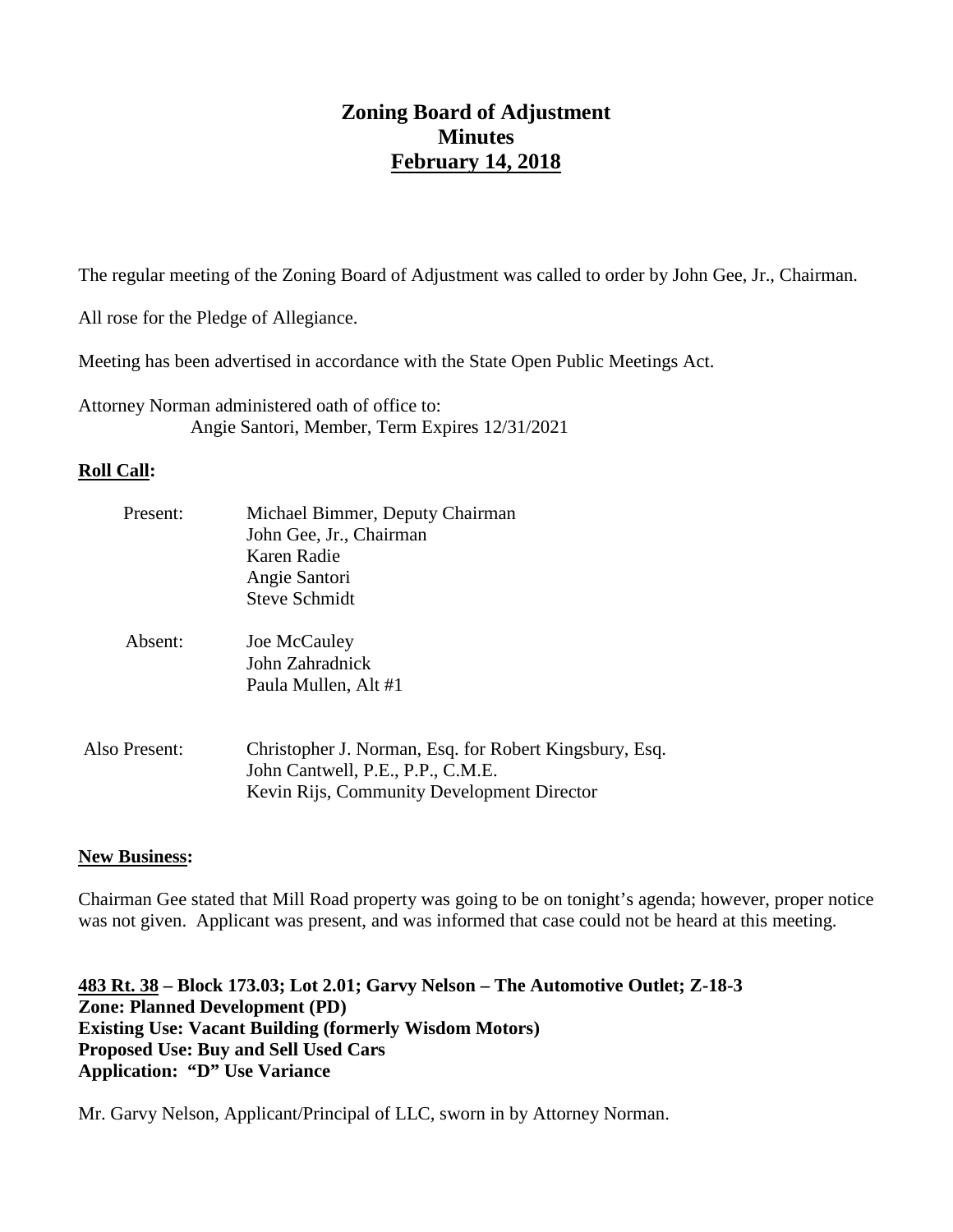Currently renting property; in the future, plan is for him to own the property. Chairman Gee asked Mr. Nelson if he had been informed of site plan meeting; Mr. Nelson responded that he did not know of meeting. He had met with Mr. Cantwell the previous week; this evening, he provided Board with a plot plan. Chairman Gee explained site plan procedure. Tonight, the Board will go through some of their questions; however, application may be remanded to Site Plan to go through work session at its next meeting on March 6. In addition, he is entitled to have seven seated members of the Board; tonight, there are only five. His application requires a use variance; a weighted vote is needed in order to receive approval. Mr. Nelson chose to proceed, and then ask for continuance.

Testimony by Mr. Cantwell: Initial application was for use variance and site plan waiver. Mr. Cantwell requested a plan due to the lot having a history of violations. Plan should be signed/sealed by engineer. It is good enough to satisfy an application for a use variance, but not for site plan. Use variance will have conditions. Mr. Cantwell cited project history. Comments by Mr. Norman. Board wants to make sure that, when this goes forward, it is being operated as to whatever the agreement is as opposed to what was happening before. To make sure application is solid, recommendation is that Mr. Nelson come back to site plan, have a session with them, and then return to Zoning.

Chairman Gee inquired as to how car inventory gets to lot. Mr. Nelson replied that they have runners that deliver cars from auctions or new car dealers; no car carriers. Parking for 25, including employees and customer parking. Bays are used for detailing; not used for repairs. One parking spot in front of door between bays is ADA compliant. No additional parking spots are required.

Per Chairman Gee, the Engineer will be given an opportunity to review submission and revise letter. Mr. Nelson requested that prior waiver for 25 cars be reviewed. Per Attorney Norman, problem with waiver is that it was issued by the wrong Board.

Motion to continue until March 14, 2018: Radie/Bimmer. All Approve.

### **Old Business:**

Andrew Simonsick. Received approval from Board in 2016 for mixed use of his property on Euclid Avenue. Mr. Rijs, in doing compliance follow-up with Board approvals, visited Mr. Simonsick's property. He is in the process of cleaning up the property as part of the approvals, but there is a minor disagreement on the timeframe for clean-up. Per Mr. Simonsick, there is 30 years' worth of debris on property; he was unaware of this when he purchased property. Not using garages; currently working on inside of house. Per Chairman Gee, timeframe for removal of trailer is six months. Mr. Simonsick will update Mr. Rijs on progress.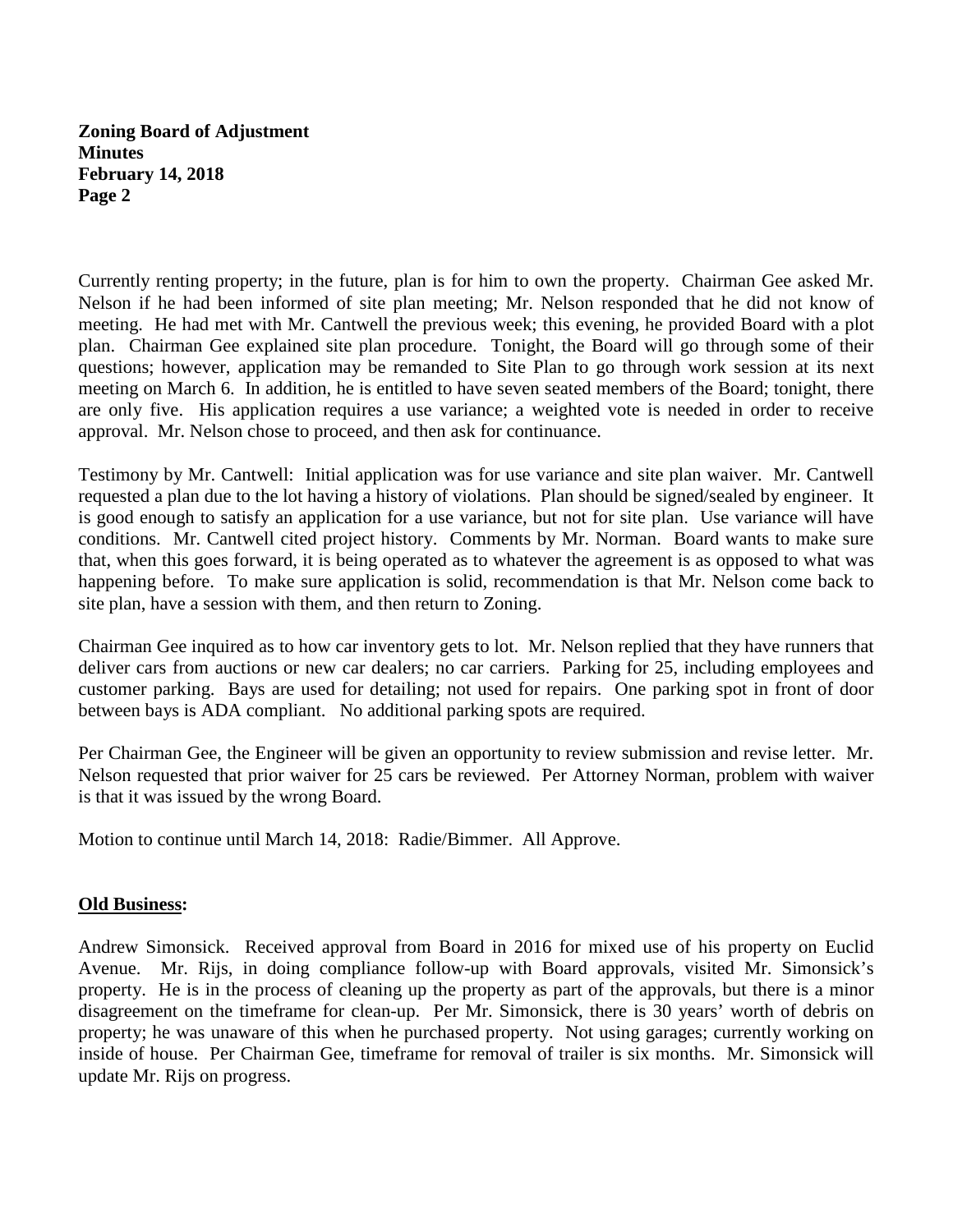#### **Minutes:**

January 10, 2017 Motion to Approve: Motion/Second . All Approve.

#### **Miscellaneous:**

#### **Reports:**

#### **Solicitor – Resolutions**

Motion to Approve: Bimmer/Schmidt. All Approve. **2018-ZB-3: 919 E. Main St. – Block 82 Lot 9.01; Eric Scheid, Z-17-16** Motion to Approve: Schmidt/Bimmer. All Approve. **2018-ZB-4: 489 Rt. 38 W. - Block 173; Lot 2.05, Lexvana Properties NJ LLC; Z-17-18** Motion to Approve: Radie/Bimmer. All Approve. **2018-ZB-5: 538 Rt. 38 E. – Block 173.02; Lot 9, EMG Auto of Jersey City LLC; Z-17-19**

Eligible to Approve: Michael Bimmer John Gee, Jr. Joe McCauley **(Absent)** Karen Radie Steve Schmidt John Zahradnick **(Absent)** Paula Mullen, Alt #1 **(Absent)**

**Engineer:** Mr. Cantwell introduced his colleague who will also be attending Board meetings – Kristen Weber.

#### **Community Development:**

2017 Annual ZBA report Per Chairman Gee, excellent report. Motion to approve: Bimmer/Schmidt. All Approve.

**Once Around:** Happy Valentine's Day.

### **Adjourn:**

Motion to Adjourn: Bimmer/Gee. All in Favor.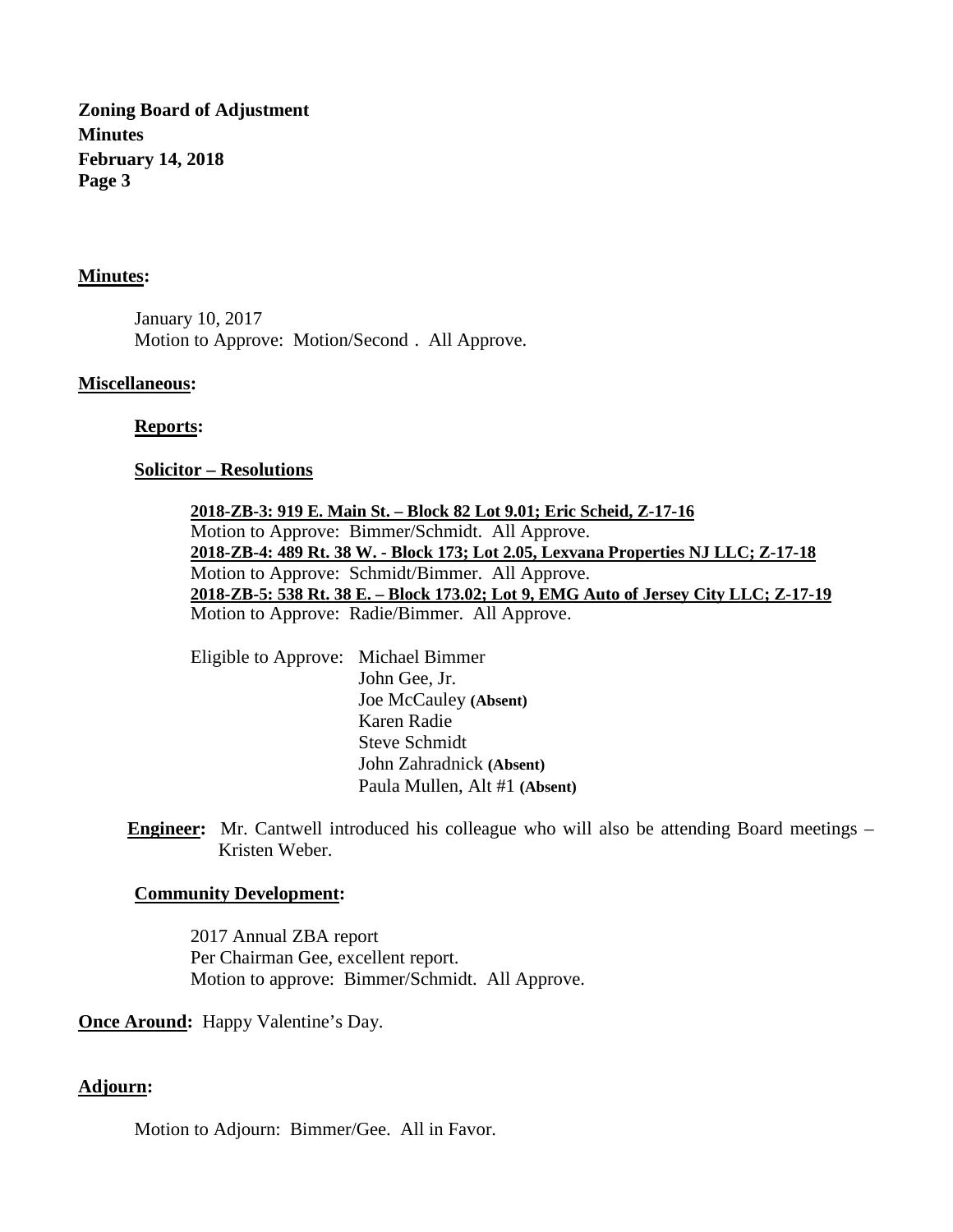The regular meeting of the Zoning Board of Adjustment was called to order by John Gee, Jr., Chairman.

All rose for the Pledge of Allegiance.

Meeting has been advertised in accordance with the State Open Public Meetings Act.

### **Roll Call:**

| Present:      | Michael Bimmer, Deputy Chairman<br>John Gee, Jr., Chairman<br>Karen Radie<br>Angie Santori<br><b>Steve Schmidt</b><br>John Zahradnick |
|---------------|---------------------------------------------------------------------------------------------------------------------------------------|
| Absent:       | Joe McCauley<br>Paula Mullen, Alt #1                                                                                                  |
| Also Present: | Robert Kingsbury, Esq.<br>John Cantwell, P.E., P.P., C.M.E.<br>Kevin Rijs, Community Development Director                             |

### **New Business:**

**205 W. Mill St. & Buttonwood Ave. – Block 139 Lot 6.03; Robert Shawn-Warner, Z-17-17 Zone: Residential -1 (R-1) Existing Use: Vacant Residential Lot Proposed Use: Single Family Home Application: "C" Variance –Front Yard Setback Minimum 30'; Proposed 17'**

Applicants, Robert & Carolyn Warner, sworn in by Attorney Kingsbury.

Currently, the plan is a set-back of the front yard of 17'. Requesting that the set-back be the rear yard of 25'. Would add 5' to the front; this would put the dwelling at a 22' set-back in the front. Asking for a variance of 8' of frontage decreasing the allowable front yard set-back from 30 to 22'; also increasing driveway length. House was originally orientated to Mill Road; now, orientation is to Buttonwood Avenue.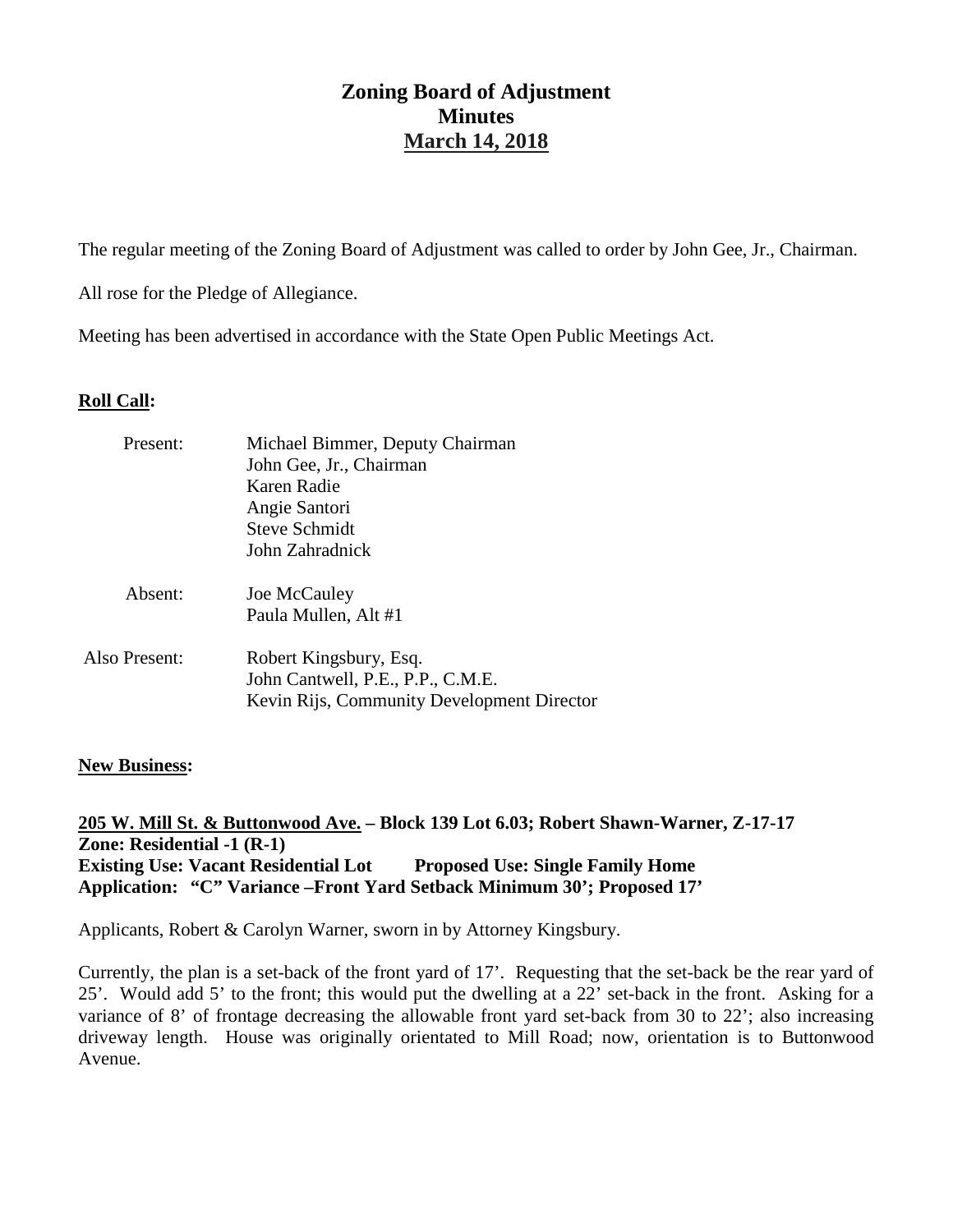Review by Mr. Cantwell. No objections; however, a variance is needed. Other homes on the street are close to the same set-back and this home will not look out of character.

Mr. Kingsbury asked about history of house formerly on the property and for clarification of set-back dimensions. Former house was a small bungalow. They were not able to build off of the existing foundation because it was in bad shape and there were structural cracks. Front yard set-back is 22'; rear is 25'. Mr. Gee inquired if house is intended to be a multi-family dwelling; answer was that it will be a single-family dwelling.

**Public:** None

**Board :** None Motion to Approve: Santori/Schmidt. All Approve.

**31 Woodbine Ave. – Block 129.07; Lot 34; Tarantini; Z-18-4 Zone: Residential -1 (R-1) Existing Use: Vacant Residential Lot Proposed Use: Single Family Home Application: "C" Variance –Front Yard Setback Minimum 30'; Proposed 17'**

Vincent & Barbara Tarantini, Applicants, and Richard Gaffney, representative from Home Doctors.

Building deck with overhang; set-back is 30'. Deck and overhang will be a little over 17'. House fronts on Woodbine Avenue. Distributed pictures of houses on Woodbine which have similar arrangement. Deck will be in front. Currently, there is a concrete porch; they will be putting a deck over the porch with an overhanging roof. Holes have already been dug for inspection.

Mr. Cantwell: No problems; variance is needed.

**Public:** None.

**Board :** None. Motion to Approve: Bimmer/Zahradnick. All Approve. Chairman Gee advised that for the first 45 - 90 days, if any work is done, it is at applicant's own risk.

**491 Rt. 38 W. – Block 173; Lot 2.07 CSG Property Investors; "Sammy's Express Car Wash" Z-18-1 Zone: Planned Development (PD) Existing Use: Vacant Building (formerly lawn mower repair) Proposed Use: Automatic Car Wash Application: Site Plan Application with C variance requests for signage, buffers, drive aisle width, parking and lighting (D Variance Resolution of Approval Z-17-10).**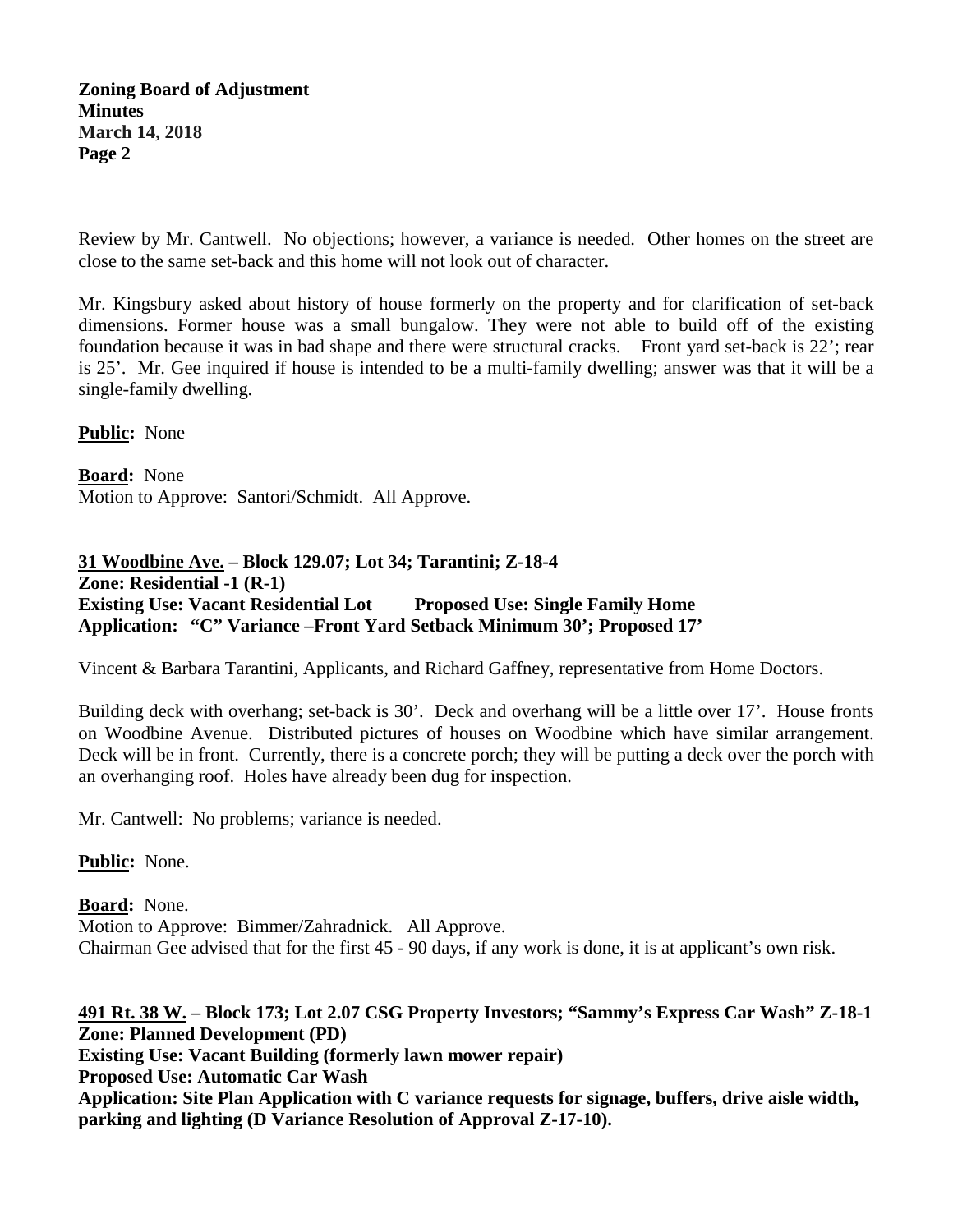Laura M. D'Allesandro, Esq., Del Duca Lewis, LLC Robert J. Giannone, Applicant/LLC member; John Pettit, P.E., P.P., Engineer/Planner; Randy Barranger, P.E., Traffic Engineer sworn in by Attorney Kingsbury.

Sammy's Express Car Wash is a sustainable express car wash concept. Previously before Zoning Board on August 9, 2017, and granted a use variance. Currently before Zoning Board for site plan application, seeking preliminary and final major site plan approval. Seeking several variances and waivers. They have received several review letters from Board professionals, including Mr. Cantwell and Environmental Resolutions, Inc.

Testimony – Robert J. Giannone: Sammy's Car Wash is a new car wash concept that he developed after looking at industry trends and consumer changes to create a better environment to wash cars – professional, higher-quality, and environmentally friendly. This will be the first Sammy's Car Wash in South Jersey; plans to develop two more over the next five years. Proposed hours of operation: 8 A.M. to 8 P.M. Two – three employees; occasionally, a fourth employee. Deliveries of products for car wash will be once a month by box truck. There will be a trash receptacle in the vacuum area and a central dumpster behind enclosure to be emptied weekly.

Testimony – John Pettit: Presentation, including site plan and landscaping plan, for Block 173, Lot 2.07. Site access will be an entrance on the east site of the property and exit on the west side of the property. Proposing a 5,036 sq. ft. car wash facility. Upon entering, there will be three payment lanes to tunnel. Prior to exiting property, there are vacuums. Proposing a 4' high split-row fence along the western property due to elevation change. Utilities exist at site. Proposing an extensive landscaping package and irrigation system. Lighting will be a series of  $20' - 25'$  high LED fixtures throughout the site. Regarding drainage, they are increasing impervious surface on site by a little less than 2/10ths of an acre. For stormwater management criteria, information has been submitted to the DOT because it does flow toward the highway. There will be a track enclosure at the side of the building.

There are a series of waivers and variances. Submission waiver being requested for providing drainage calculations (Mr. Cantwell recommends waiver). Design waivers are for providing sidewalk across the front end of property, providing street trees (they want to keep visibility of site open), and buffer plantings. Variances are: minimum lot size (3 acres is required; existing lot is .9 acre), maximum number of façade signs – 4 permitted; proposing 8 (extra four are 2 directional/2 instructional), maximum area of freestanding sign (50 sq. ft. permitted; proposing 91 sq. ft. for safety of entering site), maximum number of freestanding signs (1 permitted; proposing 17), number of parking spaces (24 required; proposing 22), minimum drive aisle width, landscape buffer, side yard buffer. Mr. Cantwell commented on variances, stormwater management, and that Zoning Board can weigh in on whether sidewalks can be waived in lieu of payment to Township (Council would make decision). Mr. Cantwell would prefer street trees; has no objection with buffer plantings request.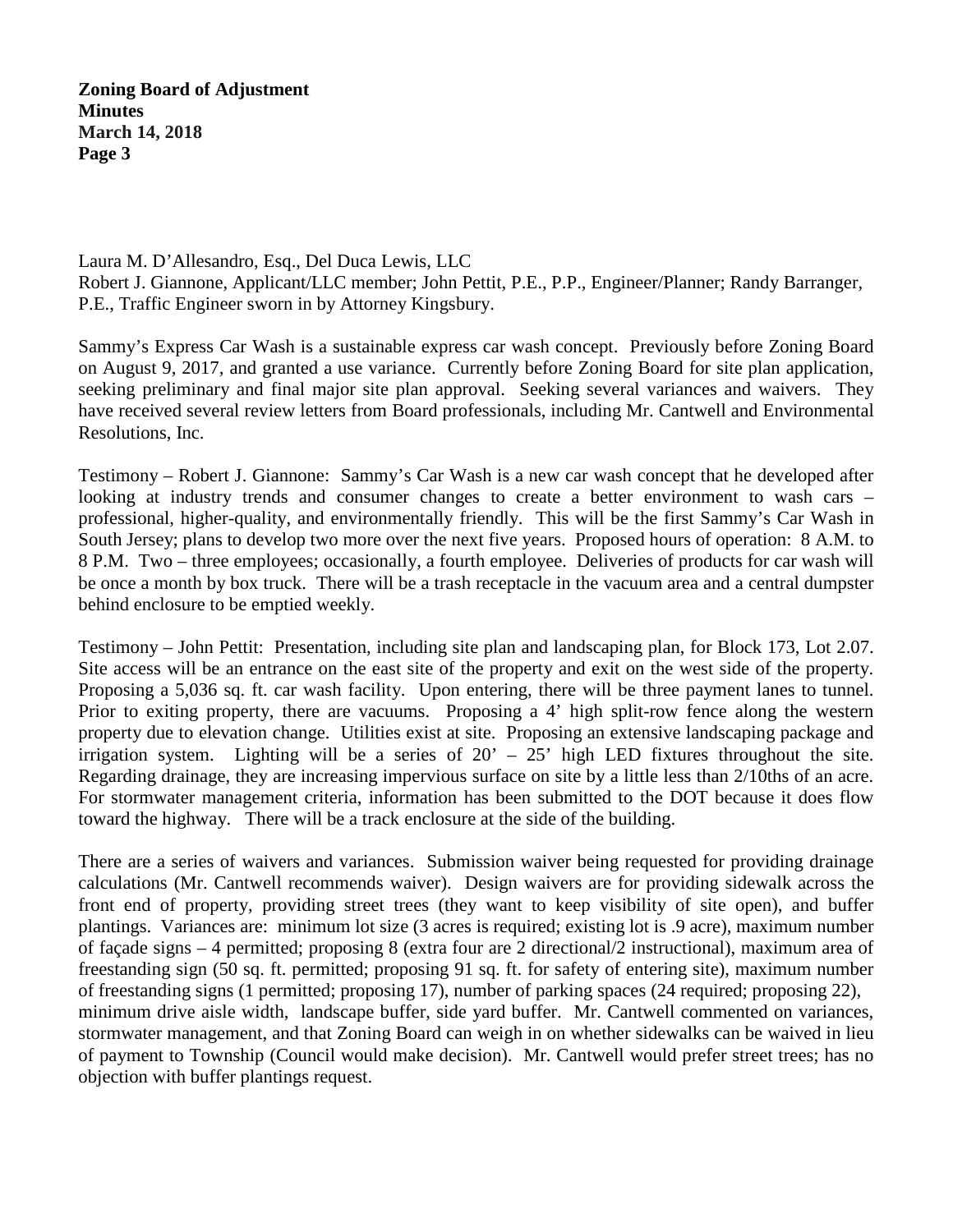Chairman Gee inquiry about environmental report; Mr. Rijs responded that all were in agreement.

Testimony by Mr. Barranger about traffic analysis. Two concerns addressed: location and safety of driveways and cueing. He feels there is sufficient cueing room and traffic will not back up onto Rt. 38. Driveways: application has been submitted to DOT; DOT does not allow driveways in a deceleration lane. He does not believe it's a safety issue and that DOT will issue access application because it's at beginning of transition area. Mr. Cantwell has no objection.

**Board:** Questions regarding ADA parking and chemicals used. Per Mr. Giannone, there is a reclaim system with underground tanks for water re-use. There is no agency in the State of NJ that looks into chemicals used; chemicals used are bio-degradable.

**Public:** None.

Mr. Cantwell comments.

Per Chairman Gee, approval to include: variances for minimum lot size, façade signs being 8 vs. 4, pylon sign being 91' vs. 50', parking spaces being 22 vs. 24, drive aisle in employee area be 18' vs. 25',landscaping buffer as proposed be accepted, and that front landscape be 10' vs. 20', maximum number of freestanding signs (17 vs. 1), waiver for stormwater management, waver of street trees (subject to engineering with additional shrubbery), waiver for buffer plantings other than what already exists, favorable comment regarding eliminating sidewalks (Council to rule), environmental agreement on any remaining issues, a later look with regard to engineering on handicap accessibility.

Motion to Approve: Schmidt/Bimmer. All Approve.

**538 Rt. 38 E. – Block 173.02; Lot 9, EMG Auto of Jersey City LLC; Z-18-2 Zone: Planned Development (PD) Existing Use: Vacant Building (formerly Elite Acura) Proposed Use: Used car auto sales and associate repairs and maintenance. Application: Site Plan Application**

*Applicant requested continuance to April 11, 2018 Zoning Board meeting.* Motion to Continue: Radie/Santori. All Approve.

**483 Rt. 38 – Block 173.02; Lot 2.01; Garvy Nelson – The Automotive Outlet; Z-18-3 Zone: Planned Development (PD) Existing Use: Vacant Building (formerly Wisdom Motors) Proposed Use: Buy and Sell Used Cars Application: "D" Use Variance**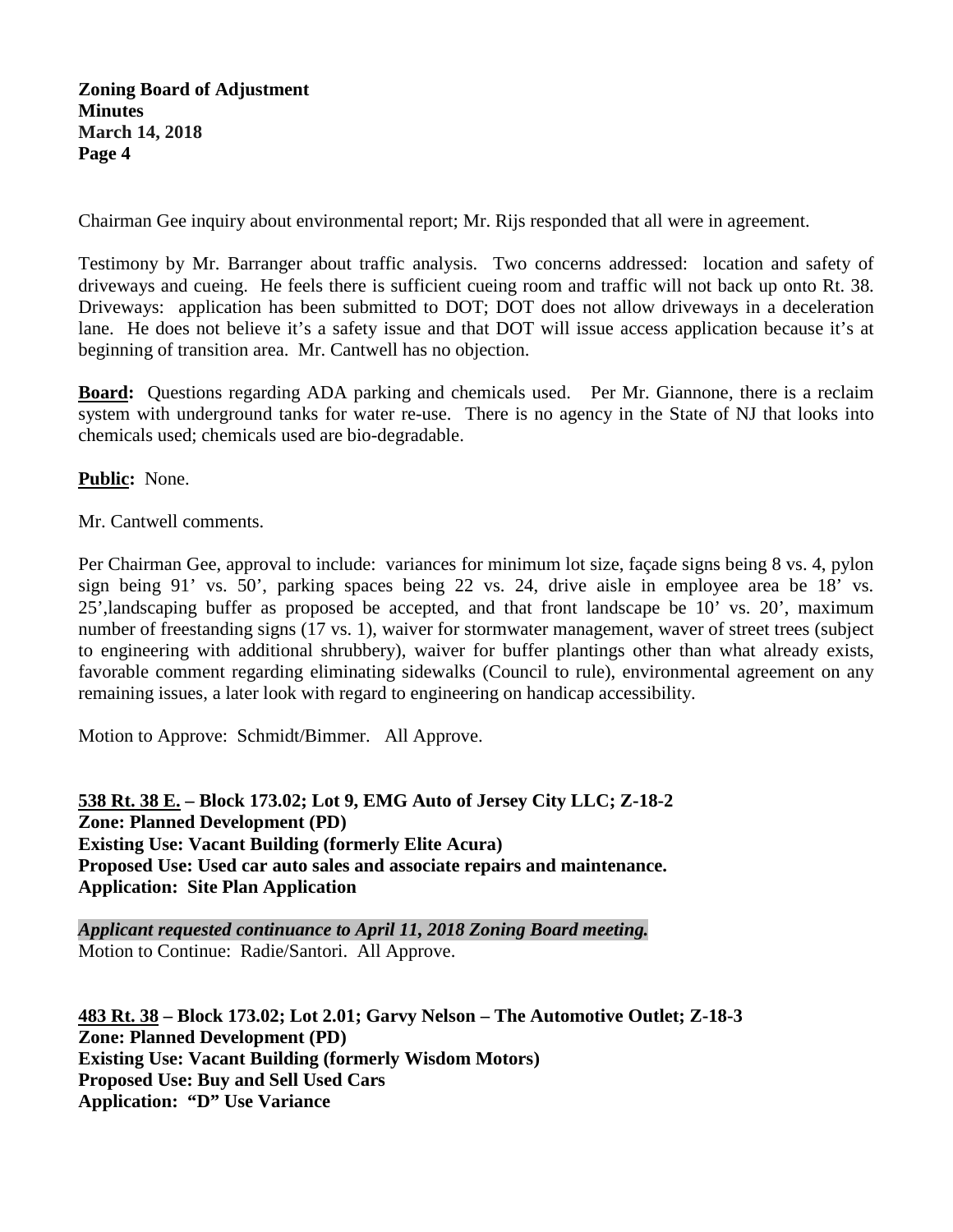Garvy Nelson, applicant, sworn in by Attorney Kingsbury. Mark Maliawski, Engineer.

Original use variance was for 25 vehicles; requirement was to present a site plan. Mr. Maliawski presented requirement. There is one ADA spot; two bays. Per Chairman Gee, it is a very tough site to get into; how do you circulate if someone is parked in ADA spot. One bay will be used; the bay closest to the handicapped spot will be closed. Mr. Maliawski explained how they set up site around curb cuts. Setbacks are minimum of 15'. Chairman Gee recommended that they put up a "No Right Turn" sign for persons should they try to exit on ramp.

Comments by Mr. Cantwell. Per Mr. Nelson, there will be a new sign and façade on both sides. Minimal landscaping shown on plan. Mr. Cantwell stated that three items have not been provided: Applicable zoning; site plan shall include front, rear, and side elevations of the proposed buildings and structures; complete landscape plan, including size and type of all plans. Board may declare plan incomplete or waive the outstanding items. Mr. Zahradnick commented that the ADA spot should be relocated. Mr. Garvey would be amenable to moving the ADA spot to the front of the building, subject to grading.

### **Public:** None.

Mr. Cantwell continued with comments cited in his letter. Discussion regarding sidewalks – per Attorney Kingsbury, either waive the sidewalk requirement or request (by owner or tenant) should be made of DOT to improve the sidewalk. Matter should go to Township Council.

**Board:** Comments by Board members. Per Chairman Gee, if there is a motion to approve this, members of Board may comment on the fact that they are not going to require anything for submission information *(Applicable zoning; site plan shall include front, rear, and side elevations of the proposed buildings and structures; complete landscape plan, including size and type of all plans)*; that it be subject to engineering to look at the grading of new handicapped spot; that the indication of a handicapped spot be now an inventory spot and have it parallel to the building; that a "no right hand turn" or "left turn only" sign be placed at egress from the ramp side of the site; waiver for street trees; variance for landscaping buffer; waiver for dumpster enclosure; waiver for signed/sealed survey.

Motion to Approve: Schmidt/Santori. All Approve.

**4 N. Forklanding Rd. – Block 63; Lot 8; Eric Manna; Maple Shade Vapor Lounge; Z-18-5 Zone: Downtown Business (DB) Existing Use: Undercover Vapes – Retail Sales Electronic Cigarettes Proposed Use: Retail Sales Electronic Cigarettes with lounge area Application: Interpretation that e-cigarette retail with "small" area of store used for a lounge be permitted.**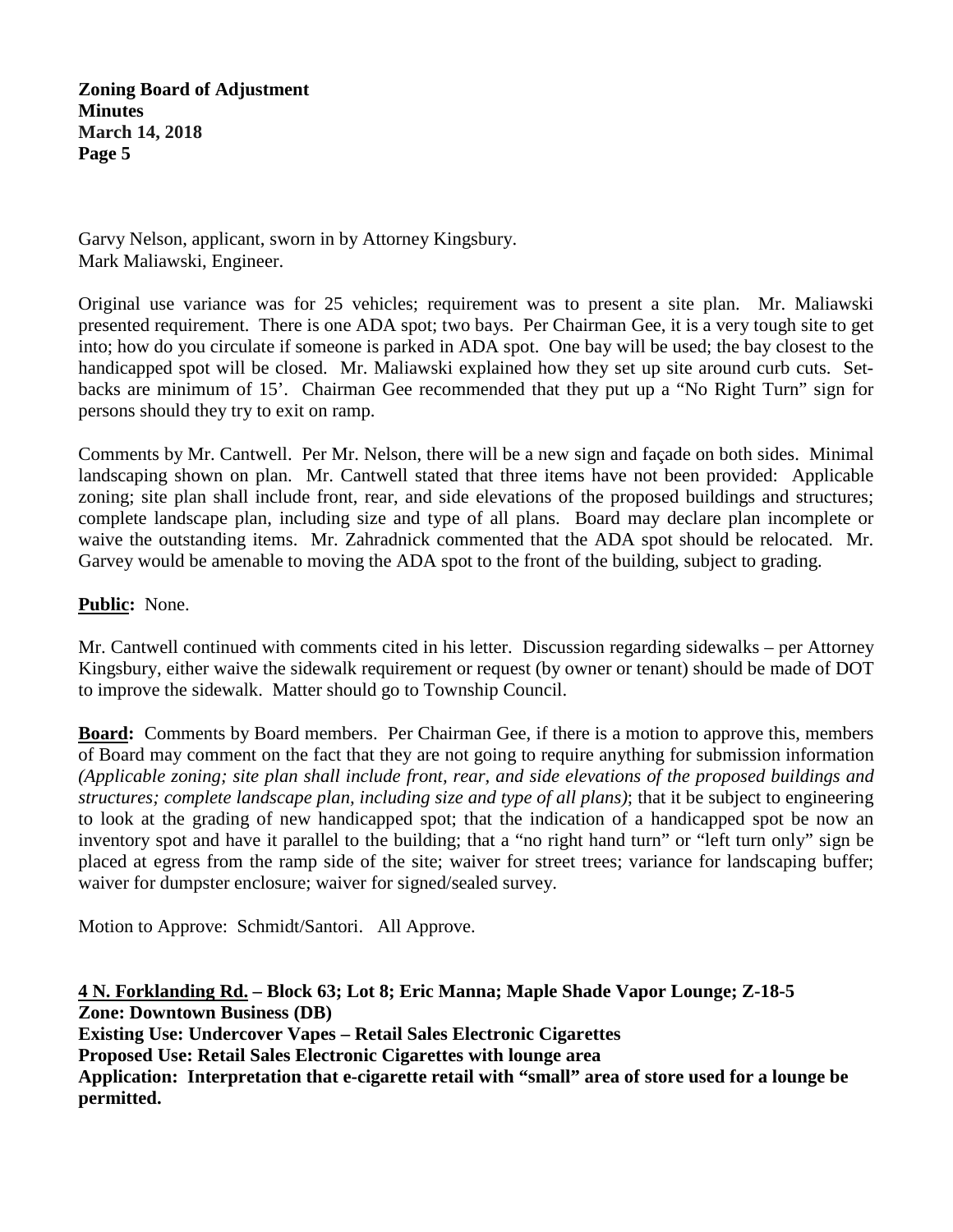Eric Manna sworn in by Attorney Kingsbury.

Outline of proposal and history of prior approval by Mr. Rijs. Customers would visit to test products (cigars, e-cigarettes). Per Mr. Manna, approximately 30% of inside area would be used as a lounge. Board to interpret if code allows it to be a permitted use vs. code requiring a variance. No Board objections. Interpretation would be a permitted use – just an auxiliary part of a permitted use. It would be ordinary and customary for that kind of business.

Motion to Approve: Zahradnick/Radie. All Approve.

#### **Old Business:**

**Minutes**

February 14, 2018 Motion to Approve: Bimmer/Gee. All Approve.

#### **Miscellaneous:**

#### **Reports:**

**Solicitor – Resolutions:** None

**Engineer:** None

**Community Development:** Thank you and appreciation of Mr. Kingsbury's help by Mr. Rijs.

**Once Around:** Happy Easter. Welcome back, Attorney Kingsbury.

### **Adjourn:**

Motion to Adjourn: Santori/Gee. All in Favor.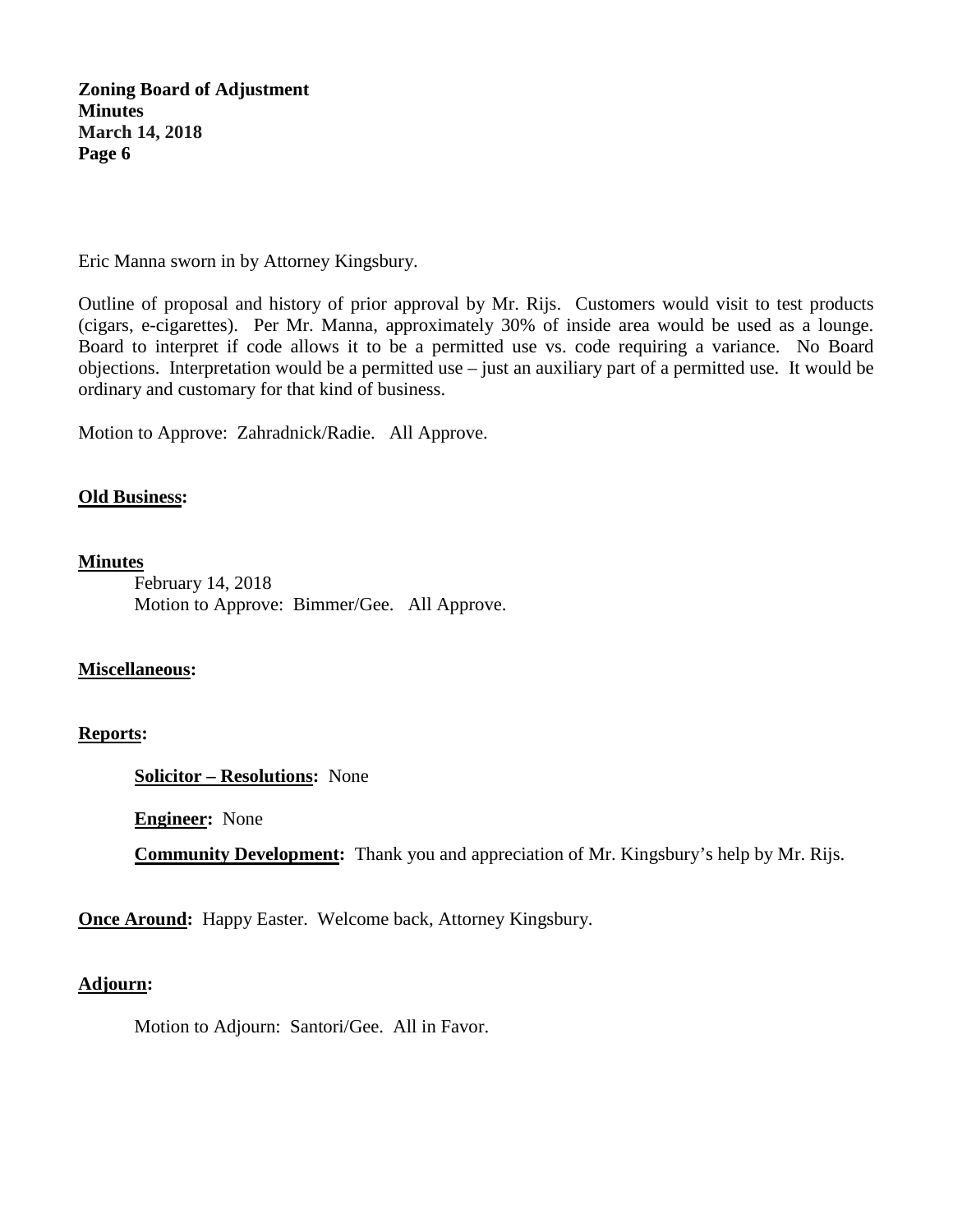### **Zoning Board of Adjustment Minutes April 11, 2018**

The regular meeting of the Zoning Board of Adjustment was called to order by John Gee, Jr., Chairman.

All rose for the Pledge of Allegiance.

Meeting has been advertised in accordance with the State Open Public Meetings Act.

### **Roll Call:**

| Present:      | Michael Bimmer, Deputy Chairman<br>John Gee, Jr., Chairman<br>Joe McCauley<br>Karen Radie<br>Angie Santori<br><b>Steve Schmidt</b> |
|---------------|------------------------------------------------------------------------------------------------------------------------------------|
| Absent:       | John Zahradnick<br>Paula Mullen, Alt #1                                                                                            |
| Also Present: | Robert Kingsbury, Esq.<br>John Cantwell, P.E., P.P., C.M.E.<br>Kevin Rijs, Community Development Director                          |

### **New Business:**

**538 Rt. 38 E. – Block 173.02; Lot 9, EMG Auto of Jersey City LLC; Z-18-2 Zone: Planned Development (PD) Existing Use: Vacant Building (formerly Elite Acura) Proposed Use: Used car auto sales and associate repairs and maintenance. Application: Site Plan Application**

Mark P Asselta, Esq., Brown & Connery, LLP Elias M. Gonzalez, Applicant; Richard Lukoff, PE, Lukoff Engineering, sworn in by Attorney Kingsbury.

Formerly before Board in January, 2018; granted use variance with stipulation of site plan. Will present site plan at this meeting. Started with unloading zone issue. One alternative was to unload on shoulder of road behind dealership; however, jurisdiction is State of NJ and they would not grant permission. They pursued other avenues and were unsuccessful. Their alternative is to unload cars at the Holman Group property on Rt. 73 in Mt. Laurel and drive each car to the site in Maple Shade. They will have a lease with Holman.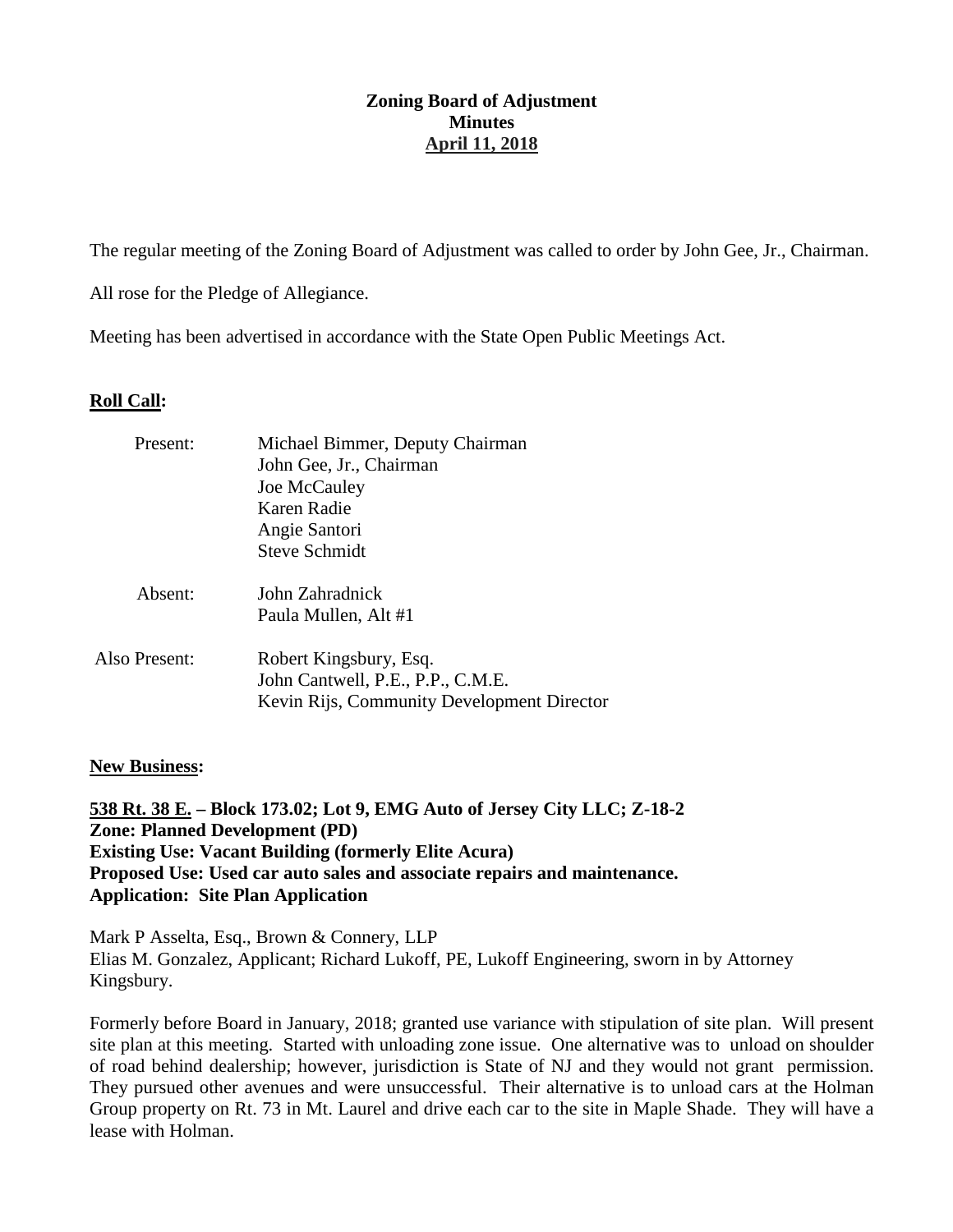Mr. Lukoff's testimony regarding having the trucks on site. After doing layouts and numerous overlays, it was determined that extensive changes would have to be made. Additionally, client is not in a position to make a lot of significant improvements. Comments by Chairman Gee. If Board makes a motion to approve, included as a part of the resolution should be a statement that they are not allowed to unload on the shoulder of the road or any other property that is not permitted to have a car carrier pull on to the property and unload in Maple Shade.

Engineer's report. Mr. Cantwell reviewed his letter dated March 28, 2018. Four submission items can be waived. Zoning requirements, area and bulk requirements: all are pre-existing conditions. A revised plan was received. It did not show any signage or markings; Board needs to know what is there that will be kept. Discussion regarding parking spaces. Consideration of waiver for lighting study. Discussion of buffer, landscaping plan, and street trees.

### **Board:** None

James Thompson, consultant with Mr. Gonzalez, sworn in by Attorney Kingsbury, spoke with regard to unloading cars at Holman.

## **Public:** None

Motion to Approve includes Variances for drive aisle widths, buffers, off-street loading space; Waivers for street trees, buffers, and submission items. Also, landscaping to be reviewed by Mr. Gonzalez and Mr. Cantwell, to bring it up to existing plan, waiver for lighting, waiver for drive aisle width, any engineer's requirements discussed at this meeting.

Motion to Approve: Schmidt/Radie. All Approve.

## **Old Business:** None

## **Minutes:**

March 14, 2018 Motion to Approve: Bimmer/Gee. All In Favor.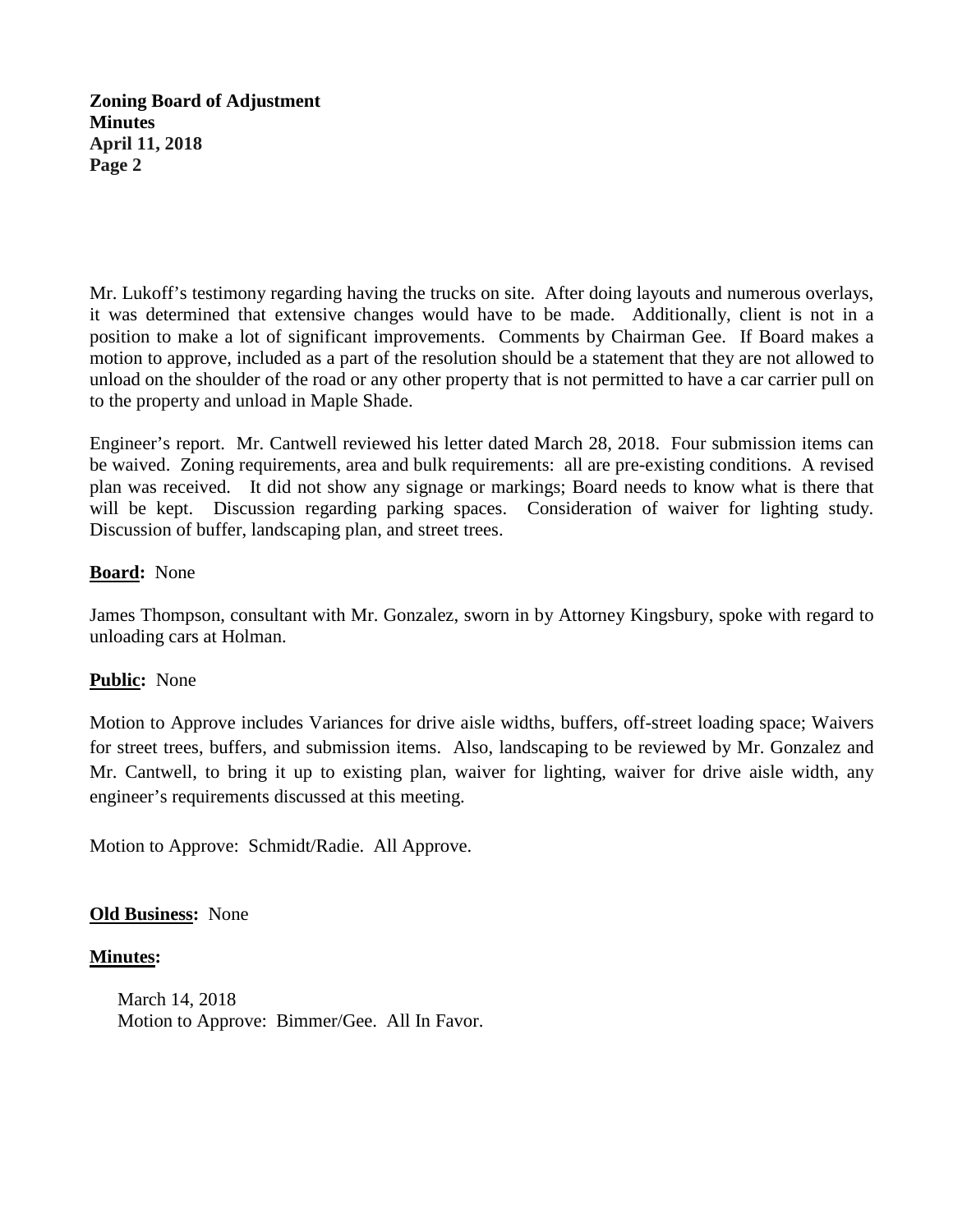#### **Miscellaneous:**

#### **Reports:**

#### **Solicitor – Resolutions**

- 2018-ZB-7: Block 139 Lot 6.03; Robert Shawn-Warner, Z-17-17 Motion to Approve: Bimmer/Schmidt. All Approve.
- 2018-ZB-8: Block 129.07; Lot 34; Tarantini; Z-18-4 Motion to Approve: Schmidt/Radie. All Approve.
- 2018-ZB-9: Block 173; Lot 2.07 CSG Property Investors; "Sammy's Express Car Wash" Z-18-1 Motion to Approve: Bimmer/Santori . All Approve.
- 2018-ZB-10: Block 173.03; Lot 2.01; Garvy Nelson The Automotive Outlet; Z-18-3 Motion to Approve: Bimmer/Santori. All Approve.
- 2018-ZB-11: Block 63; Lot 8; Eric Manna; Maple Shade Vapor Lounge; Z-18-5 Motion to Approve: Bimmer/Radie. All Approve.
- Eligible to Vote: Michael Bimmer John Gee, Jr., Chairman Joe McCauley Karen Radie Angie Santori Steve Schmidt

**Engineer:** None

#### **Community Development:** None

**Once Around:** Chairman Gee announced that, due to family and work schedule commitments, Paula Mullen is no longer able to be a Board member. Attorney Kingsbury reminded everyone to file the financial disclosure statement.

**Adjourn:** Santori/Bimmer. All In Favor.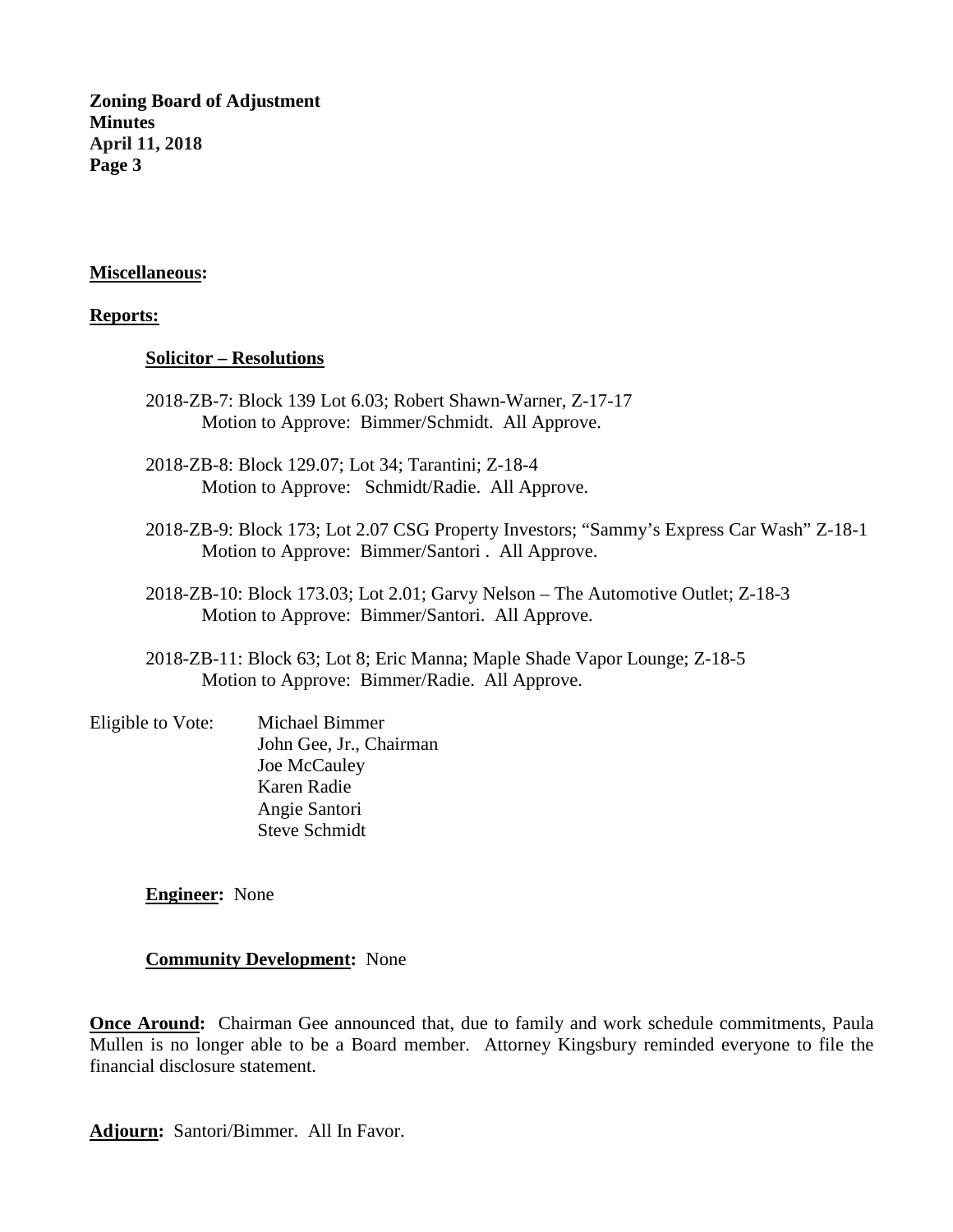### **ZONING BOARD OF ADJUSTMENT MINUTES MAY 9, 2018**

**Board Members present: Joe McCauley, Angie Santori, John Gee, Jr., Chairman**

**As there was not a quorum, Chairman Gee was not able to call the meeting to order. He apologized to the applicants, and all three were continued until the June 13, 2018 Zoning Board meeting. Chairman Gee advised the applicants that any discussion with regard to their applications could not be conducted until that time. He did suggest to the contingent from CVC that they attend the June 5 Site Plan Advisory Board Meeting, which they agreed to do. Also advised the applicants that notices would not have to be sent a second time due to the continuance.** 

#### **Applicants:**

**124 Elm Ave** . – Block 109; Lot 6, Megan Brooks; Z-18-6 Zone: Residential -2 Existing Use: Residential Proposed Use: No Change Application: "C" Variance – Side Yard Setback for attached deck & fence 0' proposed.

**2825 Route 73 South** – Block 195; Lot 2.01, Rt 73 Bowling Center; Z-18-7 Zone: Business development (BD) Existing Use: Bowling Center Proposed Use: No Change Application: "C" Variance; Proposed Freestanding LED Sign

**2890 Route 73 North** – Block 89.01; Lot 9, CVC Specialty Chemicals; Z-18-8 Zone: Business Development (BD) Existing Use: Manufacturing - Chemicals Proposed Use: No Change – interior production expansion Application: 1) Interpretation that a "D" variance approval is not required for the proposed improvements and/or 2) in the alternative a D Variance application.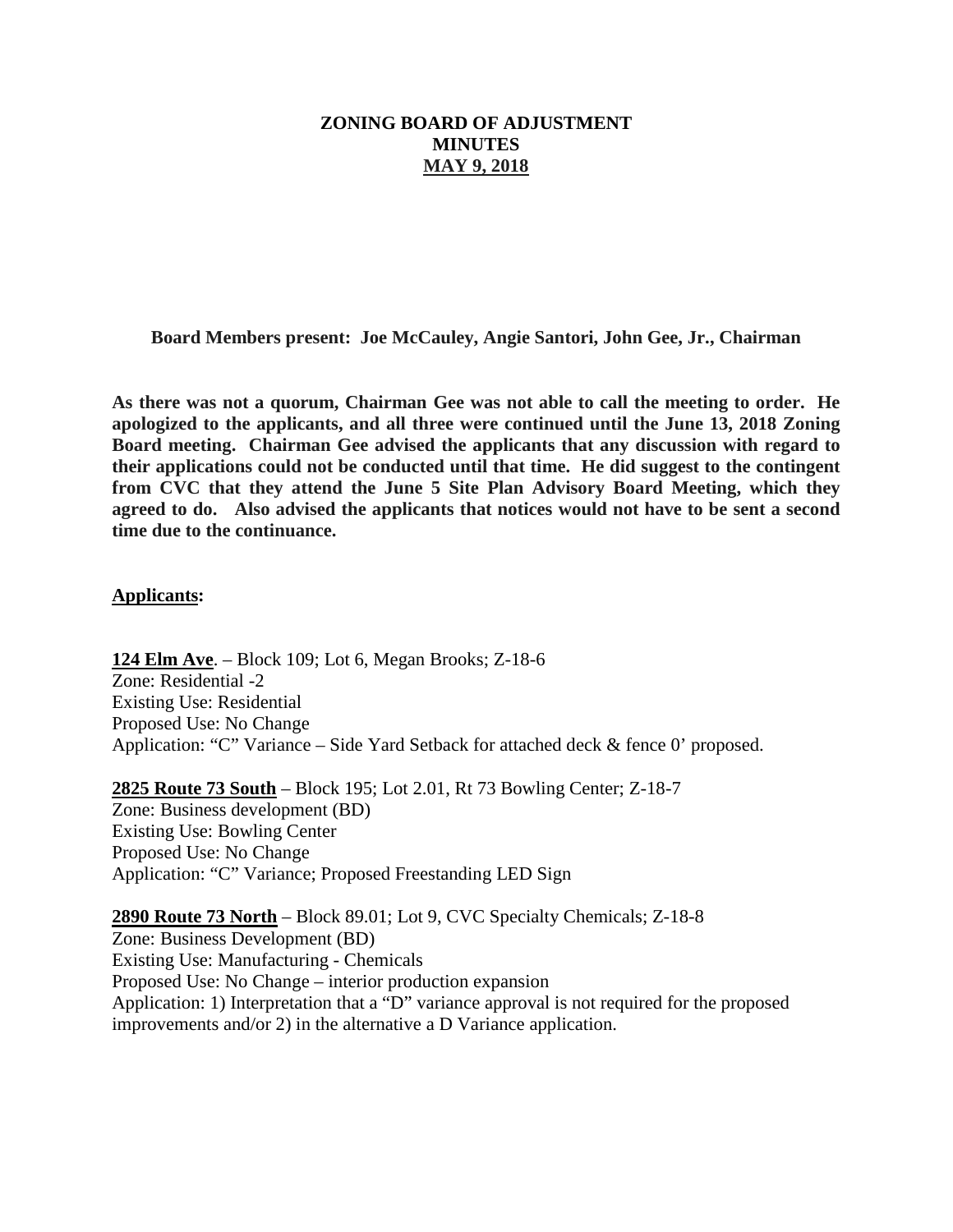The regular meeting of the Zoning Board of Adjustment was called to order by John Gee, Jr., Chairman.

All rose for the Pledge of Allegiance.

Meeting has been advertised in accordance with the State Open Public Meetings Act.

#### **Roll Call:**

| Present:      | Michael Bimmer, Deputy Chairman            |
|---------------|--------------------------------------------|
|               | John Gee, Jr., Chairman                    |
|               | Joe McCauley                               |
|               | Karen Radie                                |
|               | Angie Santori                              |
|               | Steve Schmidt                              |
|               | John Zahradnick                            |
|               | Lu Valentino, Alt #1                       |
|               | Richard Borden, Alt #2                     |
| Also Present: | Robert Kingsbury, Esq.                     |
|               | John Cantwell, P.E., P.P., C.M.E.          |
|               | Kevin Rijs, Community Development Director |

Mr. Kingsbury administered oath of office to:

Lu Valentino, Alt #1 Richard Borden, Alt #2

#### **New Business:**

**2825 Route 73 South – Block 195; Lot 2.01, Rt 73 Bowling Center; Z-18-7 Zone: Business development (BD) Existing Use: Bowling Center Proposed Use: No Change Application: "C" Variance; Proposed Freestanding LED Sign**

*Chairman Gee recused himself from this application; Vice Chairman Bimmer presided over application; Lu Valentino, Alternate #1, filled in for Chairman Gee.* 

Richard Roy, Esq., attorney for applicant. Applying for variance to allow for replacement of existing freestanding sign with a modern, LED changeable copy sign. Height is 20' 11" (same height as existing sign); size is same as existing sign.

Keith Johnson, owner, sworn in by Attorney Kingsbury.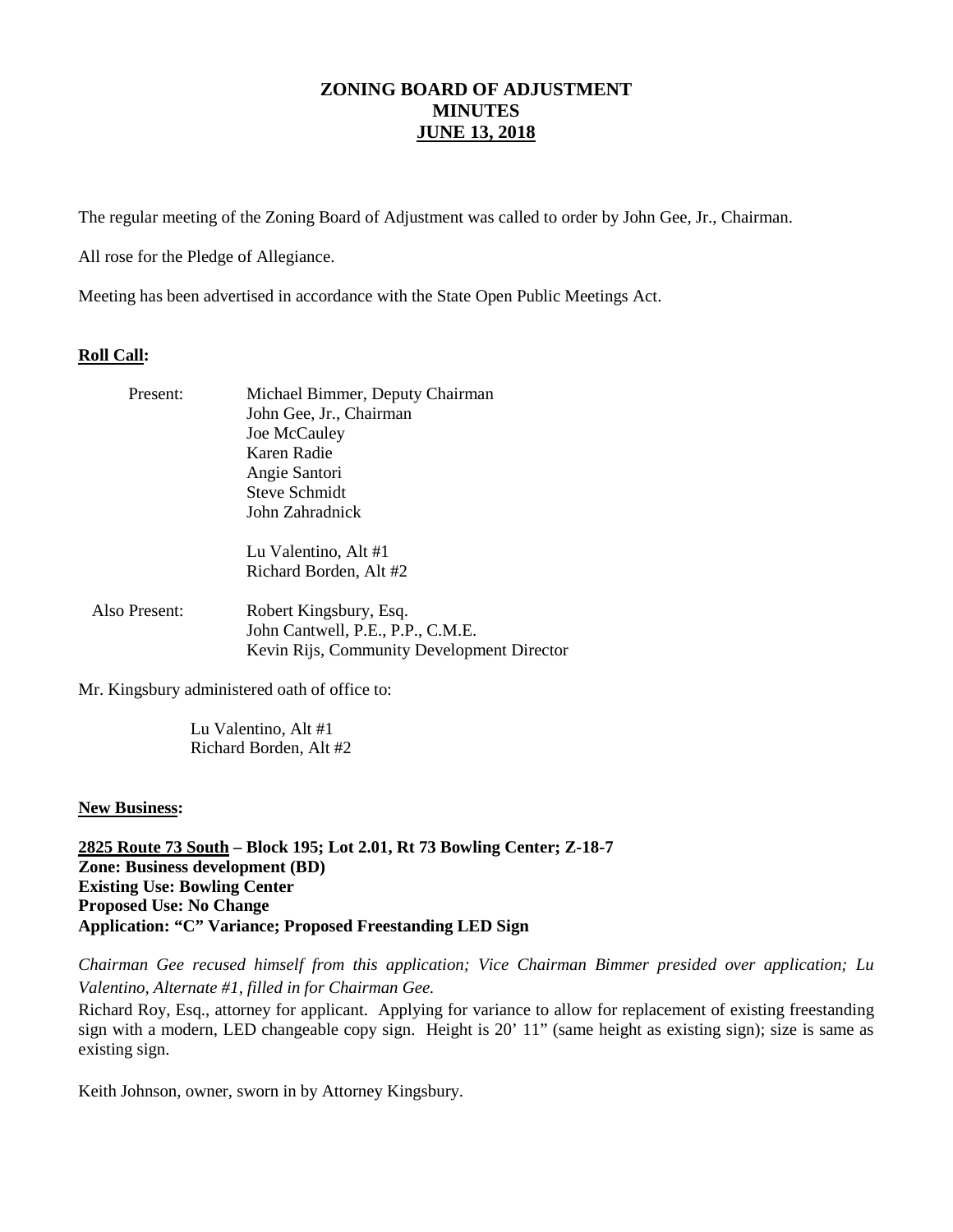Clarification by Board that there should be no animation. There can be a picture – just nothing moving. Attorney Kingsbury asked if new sign would be in same location (*answer: yes*). Mr. Cantwell: Sign is slightly larger than requirement – 55.5 sq. ft. instead of 50 sq. ft. Plans for the existing sign should be submitted to the Township to confirm that it is the same size as the existing sign.

Public: None Public Portion Closed. Motion to Approve: Radie/Schmidt. Roll Call: All Approve.

**124 Elm Ave . – Block 109; Lot 6, Megan Brooks; Z-18-6 Zone: Residential -2 Existing Use: Residential Proposed Use: No Change Application: "C" Variance – Side Yard Setback for attached deck & fence 0' proposed.**

Megan Brooks and North Brooks sworn in by Attorney Kingsbury. Planning on building a two-tiered deck; need to move existing 6' fence in front of the house up 5' to match the front of the house. The top tier will be between 2' – 3' tall; bottom tier would be 6" tall, a step up from the existing paver. Per Mr. Rijs, deck is attached to principal structure; anything that is attached to the principal structure is included in the setback. Mr. Cantwell stated that there is an additional issue with the fence – what they are bringing out to match the front building line is 17.65 feet from the property line along Elm Avenue. Requirement is that fence be no closer than 20 feet to the property line; a variance would be required.

Public: None. Board: Question regarding what portion of the fence would be replaced. Setback requirement is 10'. Motion to Approve: Santori/Schmidt. Roll Call: All Approve.

**2890 Route 73 North – Block 89.01; Lot 9, CVC Specialty Chemicals; Z-18-8 Zone: Business Development (BD) Existing Use: Manufacturing - Chemicals Proposed Use: No Change – interior production expansion Application: 1) Interpretation that a "D" variance approval is not required for the proposed improvements and/or 2) in the alternative a D Variance application.**

Michael Floyd, Esq., Archer & Greiner

Representatives from CVC: Jeff Michaels, Director of Engineer; Alan Evankovich, Project Engineer; Rob Savarese, Director of Safety & Environmental Compliance; Cheryl Bergailo, Professional Planner, State of NJ, sworn in by Attorney Kingsbury.

Chairman Gee apprised Board of items discussed during CVC's appearance at Site Plan Advisory Board. Subsequent to their presentation, should they not receive a majority vote on interpretation that says they have the right, by law, because they are a pre-existing use and the upgrade proposed is de minimis compared to what their operation is now, Board will proceed with a D variance which will require a five-vote majority. Engineer's report stated that, because there is a 20% increase in production, which is sufficient for a pre-existing, non-conforming use to require a D variance.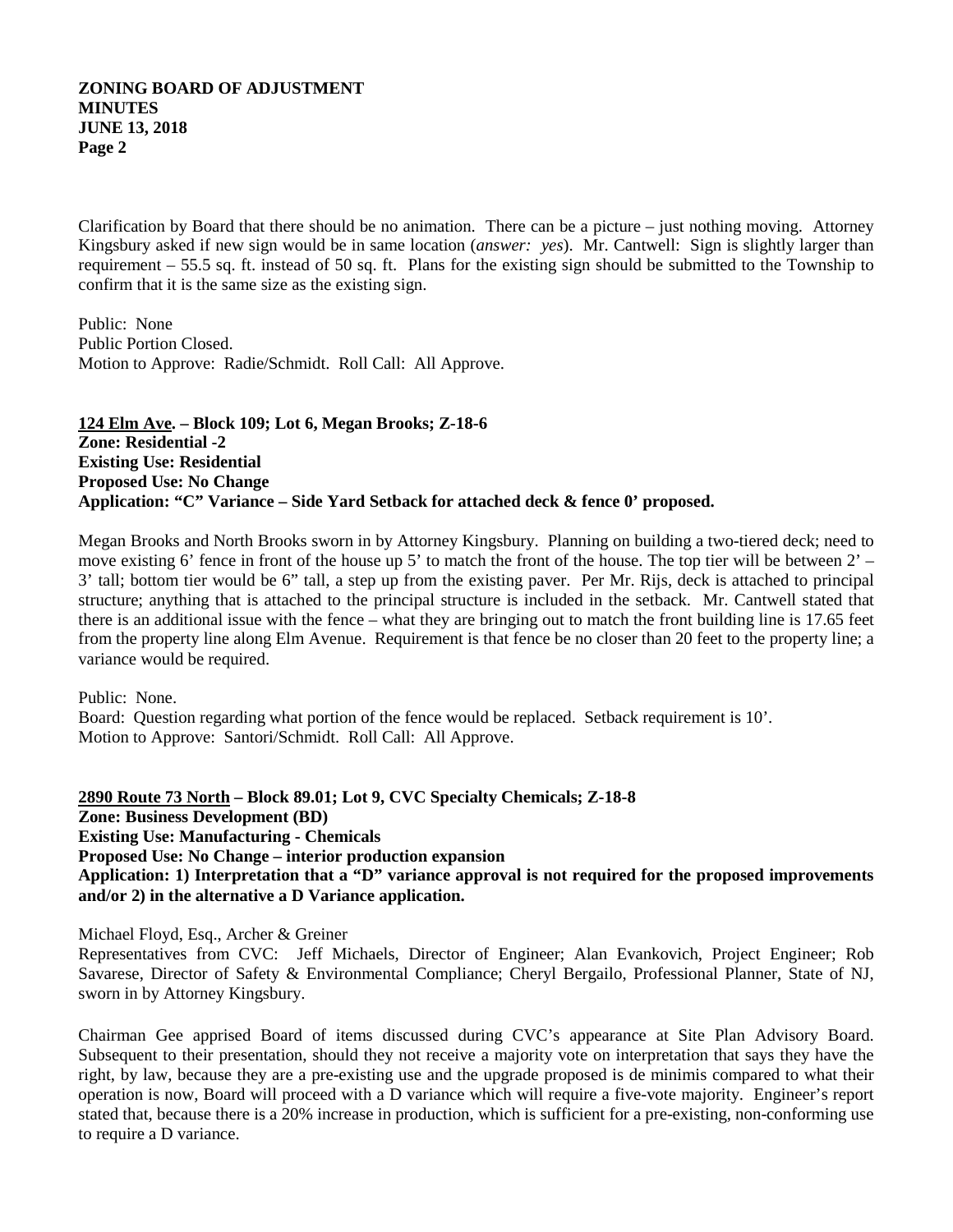Exhibit packages distributed.

Testimony by Mr. Savrese. Began with an overview of CVC, and introduction of Messrs. Michaels and Evankovich. Mr. Savarese is CVC's liaison with the Maple Shade Fire Department. CVC manufactures high performance epoxy resins, modifiers, and curing agents. Operation is 24/7. Products include EPALLOY specialty epoxies, ERISYS reactive modifiers, and OMICURE curing agents which are used in industrial coatings, structural adhesive, and composites. Mr. Evankovich gave examples of applications – e.g., skin of aircrafts, golf clubs, golf balls, automotive vehicles, tires, epoxy flooring/paints, oil pipelines.

CVC is a wholly-owned subsidiary of Emerald Performance Materials; purchased in 2008. Site has a long history of chemical manufacturing.

New equipment is needed to meet increased demand, and appearance at Zoning Board is for electrical upgrade which will support the new equipment. Principal raw materials used in the manufacturing process and used at the facility were discussed. Raw materials received and finished produced are shipped in 55-gallon drums and bulk by truck/stored in warehouses, tank farms (areas surrounded by concrete wall or berm), and other secure areas. Chemicals are treated with respect and programs are controlled and stay where they belong. Explanation of inspection process. Outside engineering firms do inspections and the MSFD does annual inspection. NJDEP, OSHA, and EPA review inspection reports.

Ms. Valentino – questions regarding tank farms and inspection process.

Mr. Savarese discussed OSHA violations: respiratory protection violation in 2016; six-month inspection in 2016 – 2017, resulted in a series of findings. Findings have been corrected and matter settled with OSHA.

CVC's batch chemistry was explained. Low concentration ends up in wastewater. 30,000 gallons of wastewater per week is shipped from facility. One shipment per month of other waste.

Overview of health, safety, and environmental for CVC by Mr. Savarese. Board question regarding history of discharge. Explanation of incidents which happened in May, 2016, August, 2016, January, 2017, and 2002.

Chairman Gee questioned industry standard. Overview of environmental matters [air permits, wastewater permits, sanitary water (only water from site which goes to sanitary sewer is from restroom and locker rooms), stormwater, hazardous waste]; agency inspections [EPA, DEP, OSHA]; and emergency response [good relationship with MS Fire Department].

Testimony: Alan Evankovich. Currently, 47 employees. 12 employees on day work (Monday – Friday), remaining employees work swing shift (12-hour shifts, 2 day on/2 days off) around the clock. Maximum amount of overtime per shift is four hours. At any one time, 23 employees on site. 50 lined parking spaces. 50 trucks per week (4 incoming trucks with raw materials; 6 outgoing trucks with product and waste). Size of trucks varies in size from 53 ft. trailer to mail trucks/may be more than one truck at a time. No stacking close to highway; trucks inside gate. Circulation of trucks discussed. Mr. Cantwell advised that a request was made to the Township by Emerald Materials for assistance to do some improvements on Rt. 73; this issue that should be addressed so there is no problem on Rt. 73. It was stated by CVC that request was regarding the north entrance – to facilitate visitors turning in. Mr. Cantwell suggested that south side be looked at also. With 15 – 20% of increase of capacity, there is not a corresponding 15 – 20% increase in employees or trucks. There would be an additional one employee per shift and five additional trucks per week. No expansion of footprint. Discussion of production lines.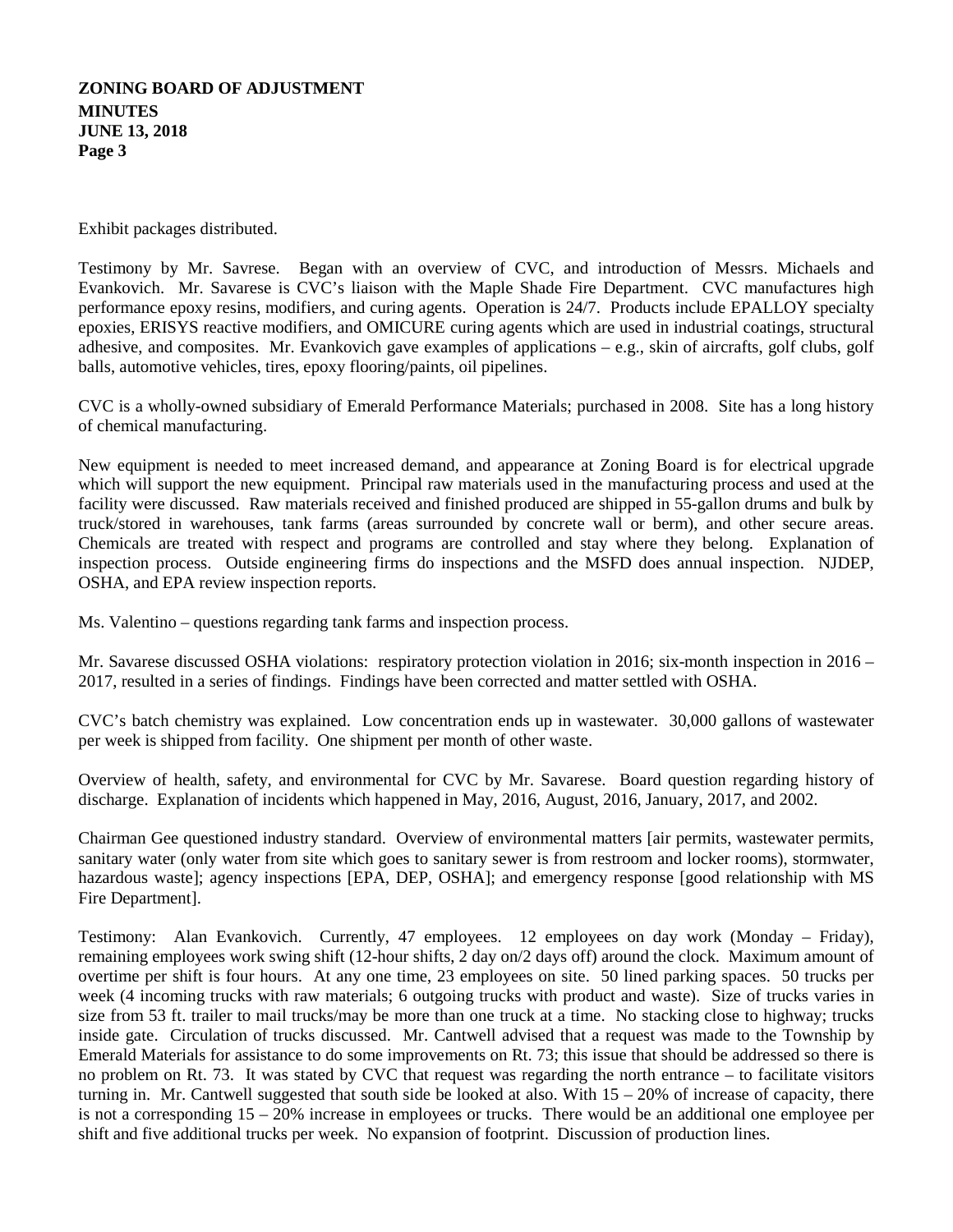Prior to 2005, CVC was permitted to discharge processed wastewater into the Maple Shade sewer. In 2005, the permit was revoked because CVC was discharging water into the sewer that was causing problems for the biological treatment plant and CVC was not cooperating with Township. CVC attended April 26<sup>th</sup> Council Meeting, initiating a dialogue to reinstate permit to discharge to the Maple Shade sewer. There would be benefits to both CVC and Maple Shade Township if CVC was allowed to discharge to the Maple Shade sewer – e.g., increased revenue.

Testimony by Ms. Bergailo.

Public: None

operation at the site.

Instruction to Board by Chairman Gee. Question by Mr. McCauley regarding incidents/public safety. Attorney Kingsbury: Does what CVC wants to do, in some way, increase activity on the site to the extent that an expansion is considered a non-conforming use. CVC says the site will look exactly as it did before. It is Board's job to determine whether they agree with that or does the increase of internal activity have an impact on the

Motion – Minimal Impact: Zahradnick/Radie. Roll Call: Approved by Majority Vote

Bimmer: Approved McCauley: Denied Radie: Approved Santori: Approved Schmidt: Denied Zahradnick: Approved Chairman Gee: Approved

Chairman Gee comments: (1) Ingress/egress. CVC should work cooperatively with Township Engineer to ensure safety and make sure that trucks not get into left lane to make turn; Attorney Kingsbury will make this a recommendation in the resolution. (2) That CVC network with the business community.

## **250 S. Lenola Rd. – Block 72; Lots 4.02 & 4.03; 250 Lenola Rd. Industries; Z-18-9 Zone: Planned Development (PD) Application: "D" Variance with Minor Subdivision/Lot Line Adjustment to correct encroachment.**

Douglas Baker, Esq., attorney for applicant, 250 Lenola Road Industries, LLC. Owner of LLC, Chris Connelly, lives in Utah.

Client inherited property through a deed in lieu of foreclosure on an investment deal. Neighbor on lot 4.02 still lives there. Lot encroaches on 4.02 by 8.3 ft. As this is a PD zone, a "D" variance is needed for a change of use. In addition, there are several other variances required. As this was a pre-existing use, Board could provide waivers for all existing variances.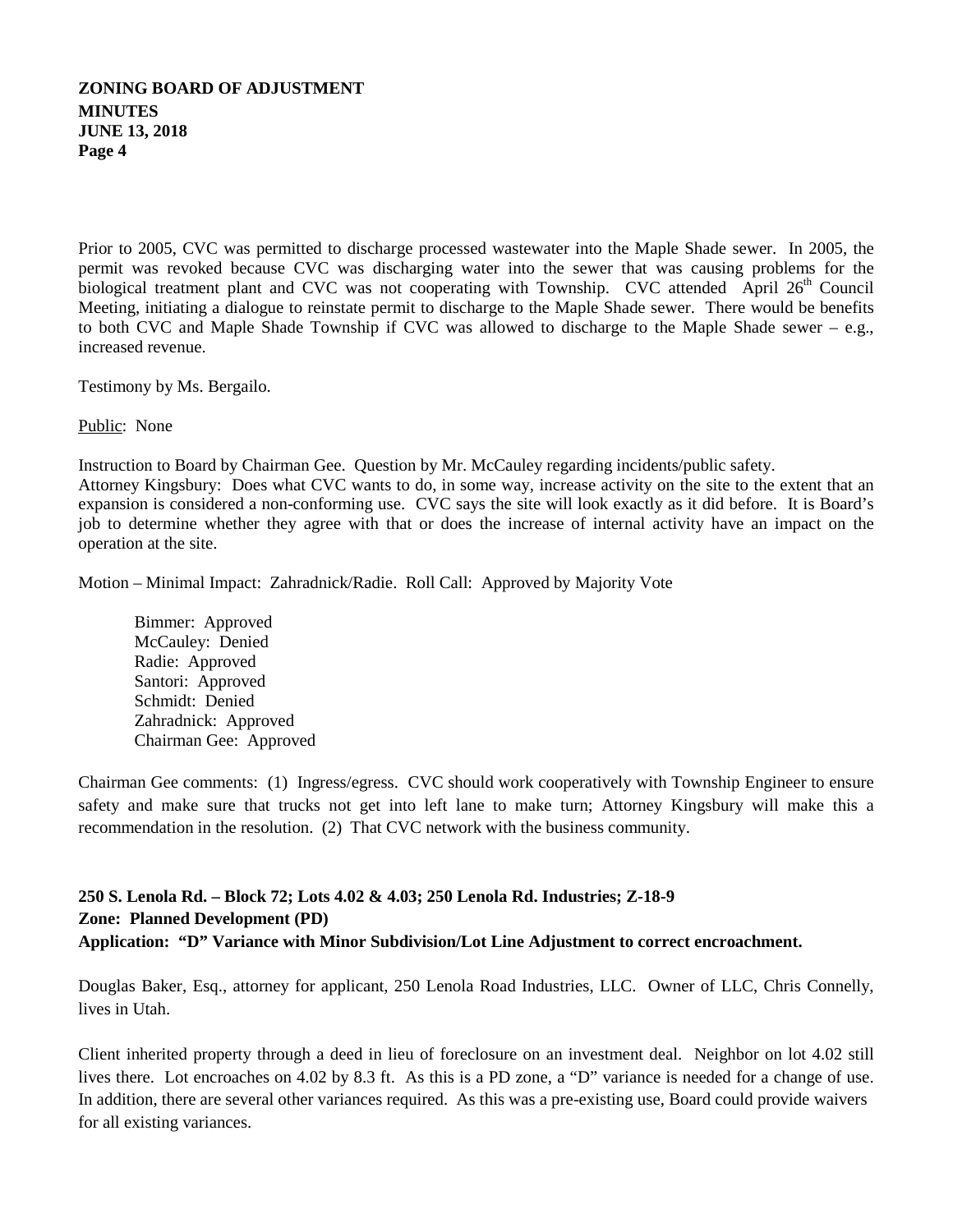Comments from Mr. Cantwell. Mr. Baker stated that a deal has already been negotiated with the neighbor to purchase the property. No easements on location. Square footage of area is 5,810 ft. Per Chairman Gee, Board does not need to waive sidewalk (in the future, if someone builds on lot, they will have to go before Council) but can waive pre-existing set-backs.

**Board:** None **Public:** None

Motion to Approve: Schmidt/McCauley. All Approve.

#### **Old Business:** None

#### **Minutes** :

April 11, 2018 Motion to Approve: Gee/Radie. All Approve.

#### **Reports:**

#### **Solicitor – Resolutions**

2018-ZB-12: 538 Rt. 38 E. – Block 173.02; Lot 9, EMG Auto of Jersey City LLC; Z-18-2 Motion to Approve: Radie/Bimmer. All Approve.

#### Eligible to Approve:

Michael Bimmer John Gee, Jr., Chairman Joe McCauley Karen Radie Angie Santori Steve Schmidt

**Once Around**: Welcome to new members. Compliment regarding food truck event.

**Engineer**: None

#### **Community Development:** None

#### **Adjourn**

Motion to Adjourn: Schmidt/Santori. All In Favor.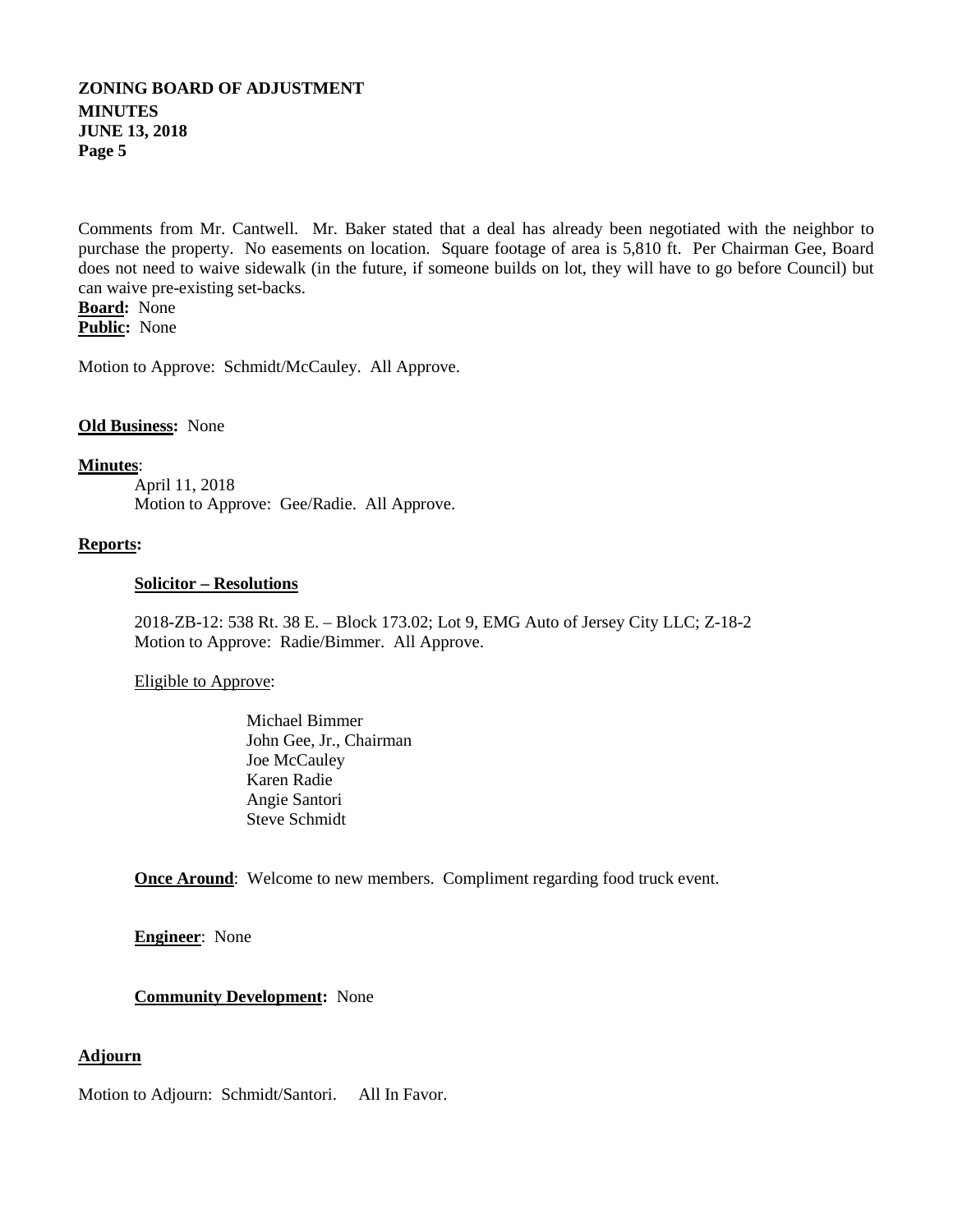The regular meeting of the Zoning Board of Adjustment was called to order by John Gee, Jr., Chairman.

All rose for the Pledge of Allegiance.

Meeting has been advertised in accordance with the State Open Public Meetings Act.

#### **Roll Call:**

| Present:      | John Gee, Jr., Chairman<br>Karen Radie<br>Angie Santori<br><b>Steve Schmidt</b><br>John Zahradnick        |
|---------------|-----------------------------------------------------------------------------------------------------------|
|               | Lu Valentino, Alt #1<br>Richard Borden, Alt #2                                                            |
| Absent:       | Michael Bimmer, Deputy Chairman<br>Joe McCauley                                                           |
| Also Present: | Robert Kingsbury, Esq.<br>John Cantwell, P.E., P.P., C.M.E.<br>Kevin Rijs, Community Development Director |

#### **New Business:**

### **644 Sunset Ave. – Block 165; Lot 4; Mr. Neely; Z-18-10 Zone: R1 Existing Use: Residential Proposed Use: No Change** Application: "C" Variance to allow 2<sup>nd</sup> garden shed on lot where ordinance permits one (1).

Ronald A. Neely, Sr., applicant, sworn in by Attorney Kingsbury.

House addition has started. In order to allow cement truck access to pour foundation, a shed had to be removed. Wants to put a replacement 10 X 12 shed in a different location. There is a limit of one shed per residence; he would have a total of three sheds. Therefore, a variance is needed. Shed on left of property with ramp is contents of his late daughter's home. Larger shed contains everything that would normally be in a basement (referred to as "Barn"). New shed would be used for garden tools and would be behind the "Barn." There is a four foot setback between the back of new shed and property line (required three foot setback). Area is secluded, and shed will not be intrusive. Per Chairman Gee, it was noted that at an earlier Board meeting (approximately two years ago), it was requested that residents not have to come to zoning for a second shed. It has not been determined what the result was – is request with Council or Planning? Mr. Wiest, Chairman, Site Plan, will investigate further.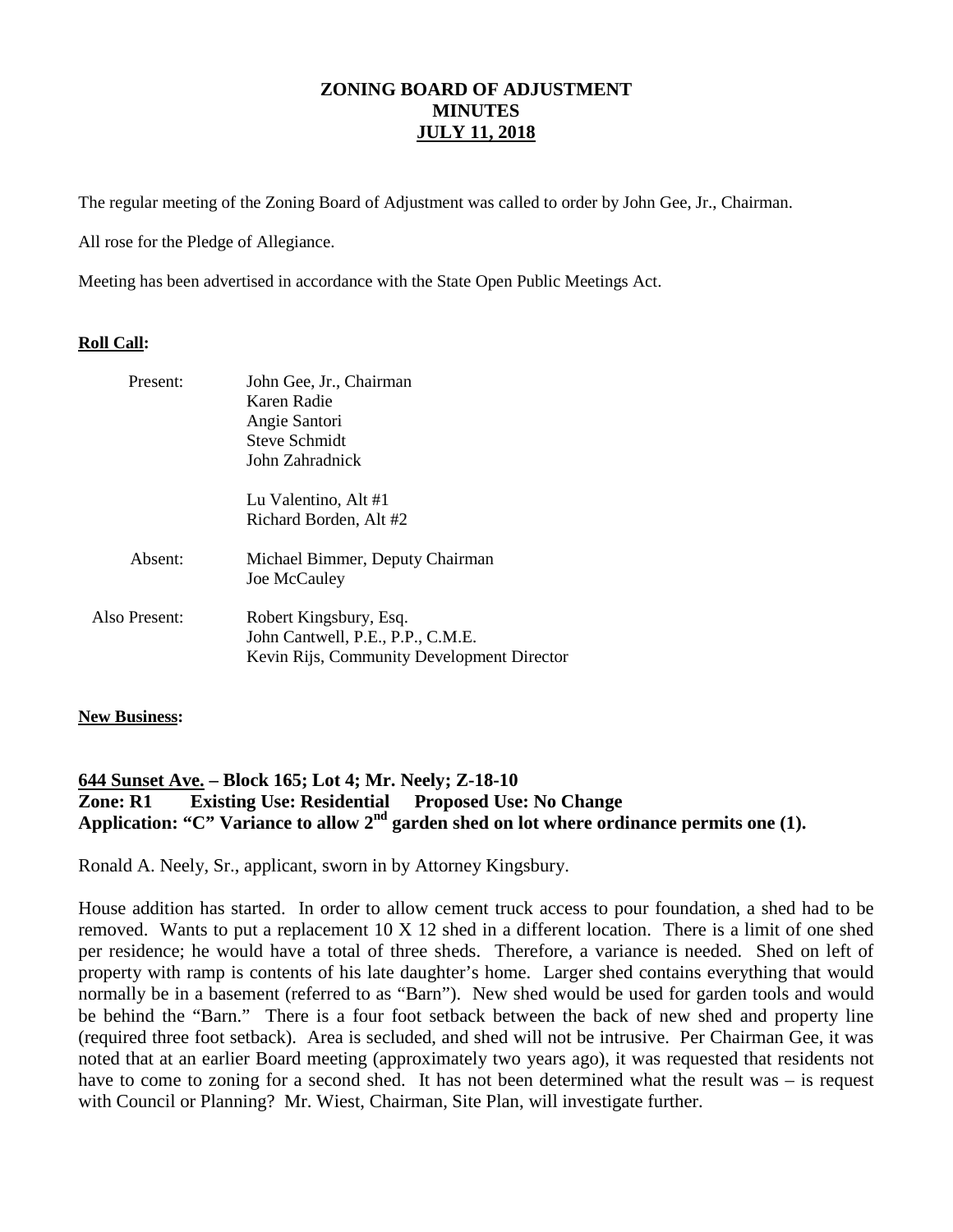**Board:** Clarification by Mr. Neely: shed is made of wood and will be built on site.

**Public:** Elizabeth Renterio sworn in by Attorney Kingsbury. Questioned where shed will be placed.

Motion to Approve: Radie/Schmidt. Roll Call: All Approve. Chairman Gee explained to applicant conditions of approval. Mr. Rijs will amend permit for addition to include shed replacement.

**200 N. Pine Ave. – Block 78; Lot 10.01; MacAdams; Z-18-11 Zone: R1 Application: Construct New Single-Family Home with bulk variance request for front yard setback. 30' Required and 27.4' Proposed.**

**210 N. Pine Ave. – Block 78; Lot 10.02; MacAdams; Z-18-1 Zone: R1 Application: Construct New Single-Family Home with bulk variance request for front yard setback. 30' Required and 20.1' Proposed.**

Charles MacAdams, applicant, sworn in by Attorney Kingsbury.

Two building lots – Pine & Linwood Avenues. Requesting a front yard variance on each of the lots. Lot 10.01, 200 North Pine Avenue – porch will extend beyond envelope; Lot 10.02, 210 North Pine Avenue – building extends 4'; porch extends 6'. Will be the only two houses on block.

Comments by Mr. Cantwell. By State standards, there should be room to park 2 ½ cars per house; could be on site or street parking. Using the garage, they should be able to get two cars on each lot which leaves them short ½ of a car per lot. Mr. Cantwell suggests that Board could grant de minimis exception. Testimony by Mr. MacAdams regarding available parking on Linwood Avenue and fencing. Any trees removed 5" or greater in diameter, a replacement has to be planted or payment made as compensation. On lot 210 North Pine Avenue, foundation from an old house on the lot that burned down must be removed.

**Board:** Question regarding sidewalk.

**Public:** None.

Motion should state whether  $\frac{1}{2}$  car waiver is de minimis and there should be two separate motions – one for 200 and one for 210.

Motion for 200: Schmidt/Santori. Roll Call: All Approve.

Motion for 210: Schmidt/Zahradnick. Roll Call: All Approve.

Chairman Gee explained to applicant conditions of approval.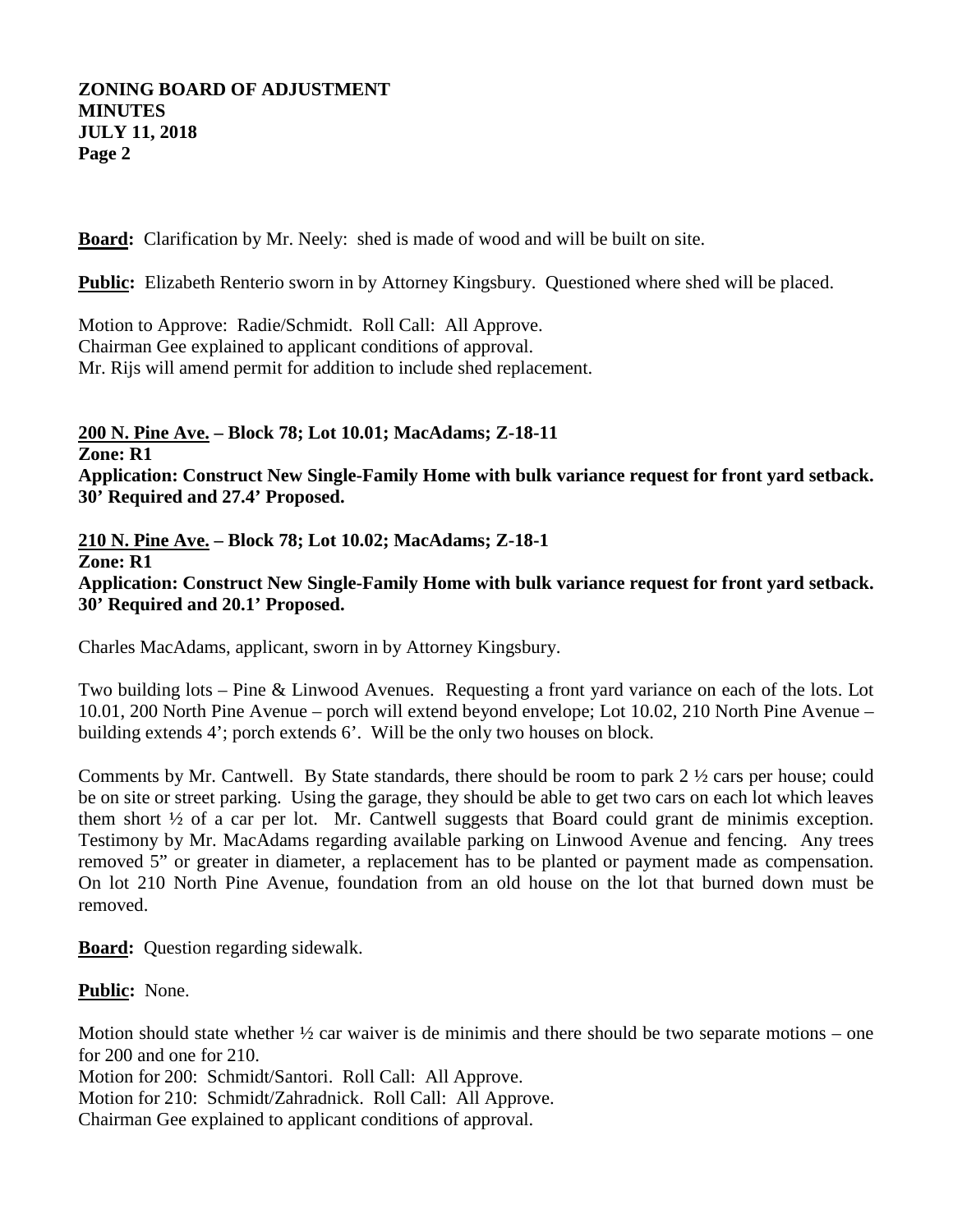## **42 N. Fellowship Rd. – Block 56; Lot 32; Mc Donald; Z-18-13 Zone: Residential-2 (R2) Existing Use: Single-Family Home Application: "d" variance to permit a detached garage to be used as an apartment.**

Daniel McDonald, applicant, sworn in by Attorney Kingsbury.

Building is a 1,000 sq. ft. detached five-car garage with two entrance-ways. In 2014, they converted portion of garage into one-bedroom apartment for son who lived there two years. Nephew also stayed in apartment for a short period of time. Recently, a family friend needed an apartment. As she is not a family member, Mr. McDonald is requesting a variance so as not to be in violation of Township ordinance. Will be presenting conditional uses if apartment were in house as opposed to being separate from house.

Property is .643 acre (25,731 sq. ft.); meets all yard requirements, set-backs, and parking requirements. Garage is in the middle of back yard. Apartment has been there since 2014 with no effect on the neighborhood; has received no complaints. Neighbor is in support of apartment; however, requested that a sight barrier be created. Currently, there is a six-foot chain link fence between properties; Mr. McDonald suggested putting slats in the fence, which his neighbor accepted. Within 200 foot list, there are 24 rental properties and a multi-family dwelling; property borders 30 apartment units and his property is close to Main Street. Utilities are drawn from applicant's residence, and will not be separate. A positive for the Township would be an increase in tax revenue.

Mr. Borden questioned whether a more aesthetically-pleasing door could replace the current garage door. Mr. McDonald's intention is to eventually change to a double utility door. Ms. Radie inquired about windows which would be used as fire exits.

Chairman Gee suggested that rental be limited to one family/one couple; Mr. McDonald was in agreement.

**Board:** Concern that in the future, if someone else moves in house, apartment would have same limitations. Per Chairman Gee, variance runs with the land; whatever conditions placed on approval would continue to whomever the property is sold to. Comments by Mr. Cantwell: explanation of use variance and conditions, positive/negative criteria, and questioning of applicant. Applicant will enhance driveway and improve fence. Comments by Attorney Kingsbury.

Public: Kathy Rhorse, neighbor, sworn in by Attorney Kingsbury. Inquired about fence improvement; Motion should include condition that Mr. McDonald cannot expand beyond what was presented. approves proposal. Stephen Lightcap, sworn in by Attorney Kingsbury; approves proposal.

Motion to Approve: Schmidt/Radie. Roll Call: All Approve. Chairman Gee explained to applicant conditions of approval.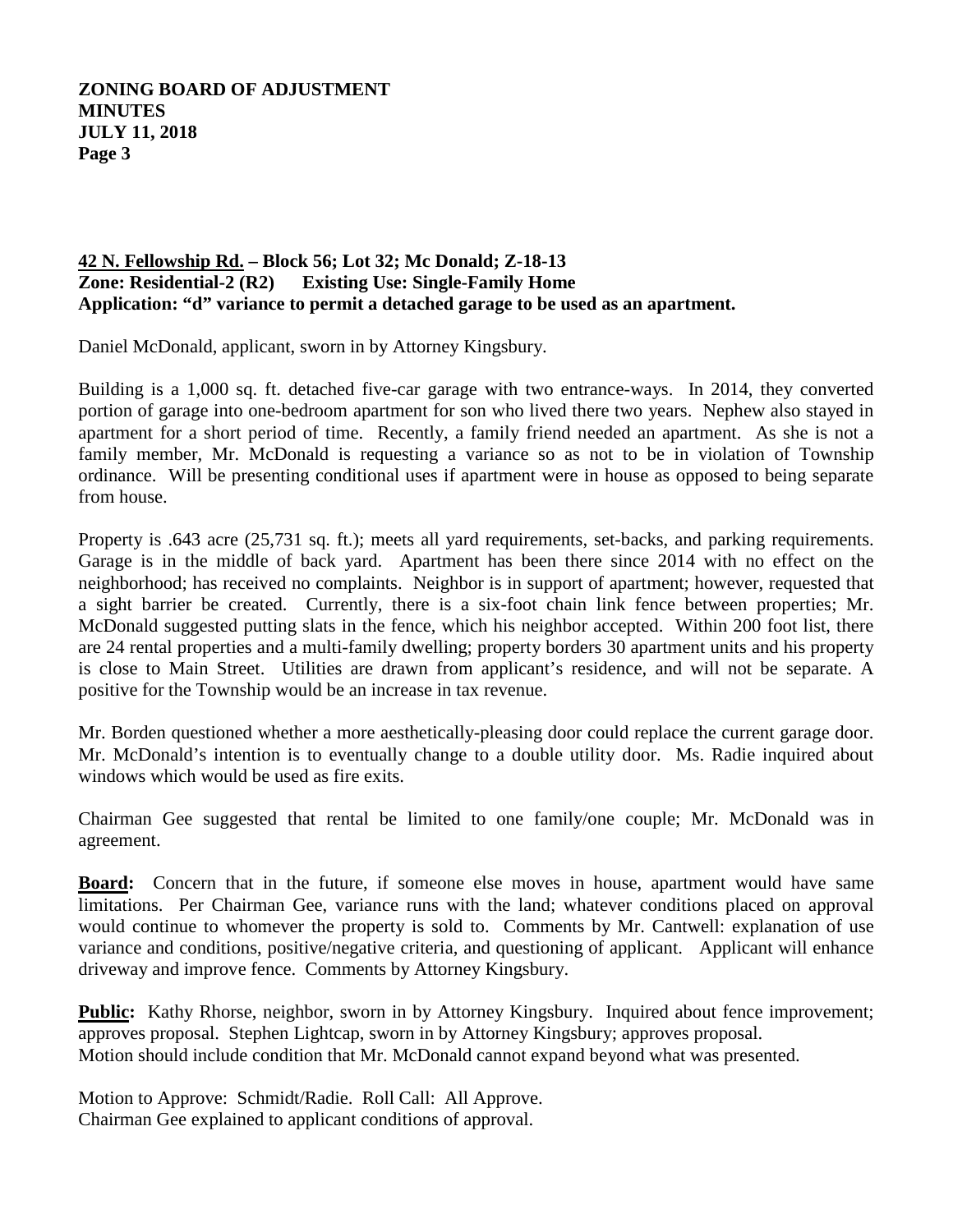**Old Business:** None

**Minutes :** June 13, 2018 Motion to Approve: Zahradnick/Schmidt. All Approve.

#### **Miscellaneous:**

#### **Reports:**

#### **Solicitor – Resolutions:**

**2018-ZB-15: 2890 Route 73 North – Block 82.01; Lot 9, CVC Specialty Chemicals; Z-18-8** *Dispute between Attorney Kingsbury's notes and what the applicant's attorney stated regarding location of an additional 4,200-gallon tank; Mr. Rijs will review tape. Attorney Kingsbury requested that motion be tabled until August 8, 2018 meeting.* Motion to table resolution: Radie/Santori Roll Call: All Approve.

Eligible to Approve:

Michael Bimmer, Vice Chairman Angie Santori<br>
John Gee, Jr., Chairman Steve Schmidt John Gee, Jr., Chairman Joe McCauley John Zahradnick Karen Radie

*Original Motion Denied by Messrs. McCauley & Schmidt.*

**2018-ZB-13: 2825 Route 73 South – Block 195; Lot 2.01, Rt 73 Bowling Center; Z-18-7** Motion to Approve: Schmidt/Zahradnick. Roll Call: All Approve.

Eligible to Approve:

Michael Bimmer, Vice Chairman Steve Schmidt Joe McCauley John Zahradnick Karen Radie Lu Valentino Angie Santori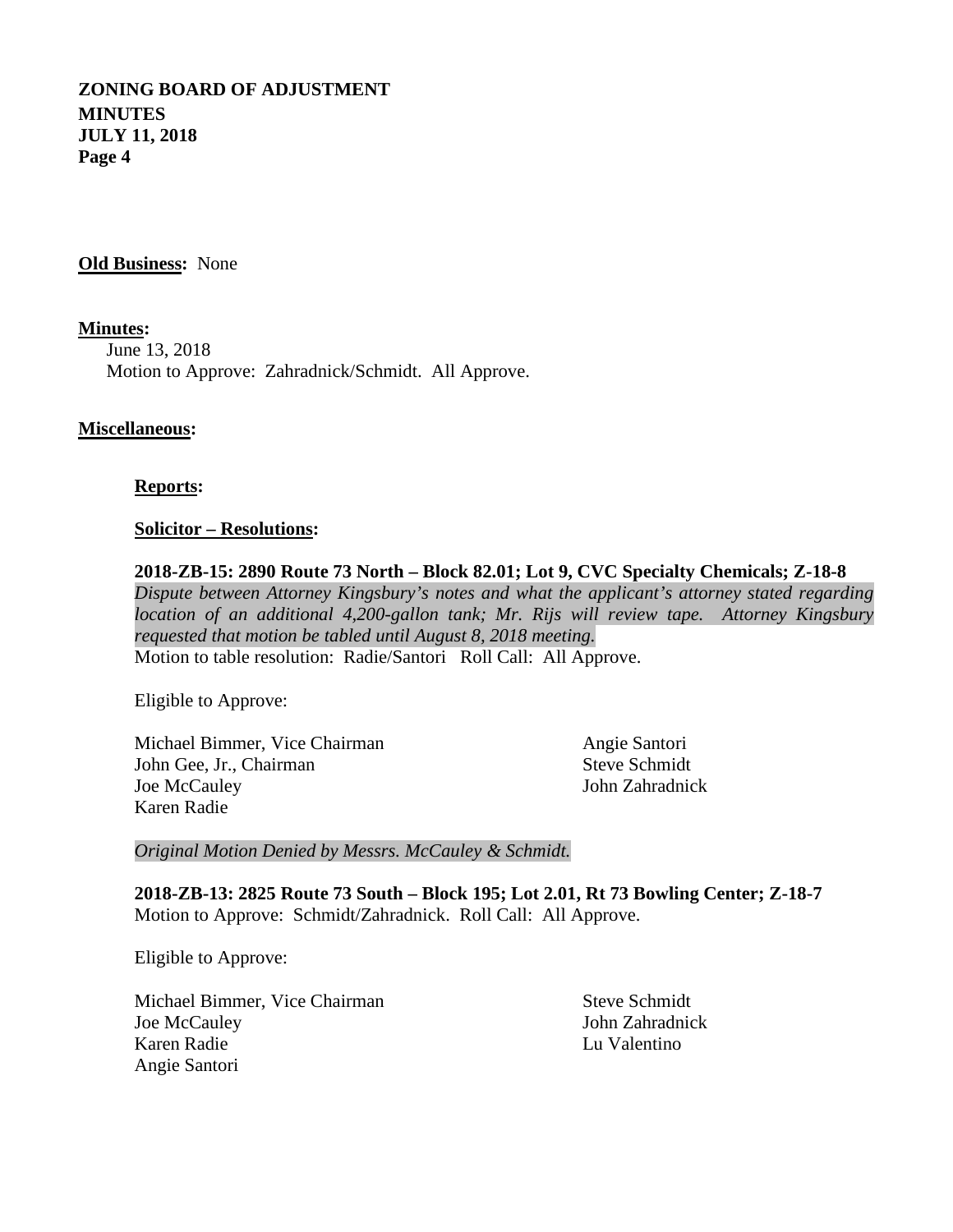**2018-ZB-14: 124 Elm Ave. – Block 109; Lot 6, Megan Brooks; Z-18-6** Motion to Approve: Radie/Santori. Roll Call: All Approve.

Eligible to Approve:

Michael Bimmer, Vice Chairman Angie Santori John Gee, Jr., Chairman Steve Schmidt Joe McCauley John Zahradnick Karen Radie

**2018-ZB-16: 250 S. Lenola Rd. – Block 72; Lots 4.02 & 4.03; 250 Lenola Rd. Industries; Z-18-9** Motion to Approve: Zahradnick/Schmidt. Roll Call: All Approve.

Eligible to Approve:

Michael Bimmer, Vice Chairman Angie Santori<br>
John Gee, Jr., Chairman Steve Schmidt John Gee, Jr., Chairman Joe McCauley John Zahradnick Karen Radie

**Engineer:** None

**Community Development:** None

### **Adjourn :**

Motion to Adjourn: Santori/Zahradnick. All In Favor.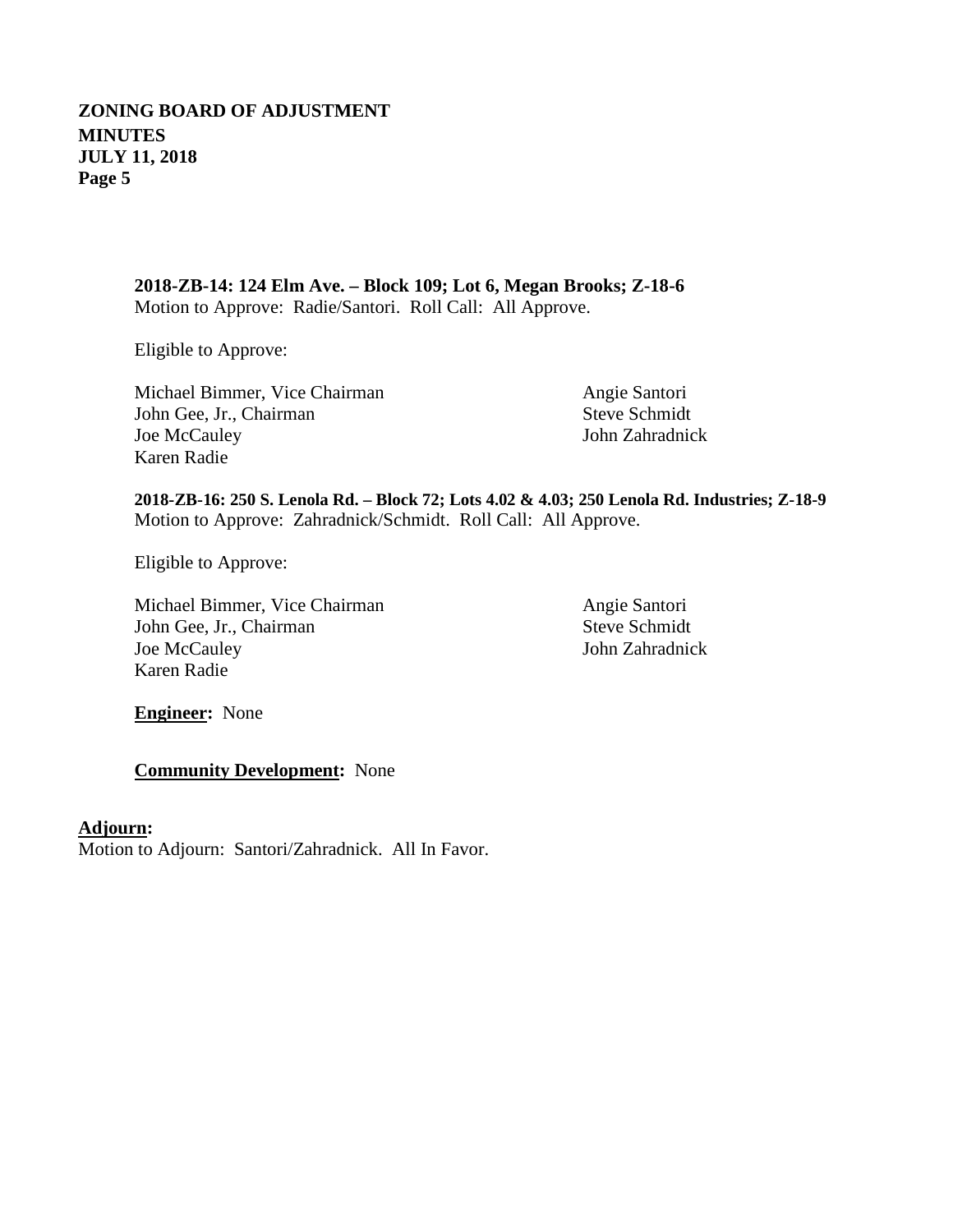### **ZONING BOARD OF ADJUSTMENT MINUTES AUGUST 8, 2018**

The regular meeting of the Zoning Board of Adjustment was called to order by John Gee, Jr., Chairman.

All rose for the Pledge of Allegiance.

Meeting has been advertised in accordance with the State Open Public Meetings Act.

### **Roll Call:**

| Present:      | Michael Bimmer, Deputy Chairman                                                                           |
|---------------|-----------------------------------------------------------------------------------------------------------|
|               | John Gee, Jr., Chairman                                                                                   |
|               | Karen Radie                                                                                               |
|               | Steve Schmidt                                                                                             |
|               | John Zahradnick                                                                                           |
|               | Richard Borden, Alt #2                                                                                    |
| Absent:       | Joe McCauley                                                                                              |
|               | Angie Santori                                                                                             |
|               | Lu Valentino, Alt #1                                                                                      |
| Also Present: | Robert Kingsbury, Esq.<br>John Cantwell, P.E., P.P., C.M.E.<br>Kevin Rijs, Community Development Director |
|               |                                                                                                           |

### **New Business:**

### **447 Elm Ave. - Block 169; Lot 9; Stacey Martella-Ferris; Z-18-14 Zone: R1 Existing Use: Residential Application: "D" Variance to convert "garden house" into a home based nail salon business.**

Stacey Martella-Ferris, John Ferris, applicants.

Use variance; requires five of seven votes.

Photos distributed to Board. Employees: 1; Hours of Operation: 11 AM – 7 PM, Monday – Friday, 9 AM – 2 PM, Saturday. Appointment only. Square footage of entire property: 3,916 sq. ft. Garden house does not currently have heat and electricity; if approved, they will be added. There will be a macadam path from parking area to garden house. Lighting: there will be additional lighting on garden house – porch light and floodlight on side. Business is regulated by State Board of Health. Garden house was on property when purchased.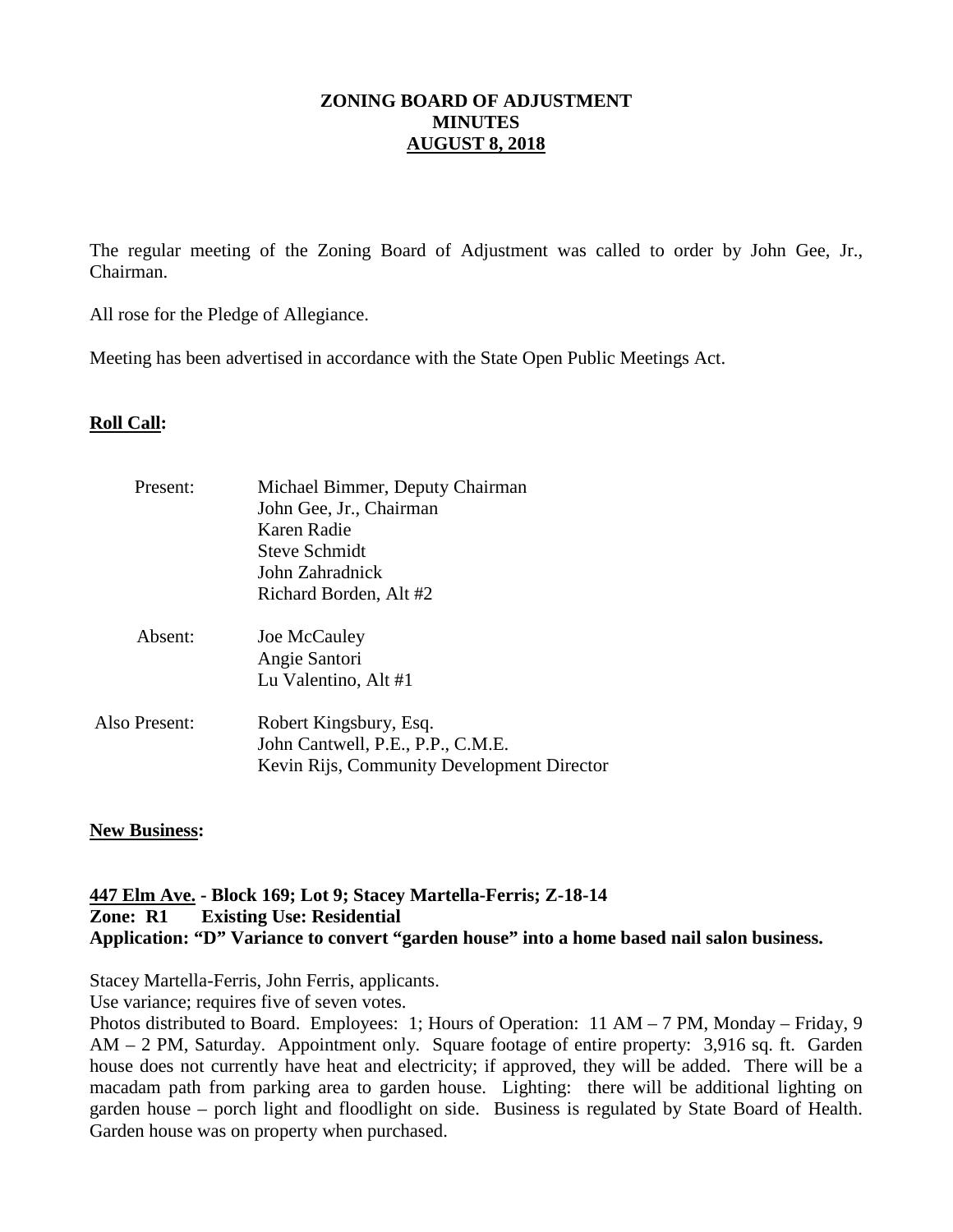#### **ZONING BOARD OF ADJUSTMENT MINUTES AUGUST 8, 2018** Page 2

**Board:** Questions to applicants. Will it be a year-round business? *Yes*. Is there any ventilation in the building? *There will be per State requirements.* What about water and sewer? *Will be installed.*  Clients would have to use restroom in home.

Mr. Cantwell – comments/questions. How many customers expected over an eight-hour period? *5 – 7*. Special reasons why the Board should grant use variance: *Since it is within walking distance, walking would be a convenience; clients not residing in town would be given the opportunity to see the town; would be an opportunity for neighbors and owner to meet each other.* Will it be a better experience for customers to come to salon with one person, as compared to a regular salon with three/four technicians? *Yes – it will be a more relaxing atmosphere and less chaotic*. Applicant has to demonstrate there will not be a negative impact on the neighborhood. *Traffic will not be an issue; there will be no loud noise.* Is there sufficient parking on site? *Yes; there is enough room for someone to do a k-turn, and no one will be backing into street*. There will be no signs put up.

Per Chairman Gee, garden house is situated in the center of property and is not closely adjacent to neighbors.

**Board:** With no signage, how will applicant advertise? *Applicant has a following from previous employment/word-of-mouth*. Discussion regarding extent and cost of improvements to garden house. Board is concerned that approval may open up a "Pandora's box," with an influx of garage conversion requests. Chairman Gee explained that every application rises and falls on its own merit – just because one is approved doesn't mean that another will be.

Ms. Martella-Ferris explained that she picks up supplies herself, and there would be no increase in trucks making deliveries. Dimensions of garden shed: inside:  $11 \text{ X } 11$ ; outside  $-12 \text{ X } 12$ . Insulation will be installed, along with new windows and door. Overall footprint will not be changed. Building will match home. Building has foundation.

Discussion with regard to ADA compliance of restroom in basement of home. Applicant will comply with code and State regulations regarding restroom – whether it be in home or in garden house.

**Public:** Amy Wolfe-Gosphen, 455 Elm Avenue, sworn in by Attorney Kingsbury, complimented applicant; supports salon. Maria Davis, sworn in by Attorney Kingsbury, client/very good friend; supports salon. Debbie Marshall, neighbor, sworn in by Attorney Kingsbury, complimented applicant; supports salon. Mark Walton, 456 Elm Avenue, sworn in by Attorney Kingsbury, complimented applicant; supports salon.

Public Portion closed.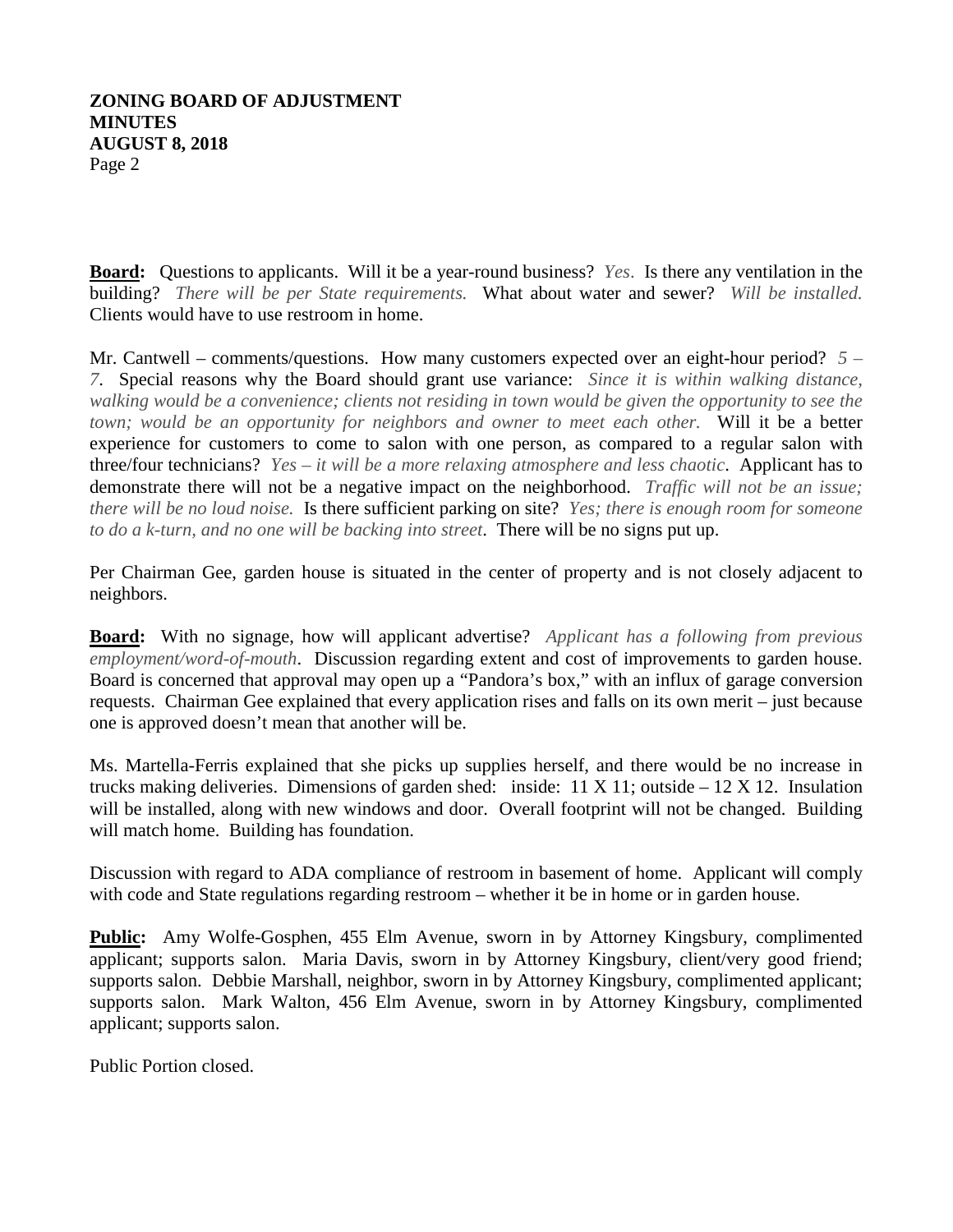#### **ZONING BOARD OF ADJUSTMENT MINUTES AUGUST 8, 2018** Page 3

Chairman Gee explained that, if a variance is granted, it is granted for the land. If owners were to move, someone else could use the garden house for only the purpose they are applying for, and only with the restrictions the Board puts on; they cannot expand beyond.

**Board Comments:** Main concern is that, in the future, applicant may move, and someone else will buy property with salon. Chairman Gee explained voting procedure; six members present; 5 voted needed for approval.

Mr. Rijs questioned footprint change if a restroom had to be installed in garden house. Chairman Gee stated that if footprint needed to be changed, it would not be a Board issue – it would be a permit issue.

Applicant is not sure if State will require installation of restroom in garden house or if restroom in main house can be used. Discussion of different scenarios surrounding restroom (in home/in garden house/no restroom requirement by State), ADA compliance, and whether returning to Board will be required. Per Attorney Kingsbury, condition is that they will not expand the building; if, as a result of the code, they have to expand, then they must return to Board. Chairman Gee explained 45-day right of appeal rule.

Motion to include: The building is  $12 \times 12$  outside/11 X 11 inside, without a bathroom. If the State requires a bathroom (and it needs to be in garden house), applicant needs to return to Board. All other testimony (i.e., parking, one employee, hours, not more than one client per hour). Whatever code and State requires concerning ADA must be followed. No sign and no deliveries other than normal.

Motion to Approve: Radie/Borden. Roll Call: All Approve.

### **Old Business:**

**Minutes :**

July 11, 2018 Motion to Approve: Gee/Zahradnick. All Approve.

### **Miscellaneous:**

### **Reports:**

### **Solicitor – Resolutions**

**2018-ZB-15: 2890 Route 73 North – Block 82.01; Lot 9, CVC Specialty Chemicals; Z-18-8** *Postponed July 11, 2018 – Dispute between Attorney Kingsbury's notes and what the applicant's attorney stated regarding location of an additional 4,200-gallon tank***.**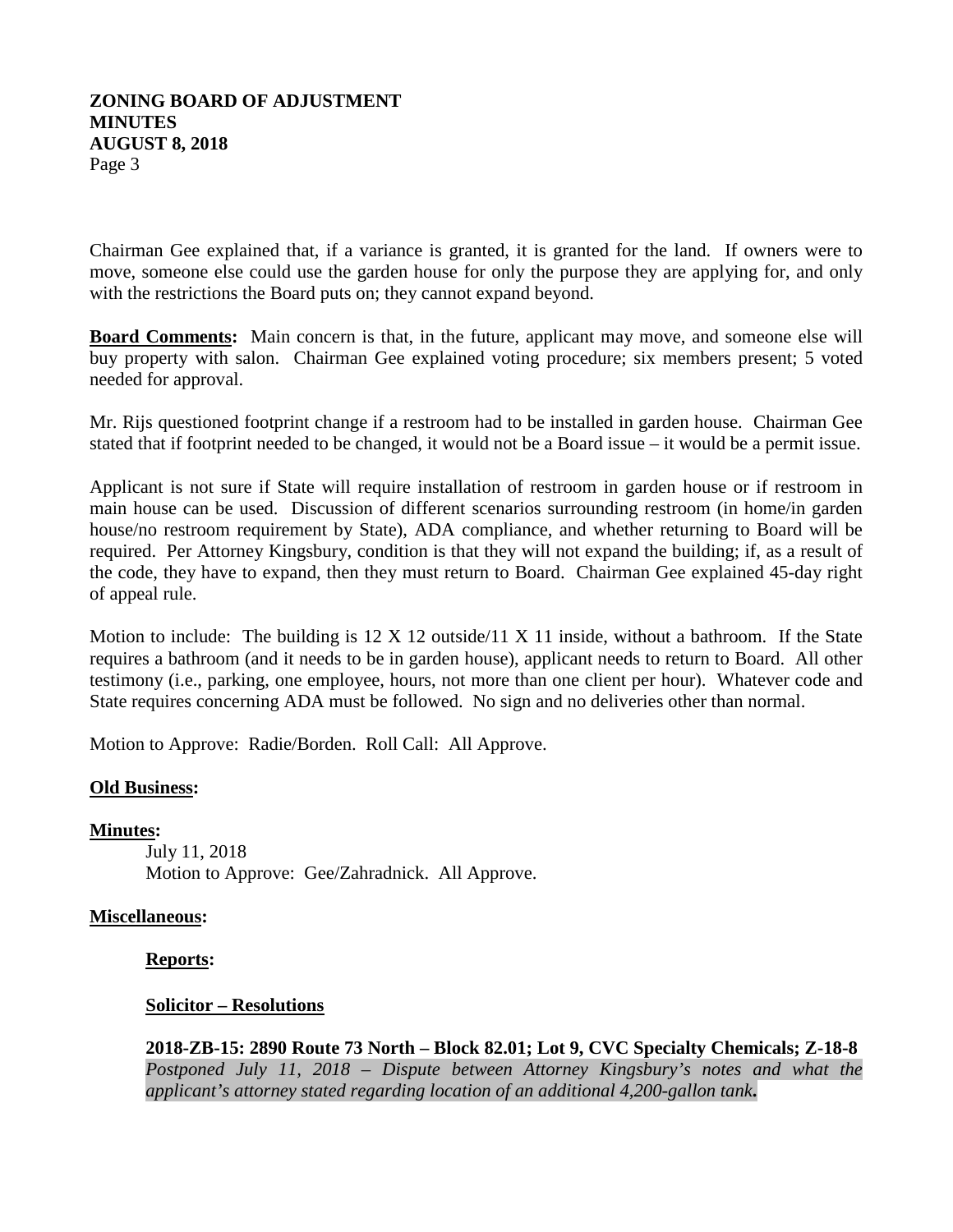### **ZONING BOARD OF ADJUSTMENT MINUTES AUGUST 8, 2018 Page 4**

Mr. Rijs listened to tape, and tape verified that it was going to be inside the building. Applicant's attorney did not feel that was correct, and he will put something together for Board. Attorney Kingsbury suggested that resolution be adopted, as written, with the tank inside; if CVC wants to change that, they can come back before the Board. Not a Use Variance; was simply an interpretation that what they wanted to do not constitute an expansion of a nonconforming use. Per Chairman Gee, interpretation may have been based on tank being inside building; if CVC attorney, in his statement, says it will be outside the building, the interpretation is different. Decision made to hold on resolution.

Motion to Continue Consideration: Borden/Zahradnick. Roll Call: All Approve.

| Eligible to Approve: Michael Bimmer |                         |
|-------------------------------------|-------------------------|
|                                     | John Gee, Jr., Chairman |
|                                     | Joe McCauley            |
|                                     | Karen Radie             |
|                                     | Angie Santori           |
|                                     | <b>Steve Schmidt</b>    |
|                                     | John Zahradnick         |
|                                     |                         |

**2018-ZB-17: 644 Sunset Ave. – Block 165; Lot 4; Mr. Neely; Z-18-10** Motion to Approve: Zahradnick/Borden Roll Call: All Approve.

**2018-ZB-18: 200 N. Pine Ave. – Block 78; Lot 10.01; MacAdams; Z-18-11** Motion to Approve: Borden/Schmidt Roll Call: All Approve.

**2018-ZB-19: 210 N. Pine Ave. – Block 78; Lot 10.02; MacAdams; Z-18-12** Motion to Approve: Zahradnick/Radie Roll Call: All Approve.

**2018-ZB-20: 42 N. Fellowship Rd. – Block 56; Lot 32; Mc Donald; Z-18-13** Motion to Approve: Schmidt/Borden Roll Call: All Approve.

Eligible to Approve: John Gee, Jr., Chairman Karen Radie Angie Santori Steve Schmidt John Zahradnick Lu Valentino, Alt #1 Richard Borden, Alt #2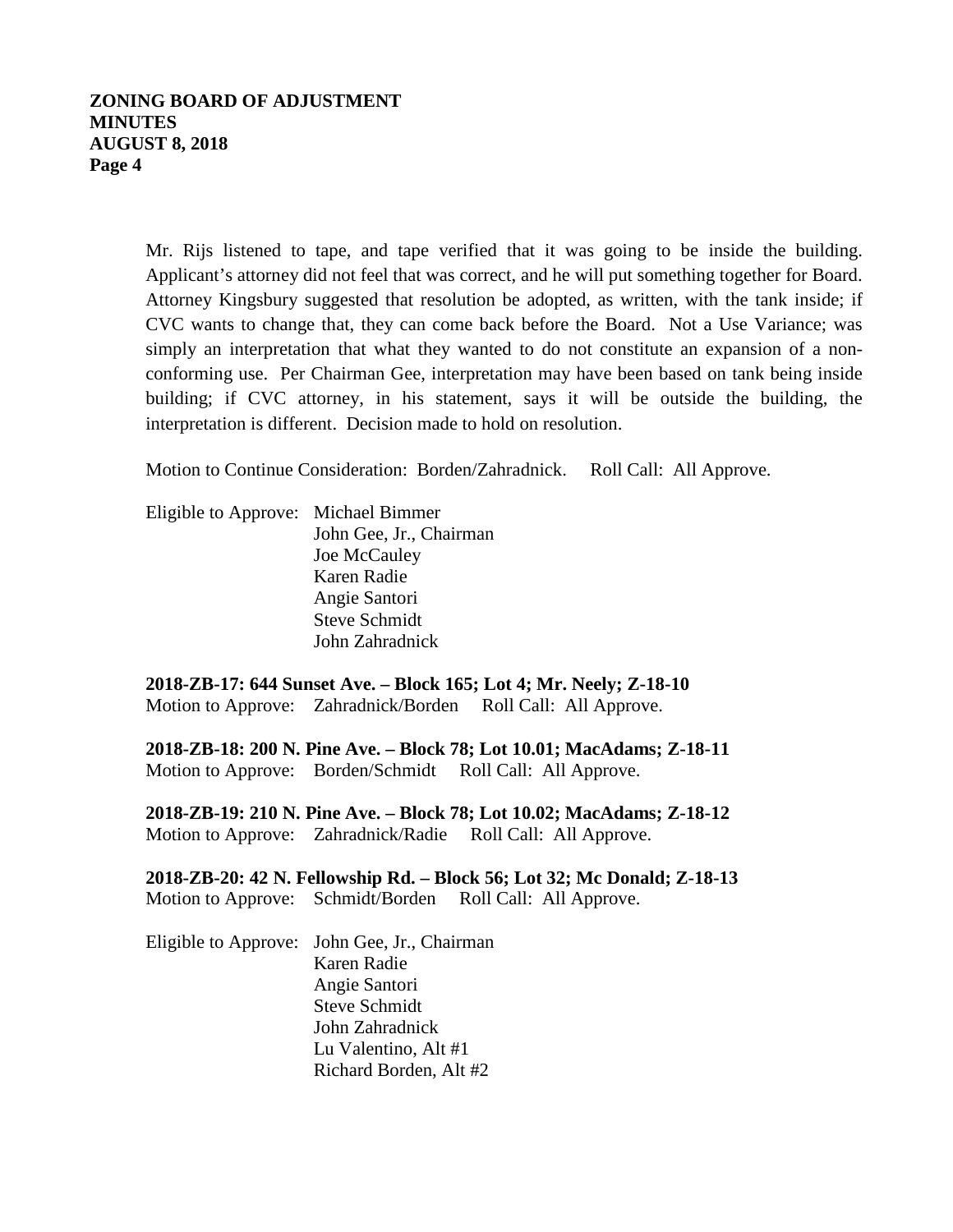## **ZONING BOARD OF ADJUSTMENT MINUTES AUGUST 8, 2018 Page 5**

Chairman Gee: Motion for discussion to allow two garden sheds on property was initiated by Zoning Board in April, 2016; nothing was done at that time. Presently, Board is being asked to consider renaming garden sheds to "storage sheds" and vote at next meeting – September 12, 2018. If response is favorable, Mr. Kingsbury will be requested to forward a letter to Township Council and Planning Board.

**One Around:** Get well soon wishes to Ms. Santori.

**Engineer:** None

**Community Development:** None

**Adjourn :**Motion to Adjourn: Gee/Zahradnick. All In Favor.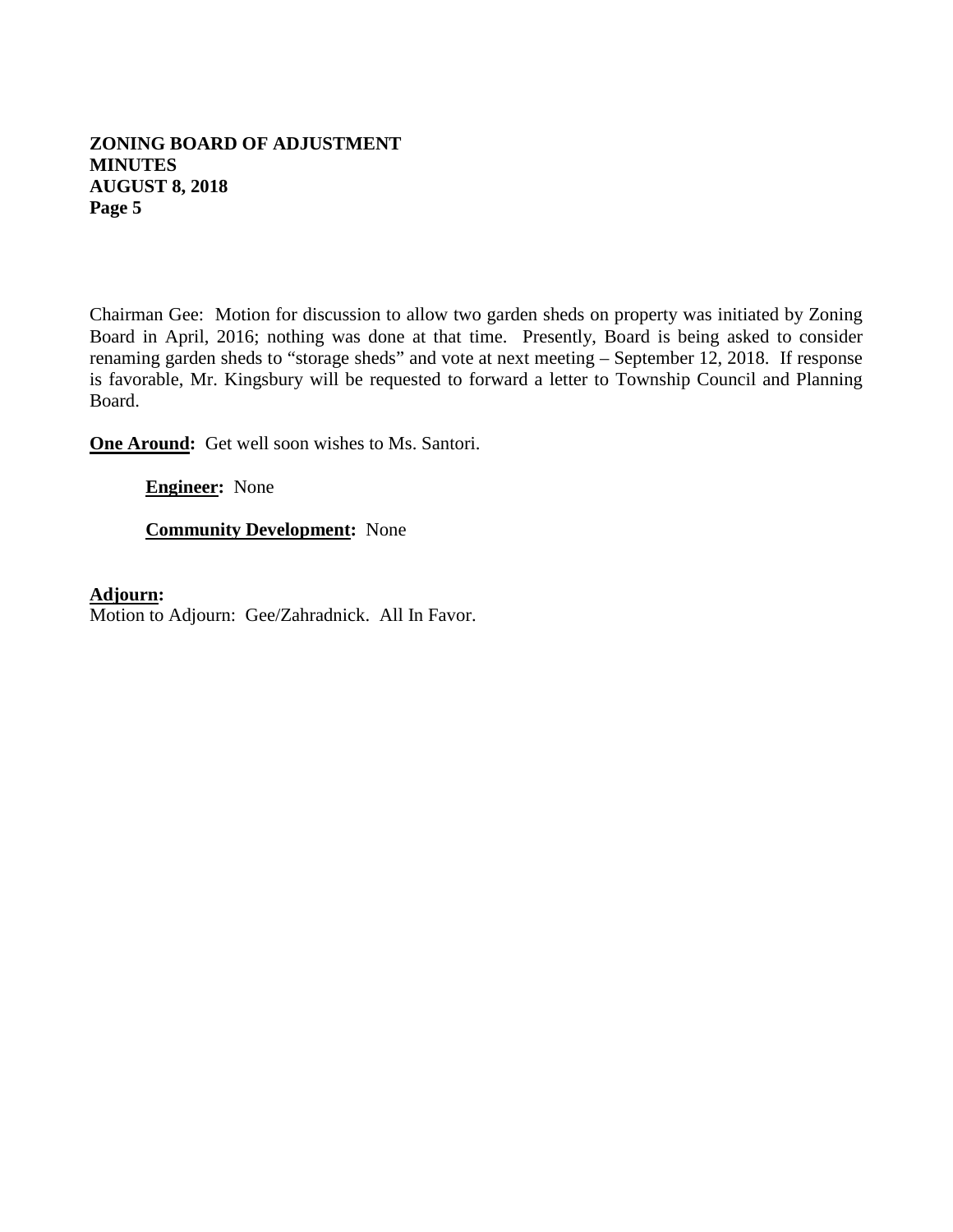The regular meeting of the Zoning Board of Adjustment was called to order by John Gee, Jr., Chairman.

All rose for the Pledge of Allegiance.

Meeting has been advertised in accordance with the State Open Public Meetings Act.

### **Roll Call:**

| Present:      | Michael Bimmer, Deputy Chairman<br>John Gee, Jr., Chairman<br>Steve Schmidt<br>Lu Valentino, Alt #1<br>Richard Borden, Alt #2 |
|---------------|-------------------------------------------------------------------------------------------------------------------------------|
| Absent:       | Joe McCauley<br>Karen Radie<br>Angie Santori<br>John Zahradnick                                                               |
| Also Present: | Robert Kingsbury, Esq.<br>John Cantwell, P.E., P.P., C.M.E.<br>Kevin Rijs, Community Development Director                     |

## **New Business:**

**448 Sunset Ave. – Block 113; Lot 5.04; Daniel Schafer; Z-18-15 Zone: Residential 1 Existing Use: Single family home Proposed Use: No Change Application: Second floor addition. No change to existing building footprint. Variance: Side Yard Setback: Required 8', Existing and Proposed 7.66'; and possible front yard setback.** 

Daniel Schafer, applicant, sworn in by Attorney Kingsbury.

Mr. Rijs explained that the sidewalk setback variance is for only a few inches, and could not be approved by him because of the side yard setback being 8' required. Footprint is not being expanded; second floor being added. Regarding the possible front yard setback, existing setback is 7.34 ft. Addition is not being built on top of front foyer area; only part of main living area. It could/could not be a variance depending on what his neighbors are existing; Mr. Rijs feels they encroach within the setback.

Unless applicant has the measurement of set-back's for neighbors, should be considered for a variance. Discussion regarding variances and pre-existing, non-conforming structure. Chairman Gee stated that, subsequent to hearing current case, the topic will be brought up with Council.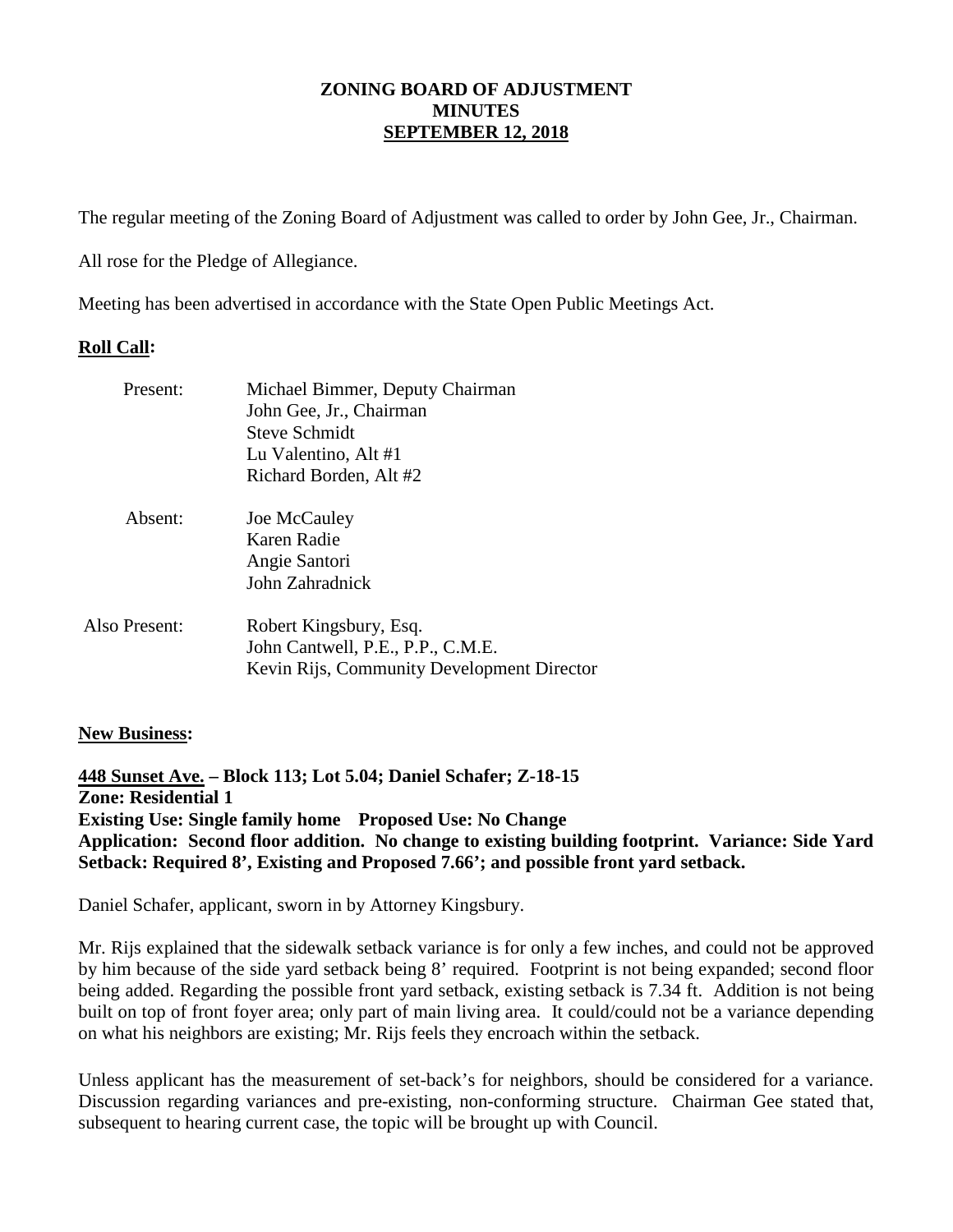**Board:** None **Public:** None. Public Portion Closed.

Motion to Approve: Bimmer/Schmidt (to include both side yard and front yard set-backs). Roll Call: All Approve.

Chairman Gee explained to applicant conditions of approval.

**454 Alexander Ave. – Block 138, Lot 4.01; Joseph Hoffman; Z-18-16 Zone: Residential 1 Existing Use: Single family home Proposed Use: No Change Application: C Variance, add 2nd shed to property.**

Joseph Hoffman, applicant, sworn in by Attorney Kingsbury.

Two sheds currently on property. One existing shed will be removed; a new shed being put in back of property, and will be used for storage. Photos submitted to Board.

**Board:** Mr. Cantwell: Old shed was 100 sq. ft.; new shed will be 220 sq. ft.

**Public:** Patricia Gage, owner of property, sworn in by Attorney Kingsbury. Stated that old shed was left on property by previous owner. Question: Will shed be built on site or delivered as completed. *Answer: Will be built on site.* Jacqueline Martina, 450 Alexander Avenue, sworn in by Attorney Kingsbury. Testified that she has no problem with the new shed. Public Portion Closed. **Board:** Question: Will the applicant or someone else be building shed*; Answer: Applicant.*

Motion to Approve: Bimmer/Borden. Roll Call: All Approve. Chairman Gee explained to applicant conditions of approval.

**3060 Route 73 North – Block 71, Lot 8; Moo Do Karate Academy; Z-18-17 Zone: Business Development (BD) Existing Use: Vacant Building, formerly Menu Express Application: Use Variance; proposed martial arts studio with site plan waiver request.** 

Melanie M. Levan, Esq., Dash Farrow LLP

Carlos Ramon Rodriguez (son), Carlos Raul Rodriguez (father/architect), applicants, sworn in by Attorney Kingsbury.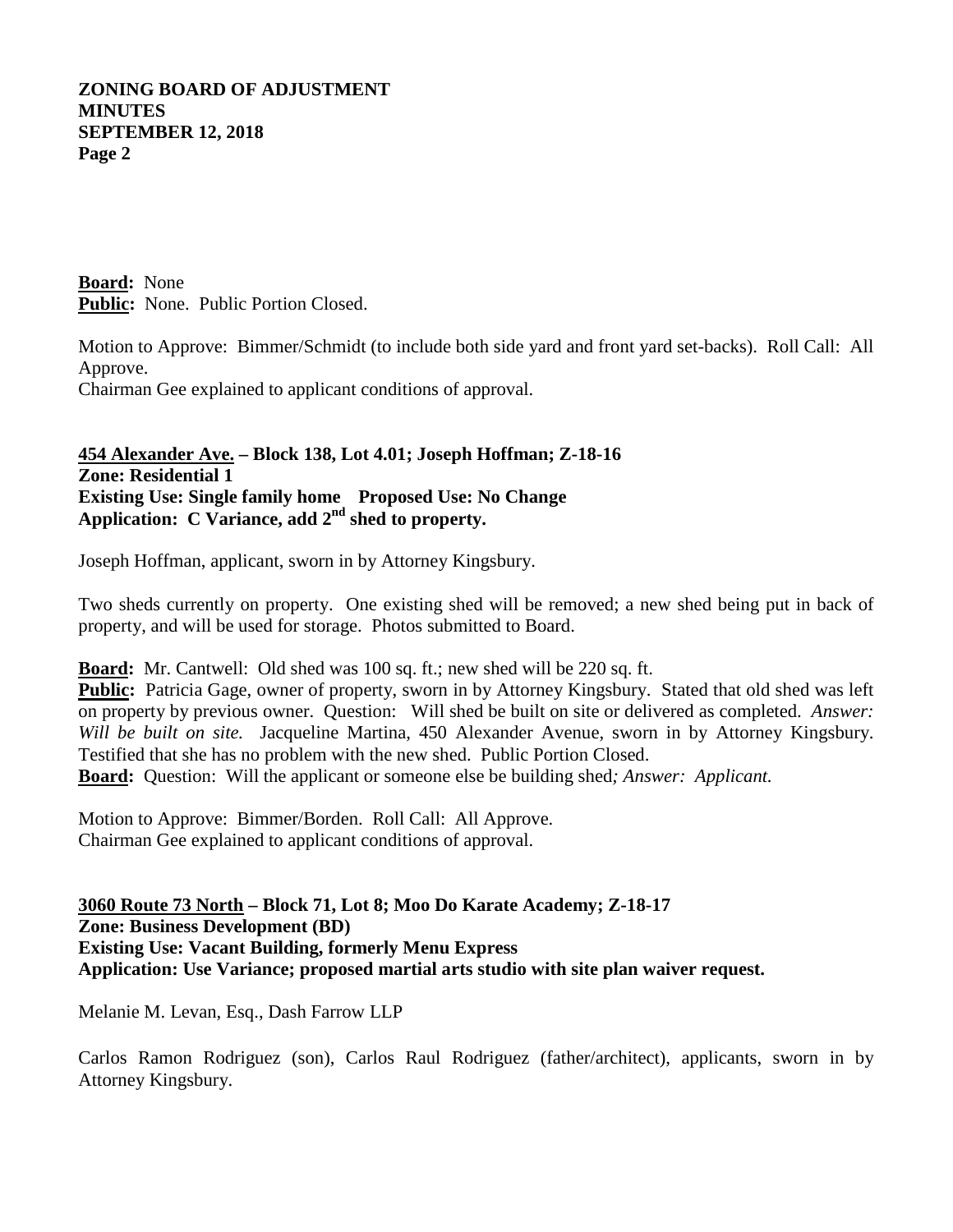Requesting use variance and site plan waiver. Survey submitted with application. Building was formerly Menu Express and is currently vacant; access from Route 73 only. Moo Do Karate is a martial arts instructional studio. BD zone; not permitted use.

Testimony of Carlos Ramon Rodriguez. Has been training in martial arts since 1990. Certified instructor since 2001; master instructor since 2005. Formerly taught at school in Cinnaminson; now closed. Majority of classes will be for children. He will be only employee/instructor; at some time in the future, may hire another employee. Single classes; no multiple classes at one time. Larger class is approx. 30 – 35 students; small class is approx.  $10 - 15$  students. Typically, parents do not stay – they would drop children off and pick up after class. Hours:  $M - F$ , 10 AM – 8:30 PM; Saturday, 9 AM – 12 PM. On Sunday, there may be a class by appointment. Dumpster previously on site. Trash will be bathroom and office waste. Plan is to have a trash can on the Cornell Avenue side of property (municipal trash collection once a week).

Testimony of Carlos Raul Rodriguez. Existing lighting on side of building will be replaced with LED fixtures. No deliveries expected other than by box truck. Need for a loading area is non-existent. There is already a loading area at the site that doesn't quite meet the length in ordinance; however, there is a minor site plan approval granted by the Planning Board in October, 2014 for loading. 21 parking spaces, one of which is handicapped accessible. No parking requirement in engineer's letter. Applicant feel parking is adequate, as parents will not be staying for classes. May have a small adult class  $(8 - 10)$ .

Discussion regarding ingress/egress, stacking, and volume. For a class of 30 children, Mr. Rodriguez expects no more than 15 cars (depending on siblings arriving/departing in one car and possible carpooling). Mr. Cantwell stressed importance of having a gap between classes since there is only one way in and out. Per Mr. Rodriguez, there will be a gap of  $15 - 20$  minutes between classes. Chairman Gee explained that the situation of ingress/egress onto Route 73 is different than having business in a Cinnaminson shopping center and use of a parking lot with multiple entrances/exits, and that changing gap time may be a solution. Inquiry was made as to why applicants did not attend Site Plan Review, as that is where these types of problems are discussed prior to a Zoning Board meeting.

Mr. Cantwell reviewed Engineer's letter dated September 11. There is a screen along Cornell Avenue; recommendation that landscaping be provided to replace dead trees. Discussion of lighting (subject to Engineer's review). Applicant is proposing to use existing freestanding sign which is non-conforming, and may want to consider bringing it into conformance.

Discussion regarding circulation of traffic in parking lot and possible elimination of parking spots.

Comments by Architect, Carlos Raul Rodriguez. Mr. Cantwell inquired about fence at rear of building. Fence was removed for safety purposes, and the idea was to replace with a gate, allowing access to the back of site. Arrangement has to be made to collect trash. Discussion of façade signage.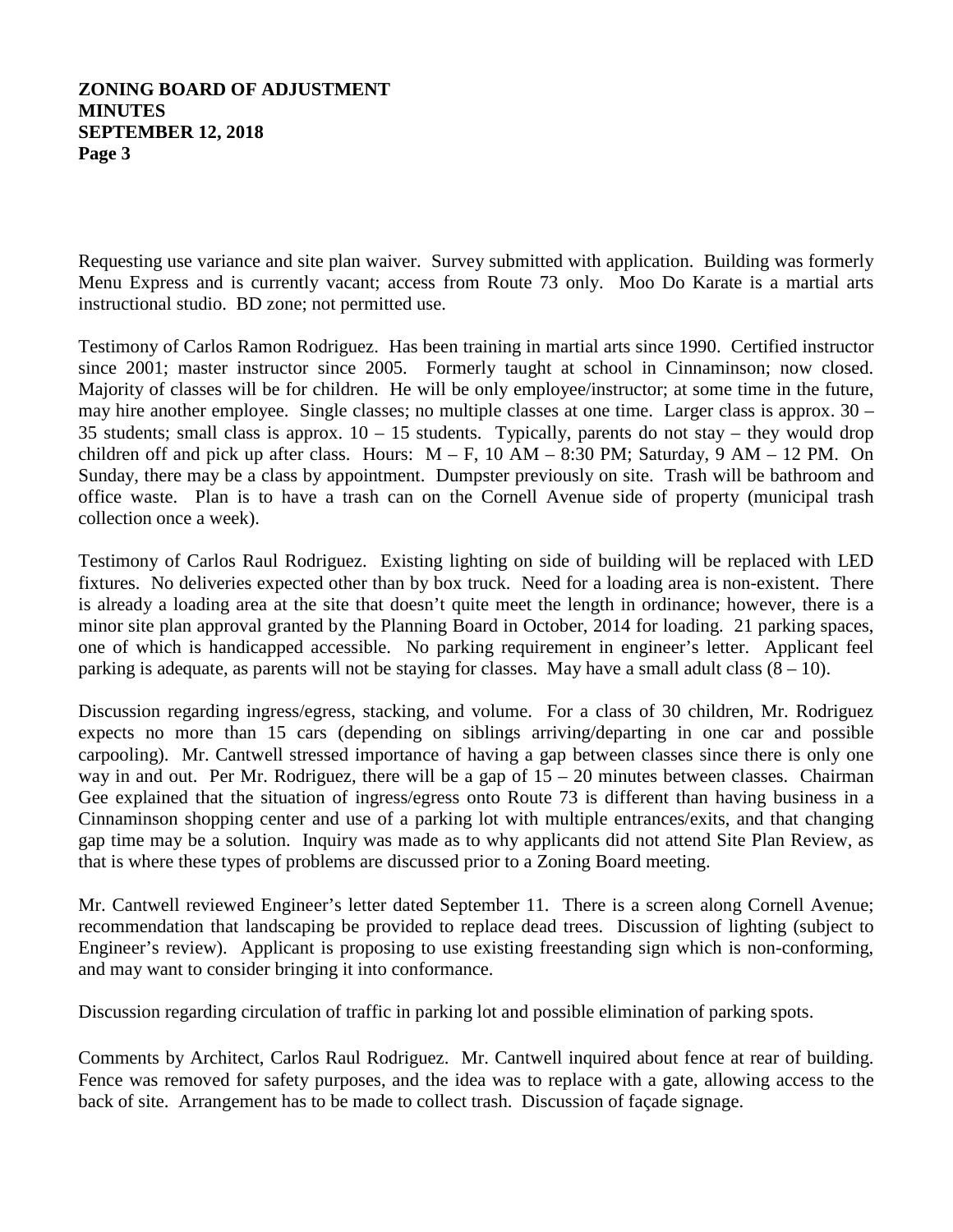#### Summary of Variances:

Use Variance Possible Sign Variances Off-Street Loading and Unloading Buffer Areas and Screening Lighting (subject to Engineer's review to make sure it is adequate)

#### Waivers:

Site Plan

Testimony of positive impacts of business. Possible negative impact would be small increase in traffic.

Chairman Gee's concern is that people will pull onto shoulder of Route 73 if they cannot properly negotiate parking lot. If there is a motion to approve, would the Board be able to include wording in the resolution that says they specifically knew that this could happen and they want Mr. Rodriguez to take steps to ensure that it does not happen; if it does happen, consequences fall on Mr. Rodriguez. Attorney Kingsbury responded in the affirmative. Mr. Rodriguez commented that he is willing to increase gap between classes to one-half hour.

Motion to Approve will include: Lighting is subject Engineer's review; gap between classes will be onehalf hour; all variances and waivers listed in Mr. Cantwell's letter.

**Public:** None. Public Portion Closed.

**Board:** Will building be painted? *Answer: Yes*.

Motion to Grant Use Variance: Borden/Schmidt. Roll Call: All Approve. Motion to Approve Remaining Variances: Bimmer/Schmidt. Roll Call: All Approve. Chairman Gee explained to applicant conditions of approval.

#### **Old Business:**

#### **Discussion:**

Garden Sheds – Storage Sheds: The 2016 annual report of the ZBA (N.J.S.A. 40:55D-70.1) was adopted by the ZBA at the meeting on 02/08/2017 (A copy of the report is attached). In 2017, the report was distributed to Council and the Planning Board. At the last Zoning Board Meeting the Chairman of the Board initiated a discussion on revisiting the 2016 recommendation that more than one (1) garden shed be permitted per residential lot; the direction to the Board was that consideration should be given to permitting additional storage sheds.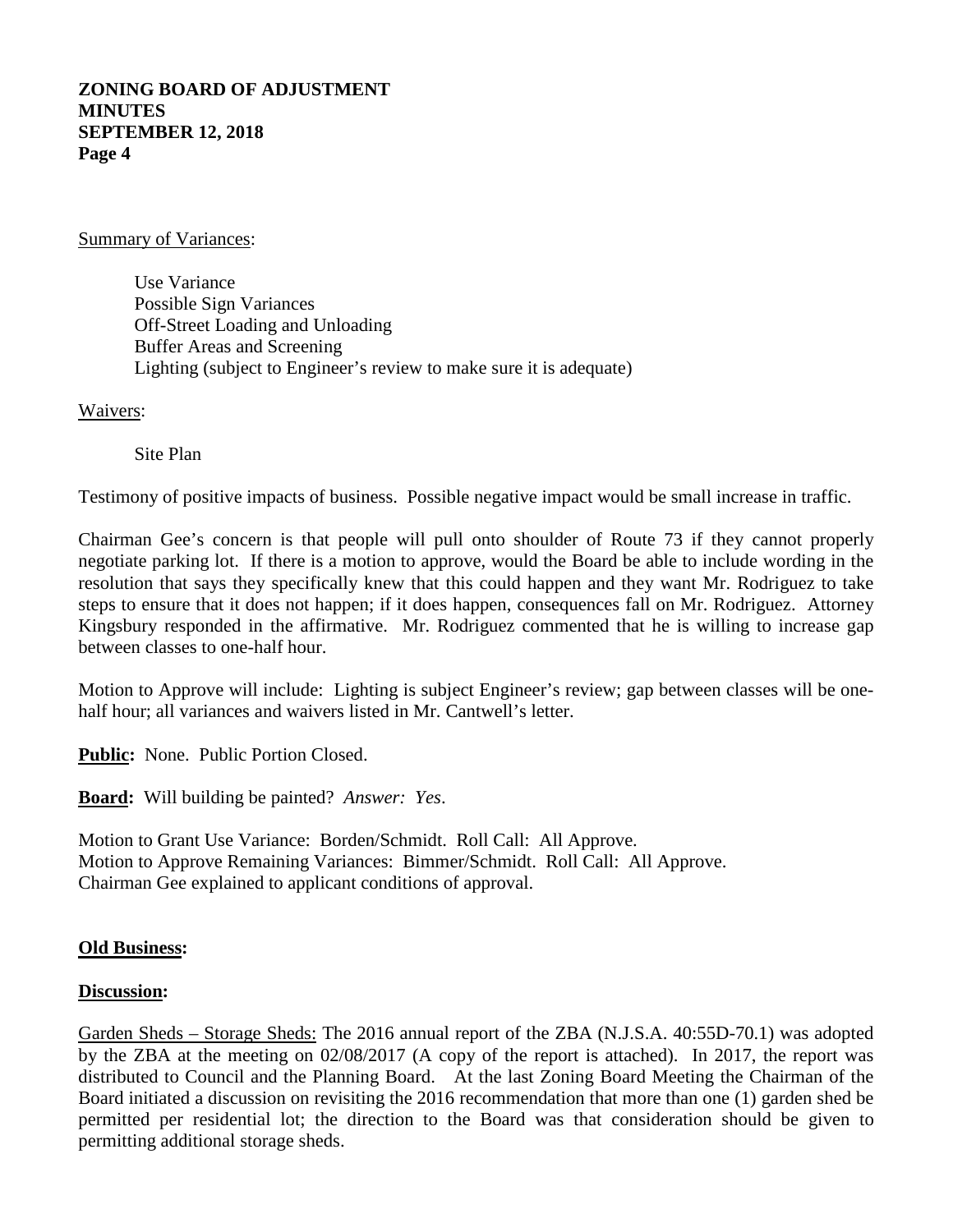### 205-71: Non-Conforming Structures – Enlargement/Expansion

N.J.S.A. 40:55D-3 & D-68: "*Nonconforming structure" means a structure the size, dimension or location of which was lawful prior to the adoption, revision or amendment of a zoning ordinance, but which fails to conform to the requirements of the zoning district in which it is located by reasons of such adoption, revision or amendment.*

*Per Chairman Gee, discussions with respect to garden sheds and non-conforming structures will be postponed. Full Board not present.* 

#### **Minutes:**

July 11, 2018 Motion to Approve: Bimmer/Gee. All Approve.

#### **Miscellaneous:**

**Reports:**

#### **Solicitor – Resolutions:**

**2018-ZB-21: 447 Elm Ave. - Block 169; Lot 9; Stacey Martella-Ferris; Z-18-14** Motion to Approve: Schmidt/Borden Roll Call: All Approve.

| Eligible to Approve: | Michael Bimmer, Deputy Chairman | <b>Steve Schmidt</b>   |
|----------------------|---------------------------------|------------------------|
|                      | John Gee, Jr., Chairman         | John Zahradnick        |
|                      | Karen Radie                     | Richard Borden, Alt #2 |

**Discussion regarding CVC resolution.** Subsequent to passing resolution, Board will have enforcement authority. Per Attorney Kingsbury, all regular Board members eligible to vote. Members present: Michael Bimmer, Deputy Chairman; John Gee, Jr., Chairman; Steve Schmidt. Motion to Approve: Bimmer/Schmidt Roll Call: All Approve.

### **Once Around:**

#### **Adjourn :**

Motion to Adjourn: Bimmer/Gee. All In Favor.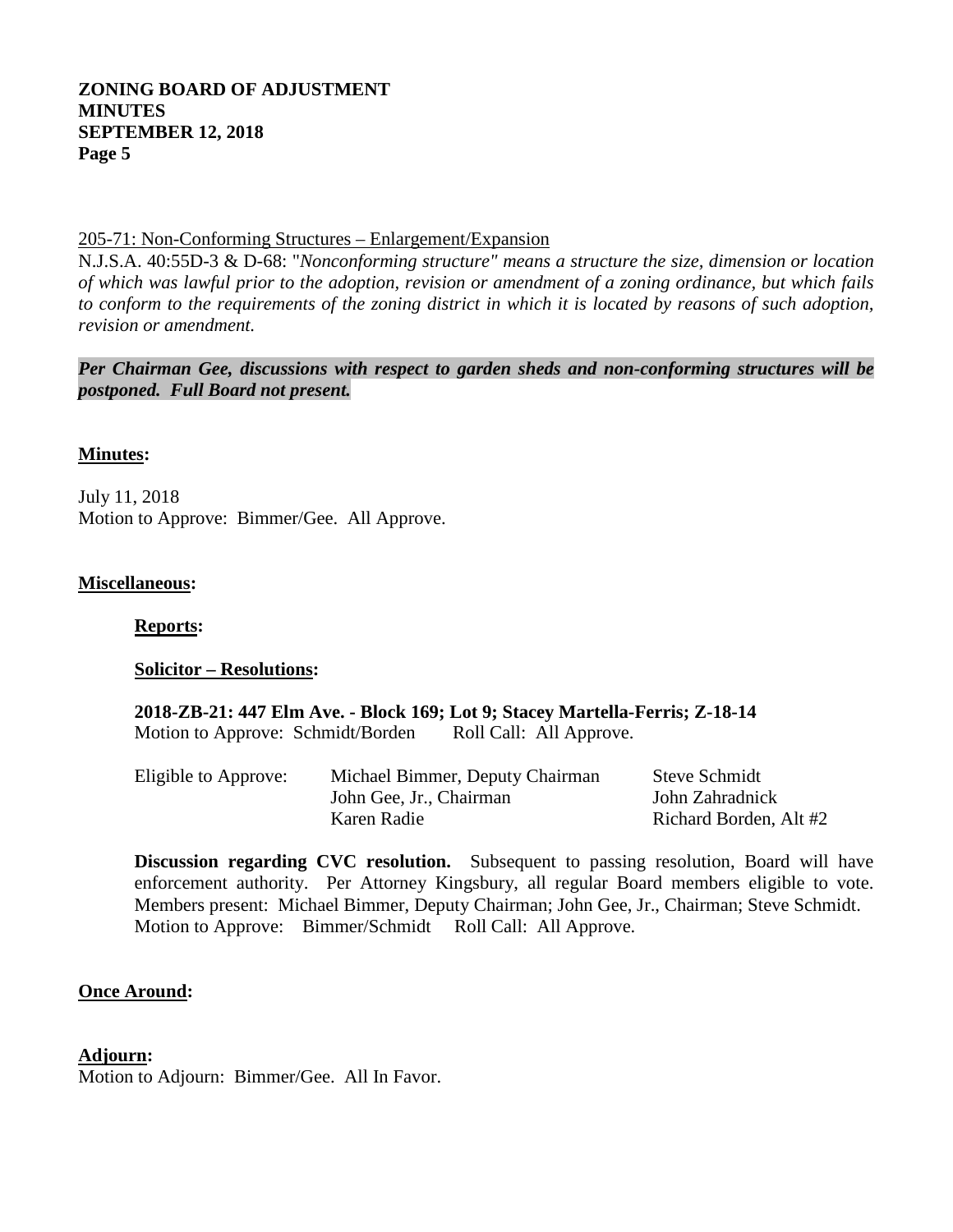### **ZONING BOARD OF ADJUSTMENT MINUTES OCTOBER 10, 2018**

The regular meeting of the Zoning Board of Adjustment was called to order by John Gee, Jr., Chairman.

All rose for the Pledge of Allegiance.

Meeting has been advertised in accordance with the State Open Public Meetings Act.

#### **Roll Call:**

| Present:      | Michael Bimmer, Vice Chairman<br>John Gee, Jr., Chairman<br>Karen Radie<br>Angie Santori<br><b>Steve Schmidt</b><br>John Zahradnick |  |
|---------------|-------------------------------------------------------------------------------------------------------------------------------------|--|
|               | Lu Valentino, Alt #1<br>Richard Borden, Alt #2                                                                                      |  |
| Absent:       | Joe McCauley                                                                                                                        |  |
| Also Present: | Robert Kingsbury, Esq.<br>John Cantwell, P.E., P.P., C.M.E.<br>Kevin Rijs, Community Development Director                           |  |

#### **New Business:**

**2836 Rt.73 N . – Block 189.01; Lot 2.01, 2.06, 2.07, & 2.11; Jersey Premier Outdoor Advertising Zone: Business Development (BD) Billboards; Z-17-8 Existing Use: Clover Motel Proposed Use: New Doubled Sided LED Billboard Sign 14' x 48' Application: D Variance with Site Plan** 

**2860 Rt.73 N . – Block 174; Lot 2.03; Jersey Premier Outdoor Advertising Billboards; Z-17-9 Zone: Business Development (BD) Existing Use: Retail Building Proposed Use: New Doubled Sided LED Billboard Sign 14' x 48' Application: D Variance with Site Plan** 

*Michael Floyd, Esq., Archer & Greiner, representing applicant. Requested continuance until November 7, 2018. Motion to Continue to November 7, 2018: Radie/Schmidt. Roll Call: All Approve.*

**116 West Main St . – Block 117.01; Lot 11; Orth Graphics; Z-18-18 Zone: Downtown Business (DB) Existing Use: Retail Proposed Use: No Change Application: C Variance to permit detached accessory storage shed.**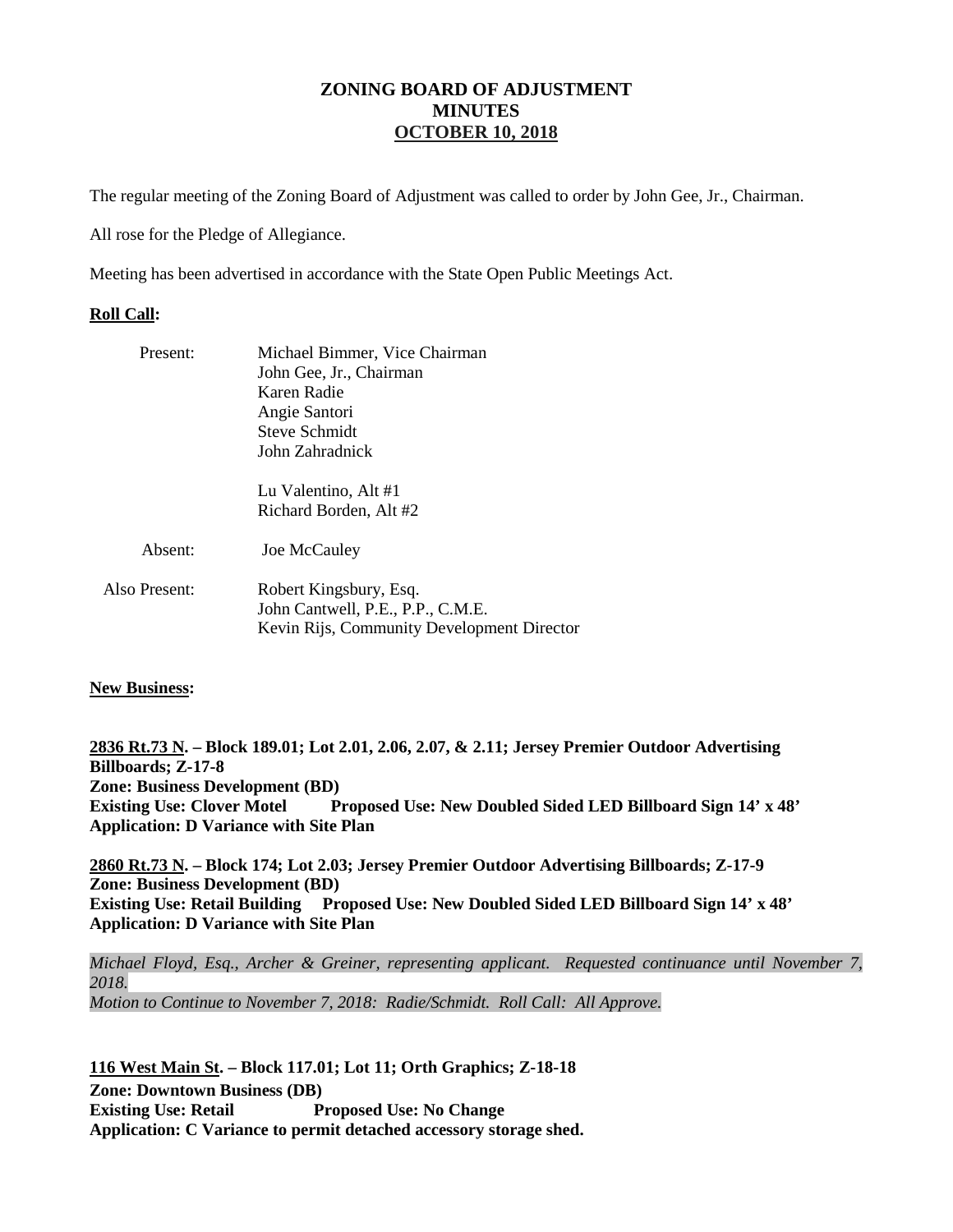Charles Orth, applicant, sworn in by Attorney Kingsbury. Applying for a variance for an accessory structure. 8' X 8' shed in back of building to support business; it is not permanent and houses ladders, etc. Per Mr. Rijs, the downtown business district doesn't permit accessory structures (i.e., sheds). Matter was discussed at Site Plan Review Advisory Meeting. Parking spaces are not affected. Shed sits on 4' X 4' wooden posts.

**Public:** None

**Board:** Mr. Cantwell commented on setbacks.

Motion to Approve: Bimmer/Zahradnick. Roll Call: All Approve.

#### **3090 Route 73 N . – Block 7.03; Lot 11.01; Sunbelt Rentals; Z-18-19 Zone: Business Development (BD) Existing Use: Truck/Equipment Rental Proposed Use: No Change Application: "D" Variance to expand use (replace VIP Auto section of the property) with minor site plan**

*Chairman Gee recused himself from this application; Vice Chairman Bimmer presided over application; Richard Borden, Alternate #2, filled in for Chairman Gee.* 

Ellen McDowell, Esq., representing applicant.

Jerry Borkon, property owner; Joshua Johnson, District Manager for Sunbelt; Richard McGuire, Engineer; sworn in by Attorney Kingsbury

Testimony – Joshua Johnson: Mr. Borkon owns entire parcel; all tenants have been mostly auto/truck sales. Sunbelt is expanding and plans to take over entire property. Rents construction equipment. Plan is to expand/make Sunbelt safer. No additional employees; no additional customers; no additional truck traffic. Plan for additional space is for storage of equipment which will improve visibility on the site. No impact to public expected.

Testimony – Richard McGuire: Discussed proposed changes to site. Building will be removed and crushed stone will be put down. No customers; bulk of business is that equipment is taken to construction sites, etc. If billboard remains, it will stay white with no wording. Entrance will be kept the same width.

Gate is set back; tractor trailers can pull in off the street and then open gate.

Mr. Cantwell: review of October 3 letter. Use has to be addressed. With expansion of non-conforming use, testimony is needed regarding special reasons/positive and negative criteria (testimony given by Mr. McGuire). Discussion regarding pylon sign and re-installation of 6' high fence, buffer in front, and additional landscaping. Ordinance only allows 4' high fence; a variance is needed for 6'. Mr. Borkon agreed to some additional landscaping. Landscaping will be subject to Board Engineer's approval. Pylon sign will be removed if Sunbelt decides not to use it. Mr. Borkon waived right to sell  $2 - 3$  trucks, and current tenant (VIP) will be leaving effective November 15.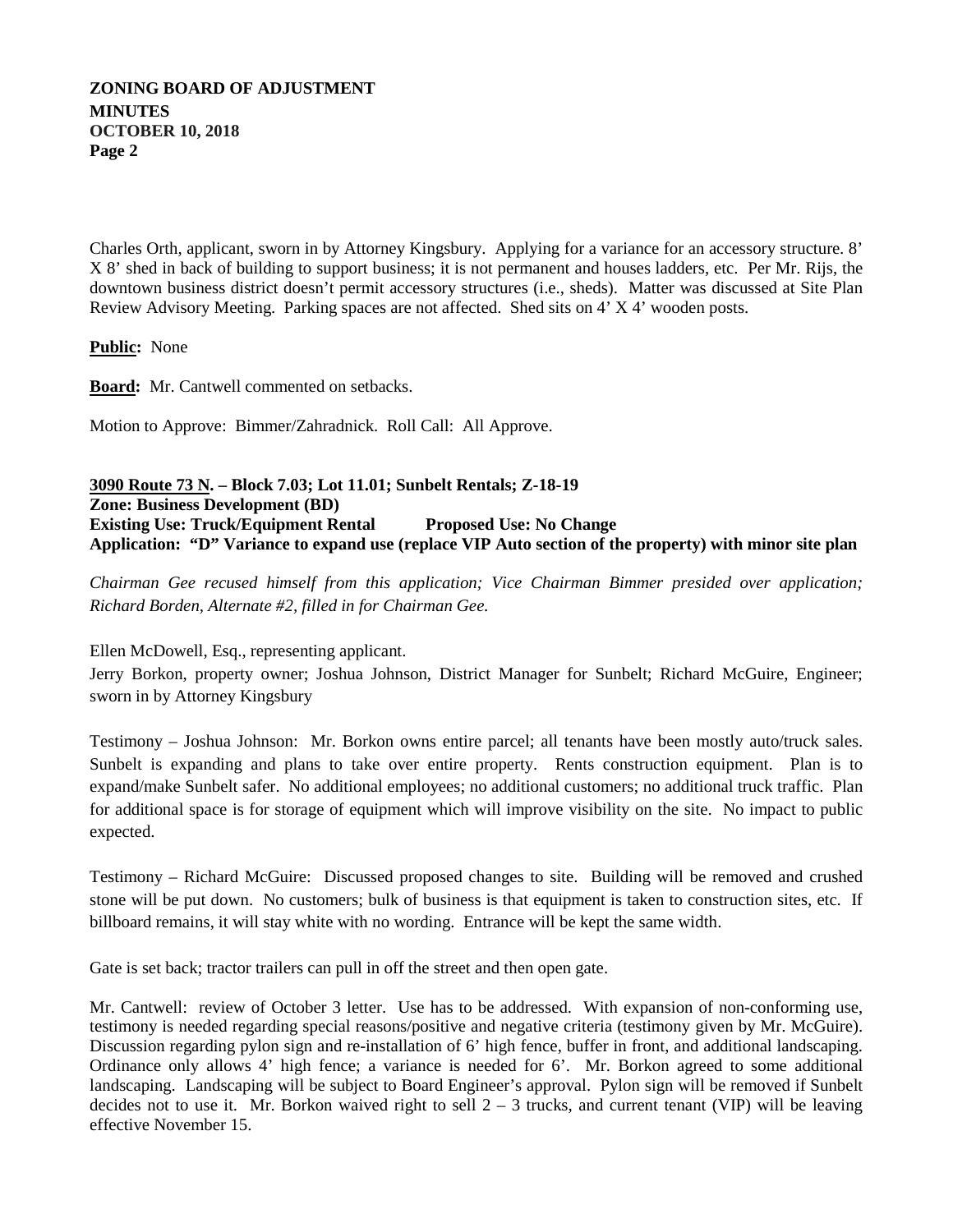#### **Public:** None

**Board:** No additional comments.

There will be only one business (Sunbelt) on the site.

**Motion # 1:** Motion to grant a use variance – requires five approval votes; expanding a use that was previously approved, but not a permitted use. Zahradnick/Schmidt. Roll Call: All Approve.

**Motion #2:** 6' high fence; landscape buffers will be subject to approval of Board Engineer; no screening of outdoor storage; either apply for sign approval or remove sign within 30 days. Schmidt/Zahradnick. Roll Call: All Approve.

**Motion #3:** Minor site plan approval. Radie/Schmidt. Roll Call: All Approve.

#### **Old Business:**

#### **Discussion:**

**Garden Sheds – Storage Sheds:** The 2016 annual report of the ZBA (N.J.S.A. 40:55D-70.1) was adopted by the ZBA at the meeting on 02/08/2017 (A copy of the report is attached). In 2017, the report was distributed to Council and the Planning Board. At the last Zoning Board Meeting the Chairman of the Board initiated a discussion on revisiting the 2016 recommendation that more than one (1) garden shed be permitted per residential lot; the direction to the Board was that consideration should be given to permitting additional storage sheds.

*Chairman Gee is requesting that members consider this matter prior to discussion at the next meeting (November 7, 2018). Is it appropriate or not that residents come before the Board to request a second garden shed because of the size of items now being stored outside.* 

#### **205-71: Non-Conforming Structures – Enlargement/Expansion**

N.J.S.A. 40:55D-3 & D-68: "*Nonconforming structure" means a structure the size, dimension or location of which was lawful prior to the adoption, revision or amendment of a zoning ordinance, but which fails to conform to the requirements of the zoning district in which it is located by reasons of such adoption, revision or amendment.*

*Chairman Gee is requesting that members consider this matter prior to discussion at the next meeting (November 7, 2018). Should Zoning Board make a motion to suggest to Planning and Council that they allow this through a permit process rather than a Zoning Board process. It may be more appropriate to reduce the setbacks; or perhaps there needs to be a new zoning district to allow new setbacks.*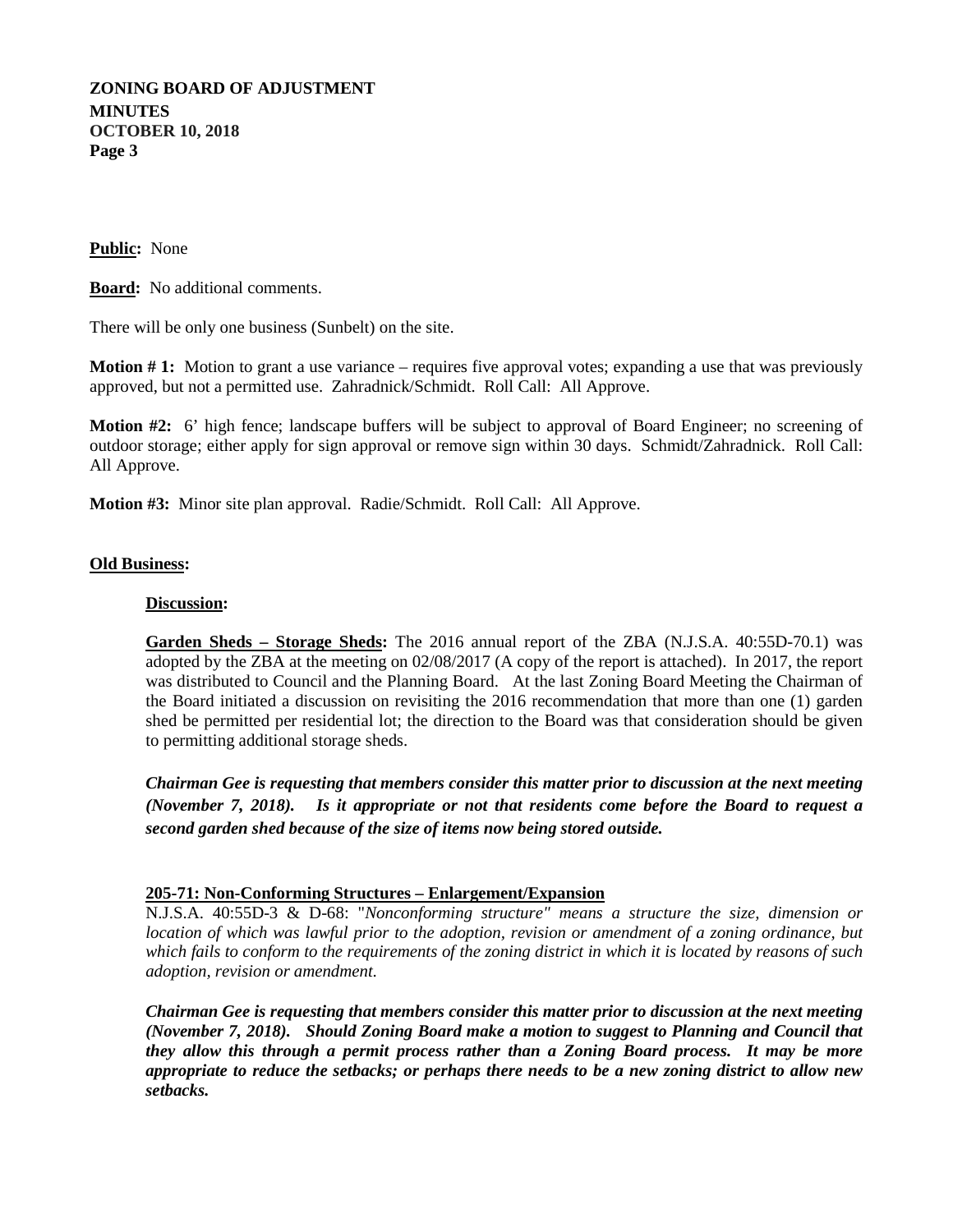#### **Minutes :**

September 12, 2018 Motion to Approve: Gee/Bimmer. Roll Call: All Approve.

#### **Miscellaneous:**

**Reports:**

**Solicitor – Resolutions:**

# **2018-ZB-22: 448 Sunset Ave. – Block 113; Lot 5.04; Daniel Schafer; Z-18-15** Motion to Approve: Bimmer/Schmidt. Roll Call: All Approve. Eligible to Approve: Michael Bimmer, Deputy Chairman Lu Valentino, Alt #1 John Gee, Jr., Chairman Richard Borden, Alt #2 Steve Schmidt **2018-ZB-23: 454 Alexander Ave. – Block 138, Lot 4.01; Joseph Hoffman; Z-18-16** Motion to Approve: Schmidt/Bimmer. Roll Call: All Approve. Eligible to Approve: Michael Bimmer, Deputy Chairman Lu Valentino, Alt #1 John Gee, Jr., Chairman Richard Borden, Alt #2 Steve Schmidt **2018-ZB-24:3060 Route 73 North – Block 71, Lot 8; Moo Do Karate Academy; Z-18-17** Motion to Approve: Schmidt/Borden. Roll Call: All Approve.

| Eligible to Approve: | Michael Bimmer, Deputy Chairman | Lu Valentino, Alt #1   |
|----------------------|---------------------------------|------------------------|
|                      | John Gee, Jr., Chairman         | Richard Borden, Alt #2 |
|                      | Steve Schmidt                   |                        |

### **Engineer:** None

### **Community Development:** None.

**Once Around:** Mr. Zahradnick commented on Extreme Builders garage (formerly approved by Board). Questioned work that was done and if it was within the spirit of the Ordinance/variance. Kevin will forward a copy of the resolution for discussion at the next meeting. Mr. Bimmer recused himself from that meeting, and does not wish to be included in discussion. Welcome back to Ms. Santori.

#### **Adjourn :**

Motion to Adjourn: Borden/Zahradnick. All in Favor.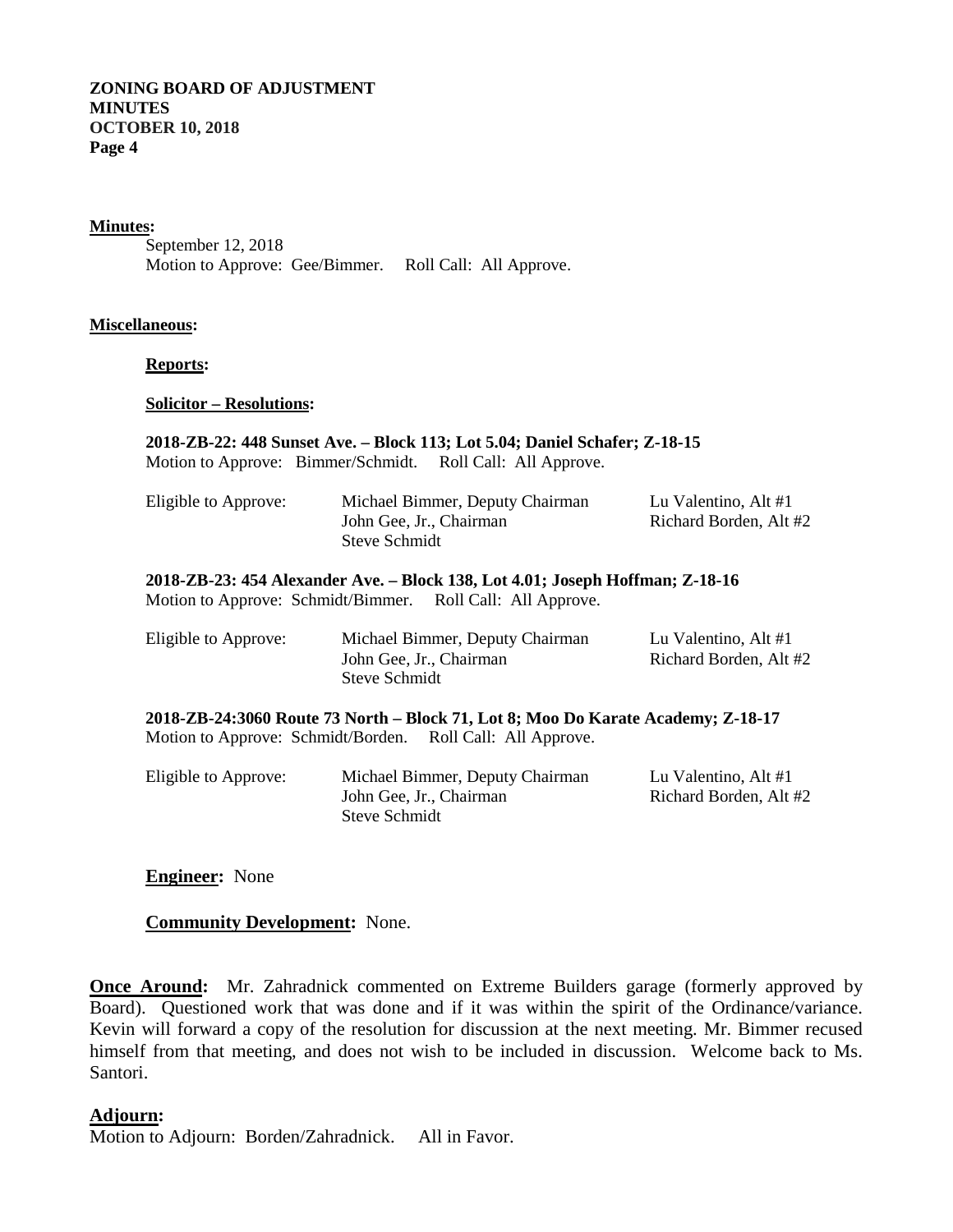# **ZONING BOARD OF ADJUSTMENT MINUTES DECEMBER 12, 2018**

The regular meeting of the Zoning Board of Adjustment was called to order by John Gee, Jr., Chairman.

All rose for the Pledge of Allegiance.

Meeting has been advertised in accordance with the State Open Public Meetings Act.

#### **Roll Call:**

| Present:      | Michael Bimmer, Vice Chairman<br>John Gee, Jr., Chairman<br>Karen Radie<br>Angie Santori<br><b>Steve Schmidt</b><br>John Zahradnick |  |
|---------------|-------------------------------------------------------------------------------------------------------------------------------------|--|
|               | Lu Valentino, Alt #1                                                                                                                |  |
|               | Richard Borden, Alt #2                                                                                                              |  |
| Absent:       | Joe McCauley                                                                                                                        |  |
| Also Present: | Robert Kingsbury, Esq.                                                                                                              |  |
|               | John Cantwell, P.E., P.P., C.M.E.                                                                                                   |  |
|               | Kevin Rijs, Community Development Director                                                                                          |  |

#### **New Business:**

**508 S. Lenola Rd. – Block 189.02; Lot 1; Cellco dba Verizon; Z-18-20; Zone: Business Development (BD) Existing Use: Telecommunications Facility Proposed Use: Expansion Application: D Variance with Site Plan – Emergency Generator Installation**

*Rescheduled – January 9, 2019. Residents in Mt. Laurel (within 200 feet) not notified of application; jurisdictional issue. Attorney Kingsbury offered to put together a resolution for January 9 meeting so there will be no additional time gap.* 

**314E. Main St. – Block 102; Lot 3; St. Johns Episcopal Church Zone: Downtown Business (DB) Existing Use: Vacant Store Proposed Use: Church Application: "D"Use Variance**

Ellen McDowell, Esq., McDowell Law PC Christina Crowthers, St. John's Episcopal Church, sworn in by Attorney Kingsbury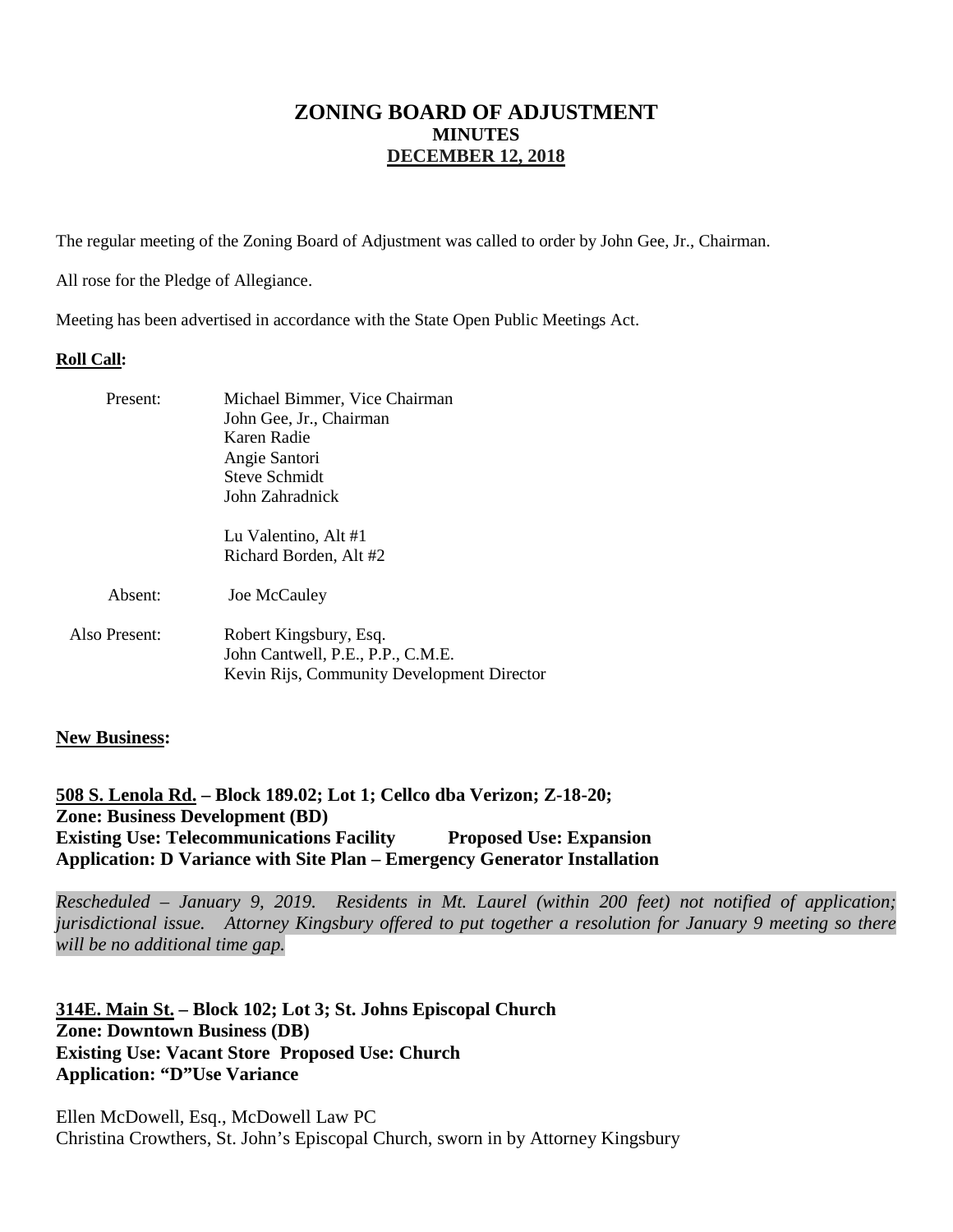*Rescheduled – January 9, 2019. Jurisdictional issue. Inaccurate block and lot on notice; application to renotice.* 

### **Old Business:**

#### **Discussion:** *Discussion postponed until 2019.*

**Garden Sheds – Storage Sheds:The 2016 annual report of the ZBA(N.J.S.A. 40:55D-70.1) was adopted by the ZBA at the meeting on 02/08/2017 (A copy of the report is attached). In 2017, the report was distributed to Council and the Planning Board. At the last Zoning Board Meeting the Chairman of the Board initiated a discussion on revisiting the 2016 recommendation that more than one (1) garden shed be permitted per residential lot; the direction to the Board was that consideration should be given to permitting additional storage sheds.**

#### **205-71: Non-Conforming Structures – Enlargement/Expansion**

**N.J.S.A. 40:55D-3& D-68: "***Nonconforming structure" means a structure the size, dimension or location of which was lawful prior to the adoption, revision or amendment of a zoning ordinance, but which fails to conform to the requirements of the zoning district in which it is located by reasons of such adoption, revision or amendment.*

#### **Minutes :**

October 10, 2018 Motion to Approve: Radie/Zahradnick. All In Favor.

#### **Miscellaneous:**

**Reports:**

**Solicitor – Resolutions:**

**2018-ZB-26: 3090 Route 73 N. – Block 7.03; Lot 11.01; Sunbelt Rentals** Motion to Approve: Schmidt/Bimmer Roll Call: All Approve.

| Michael Bimmer, Deputy Chairman | John Zahradnick         |
|---------------------------------|-------------------------|
| Karen Radie                     | Lu Valentino, Alt. #1   |
| Angie Santori                   | Richard Borden, Alt. #2 |
| Steve Schmidt                   |                         |
|                                 |                         |